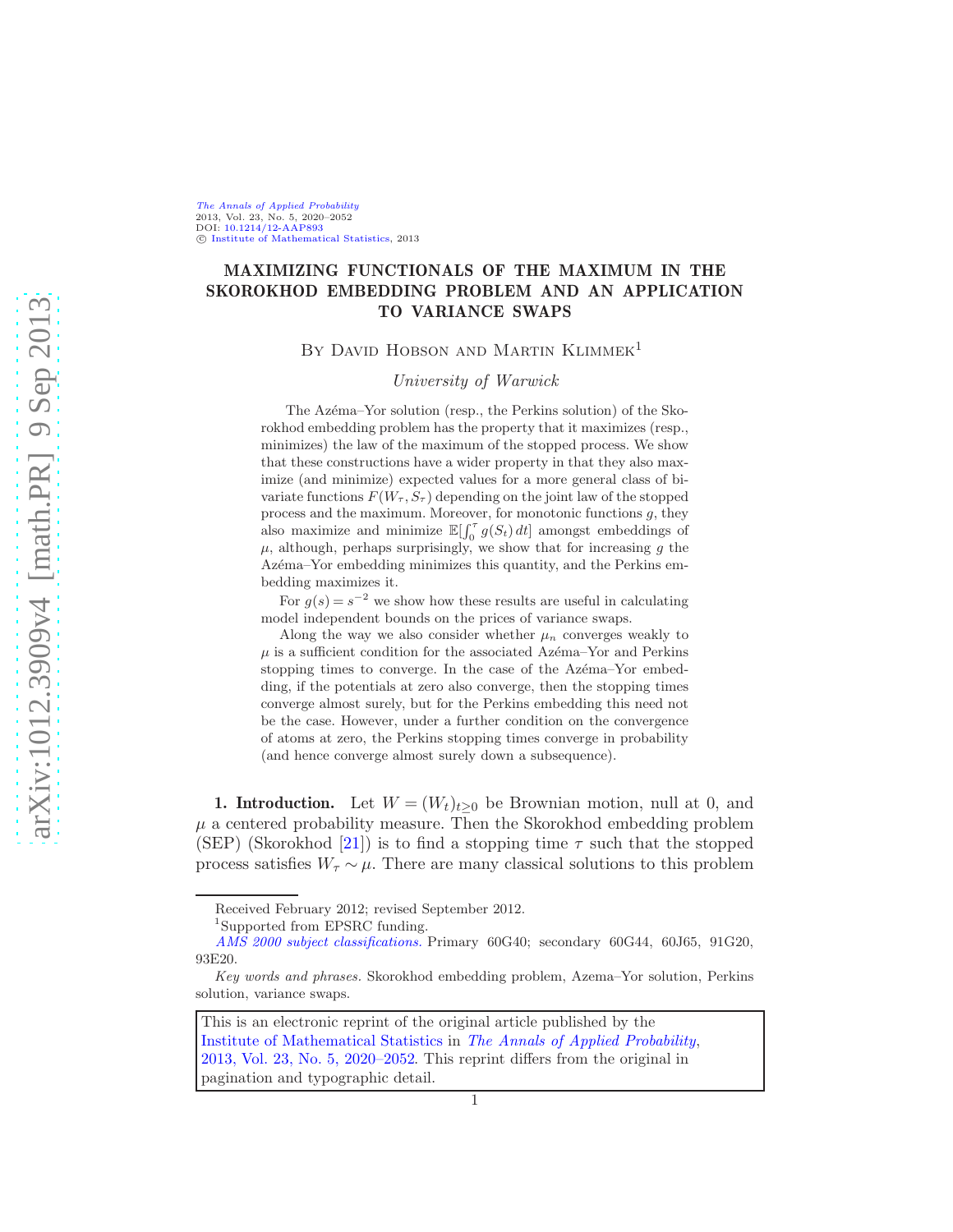(for a survey, see Oblój  $[16]$ ), and further solutions continue to appear in the literature, including most recently Hirsch et al. [\[9](#page-32-2)]. Further impetus to the investigation of old and new solutions is derived from the connections between solutions of the SEP and model independent bounds for the prices of options; for a survey, see Hobson [\[10](#page-32-3)].

Given the multiplicity of solutions to the SEP, it is natural to search for embeddings with additional optimality properties. In particular, if  $\Psi$  is a functional of the stopped Brownian path  $(W_t)_{0 \leq t \leq \tau}$ , then these constructions aim to maximize  $\Psi$  over (a suitable subclass of) embeddings of  $\mu$ . For example, if F is an increasing function, and  $S_t = \sup_{s \leq t} W_s$ , then the Azéma– Yor solution [\[2](#page-32-4)] maximizes  $\mathbb{E}[F(S_{\tau})]$  over uniformly integrable embeddings, and the Perkins embedding [\[17\]](#page-32-5) minimizes the same quantity.

Our goal in this paper is to extend this result to functions  $F = F(W_\tau, S_\tau)$ . Then, subject to regularity conditions, our first result (Theorem [5.3\)](#page-16-0) is that:

Suppose  $F_s(w, s)/(s - w)$  is monotonic decreasing in w. Then  $\mathbb{E}[F(W_\tau, S_\tau)]$  is minimized (resp., maximized) over uniformly integrable embeddings  $\tau$  of  $\mu$  by the Azéma–Yor (resp., Perkins) embedding.

This result is a tool in the derivation of our second result, Theorem [7.1,](#page-23-0) which, again subject to regularity conditions is as follows:

Suppose g is increasing. Then  $\mathbb{E}[\int_0^{\tau} g(S_u) du]$  is minimized (resp., maximized) over uniformly integrable embeddings  $\tau$  of  $\mu$  by the Azéma–Yor (resp., Perkins) embedding.

One approach to finding extremal values of  $\mathbb{E}[F(W_\tau, S_\tau)]$  is to utilize the work of Kertz and Rösler  $[13]$ , Vallois  $[23]$  and Rogers  $[20]$  who characterize the possible joint laws of  $(W_\tau, S_\tau)$ . These characterizations take the form of constraints on the possible laws of  $(W_\tau, S_\tau)$ , but that still leaves our problem as a constrained optimization problem. In fact, there are parallels between equation 3.2 of Theorem 3.1 of Rogers [\[20](#page-32-7)], and some of the quantities that arise in our study (see Remark [5.7\)](#page-17-0), but we shall not make direct use of this connection.

At first sight the second result above may appear counterintuitive. After all, for increasing g the Azema–Yor embedding maximizes the law of  $g(S_\tau)$ so one might also expect it to maximize the law of  $\int_0^{\tau} g(S_u) du$ . However, the exact opposite is true, and the Azema–Yor embedding minimizes the expected value of this quantity. We return to this issue in Remark [7.2,](#page-24-0) where we explain this phenomenon.

One of our tools for solving the above problems is to solve the problem in the case where  $\mu$  has bounded support, and to approach the case of a general measure by approximation. In order to carry out this program we need to analyze when and whether convergence of probability measures is sufficient to guarantee that the associated Azema–Yor and Perkins embeddings converge. This proves to be a delicate question. Under the additional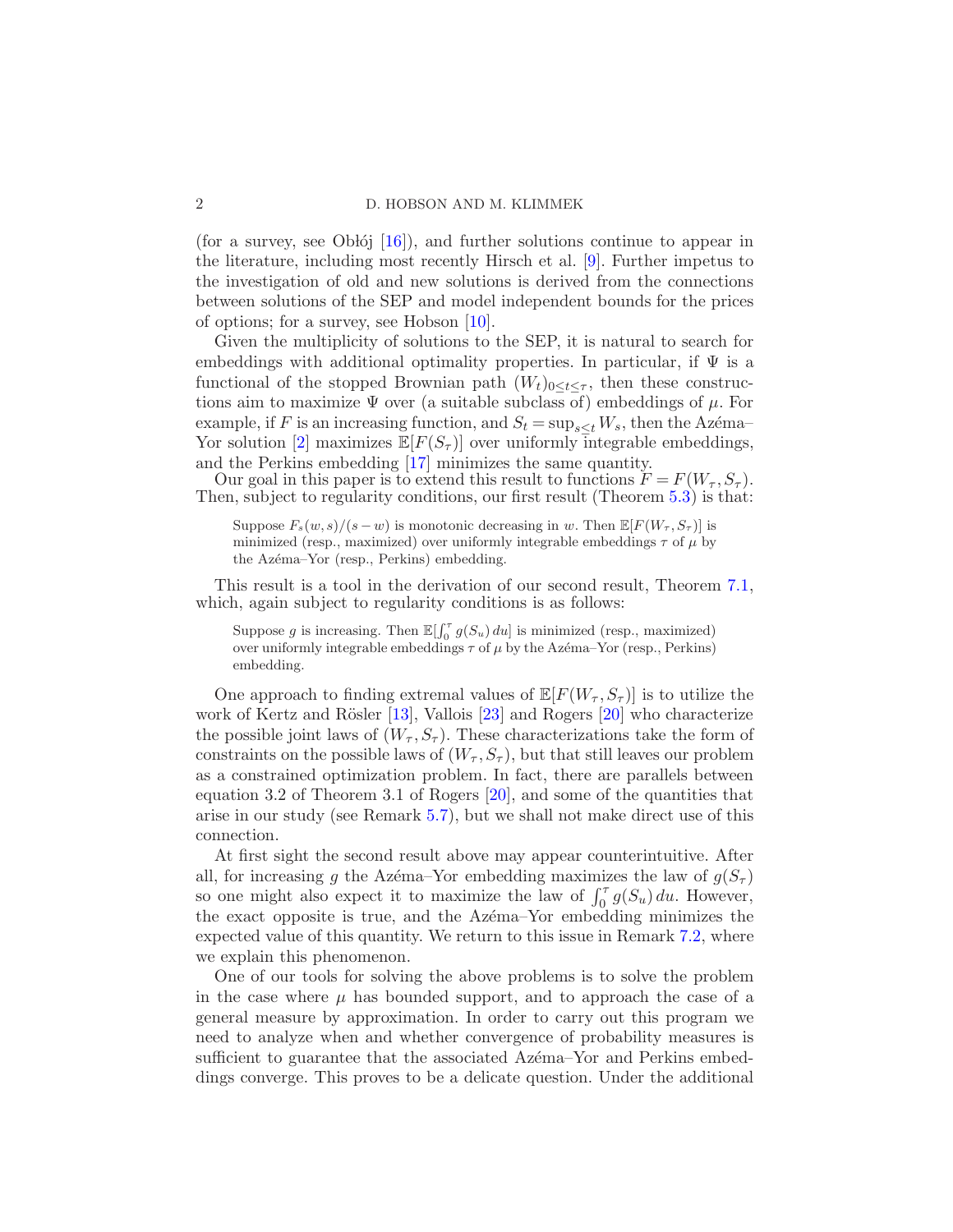(and necessary) hypothesis that  $\int_{\mathbb{R}} |x| \mu_n(dx) \to \int_{\mathbb{R}} |x| \mu(dx)$ , then indeed the Azema–Yor embedding of  $\mu_n$  converges almost surely to the Azema–Yor embedding of  $\mu$ . However, this need not be the case for the Perkins embedding, and the sequence of Perkins embeddings of  $\mu_n$  may fail to converge on an almost sure basis.

We note that although the focus in this paper is on functionals involving the running maximum, there is a parallel set of results for functionals involving the running minimum process. The corresponding results can be easily proved by following the proofs given for the maximum and making the appropriate changes. Alternatively, given a Brownian motion W and a centered target law  $\mu$ , let  $\tilde{\mu}$  be the measure  $\mu$  reflected around zero. Then, with  $I_t = \inf_{s \leq t} W_s$ , the problem of minimizing  $\mathbb{E}[F(W_\tau, I_\tau)]$  over embeddings  $\tau$ of  $\mu$  is equivalent to minimizing  $\mathbb{E}[F(-W_{\tilde{\tau}}, -S_{\tilde{\tau}})]$ , over embeddings  $\tilde{\tau}$  of  $\tilde{\mu}$ . See the next section and Section [8.1](#page-29-0) for calculations along these lines.

<span id="page-2-0"></span>2. A variance swap on squared returns. The original motivation for our study came from financial mathematics and the pricing of variance swaps, and one of the contributions of this article is to establish a link between variance swap bounds and Skorokhod embedding theory. The implications of this connection are the subject of related work [\[11](#page-32-8)]. Informed by the results presented here, but necessarily using different methods, Hobson and Klimmek [\[11\]](#page-32-8) show how to construct model-independent bounds and hedging strategies for a general family of variance swaps. In this section we outline the link between variance swaps and the second result from the [Introduction.](#page-0-0)

Let  $X = (X_t)_{0 \le t \le T}$  represent the discounted price of a financial asset. Under the assumption of no-arbitrage, there exists a measure under which  $X$  is a (local)-martingale. We may suppose that there exists a filtered probability space  $(\Omega, \mathcal{F}, \mathbb{F}, \mathbb{P})$  such that B is a F-Brownian and such that  $X_t = B_{A_t}$  for a (possibly discontinuous) time-change  $t \to A_t$ , null at 0. (If X is continuous, then the existence of such a time-change is guaranteed by the Dambis– Dubins–Schwarz theorem, and in general the existence is guaranteed by Monroe  $[15]$ , Theorem 2.) Since X is a nonnegative price process we suppose it has starting value  $X_0 = B_0 = x_0 > 0$ .

Now suppose that we know the prices of put and call options with maturity  $T$ . Knowledge of put and call option prices with expiry time  $T$  is equivalent to knowledge of the marginal law of process at time  $T$ ; see Bree-den and Litzenberger [\[3\]](#page-32-10). Suppose that  $X_T \sim \mu$  and that  $\mu$  is centered at  $x_0$ , and has support in  $\mathbb{R}^+$ . We will determine bounds for the fair value of a variance swap given the terminal law  $\mu$ . Note that if  $X_T \sim \mu$ , then  $A_T$  is a solution of the Skorokhod embedding problem for  $\mu$  in  $B$ .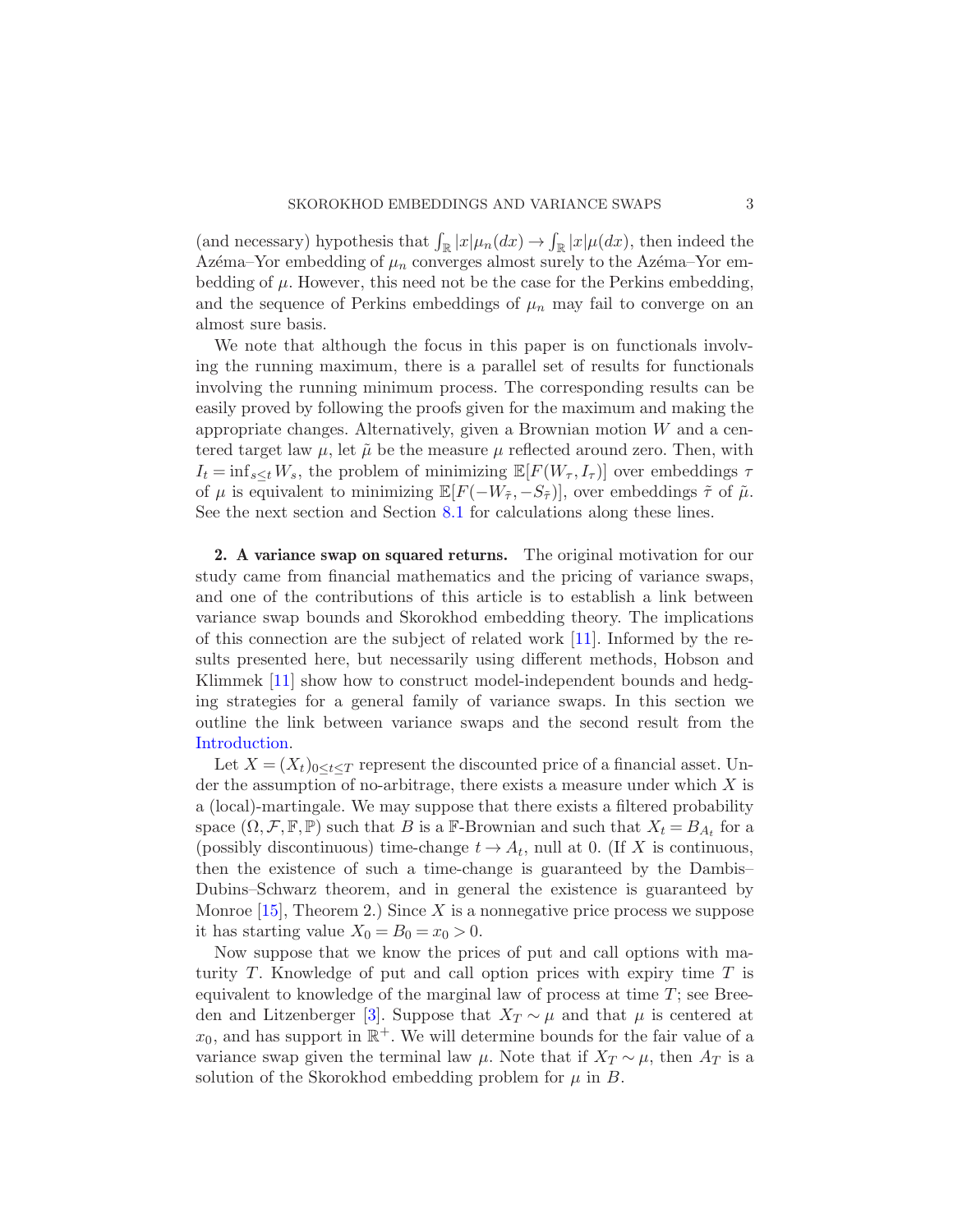Following Demeterfi et al. [\[7\]](#page-32-11) we define the pay-out  $V = V((X_s)_{0 \leq s \leq T})$  of an idealized variance swap as

<span id="page-3-0"></span>(2.1) 
$$
V_T = \int_0^T \frac{d[X,X]_t}{(X_{t-})^2} = \int_0^T \left(\frac{dX_t^c}{X_{t-}}\right)^2 + \sum_{0 \le t \le T} \left(\frac{\Delta X_t}{X_{t-}}\right)^2,
$$

where  $\Delta X_t = X_t - X_{t-}$ , and  $X^c$  is the continuous part of X.

Let  $A^c$  be the continuous part of A. Note that  $dA_t^c = (dX_t^c)^2 = d[X,X]_t^c$ . Let  $S^X = (S_t^X)_{t \geq 0}$  (resp.,  $S^B$ ) be the process of the running maximum of X (resp., B), and let  $I^X$  (resp.,  $I^B$ ) denote the corresponding infimum. Then we have  $X_t \leq S_t^X \leq S_{A_t}^B$ , and it follows that path-by-path with  $\Delta B_{A_t} =$  $B_{A_t} - B_{A_{t-}}$  that

(2.2)  

$$
V_T \ge \int_0^T \frac{d[X,X]_t^c}{(S_{t-}^X)^2} + \sum_{0 \le t \le T} \left(\frac{\Delta X_t}{S_{t-}^X}\right)^2
$$

$$
\ge \int_0^T \frac{dA_t^c}{(S_{A_{t-}}^B)^2} + \sum_{0 \le t \le T} \left(\frac{\Delta B_{A_t}}{S_{A_{t-}}^B}\right)^2.
$$

We suppose that X has a second moment. Then  $(X_t)_{0 \leq t \leq T}$  is a squareintegrable martingale and we find that

$$
\mathbb{E}\left[\int_0^T \frac{dA_t^c}{(S_{A_{t-}}^B)^2} + \sum_{0 \le t \le T} \left(\frac{\Delta B_{A_t}}{S_{A_{t-}}^B}\right)^2\right] = \mathbb{E}\left[\int_0^T \frac{dA_t^c + \Delta A_t}{(S_{A_{t-}}^B)^2}\right]
$$
\n
$$
= \mathbb{E}\left[\int_0^T \frac{dA_t}{(S_{A_{t-}}^B)^2}\right]
$$
\n
$$
\ge \mathbb{E}\left[\int_0^{A_T} \frac{du}{(S_u^B)^2}\right].
$$

We say that  $\tau$  is an embedding of  $\mu$  if  $\tau$  is a stopping time for which  $B_{\tau}$  has law  $\mu$  [we write  $B_{\tau} \sim \mu$  or  $\mu = \mathcal{L}(B_{\tau})$ ]. Let  $\mathcal{S} \equiv \mathcal{S}(B,\mu)$  be the set of stopping times which embed  $\mu$ , and let  $S_{\text{UI}} = S_{\text{UI}}(B, \mu)$  be the subset of  $\mathcal{S}(B,\mu)$  for which  $(B_{t\wedge\tau})_{t>0}$  is uniformly integrable. The inequalities above imply that the fair value of  $V_T$  is bounded below by

<span id="page-3-1"></span>(2.4) 
$$
\inf_{\tau \in \mathcal{S}_{\text{UI}}(B,\mu)} \mathbb{E}\bigg[\int_0^{\tau} \frac{du}{(S_u^B)^2}\bigg].
$$

Similarly, using the inequality  $I_{A_t}^B \leq I_t^X \leq X_t$  we find that the fair value of  $V_T$  is bounded above by

<span id="page-3-2"></span>(2.5) 
$$
\sup_{\tau \in \mathcal{S}_{\text{UI}}(B,\mu)} \mathbb{E}\bigg[\int_0^{\tau} \frac{du}{(I_u^B)^2}\bigg].
$$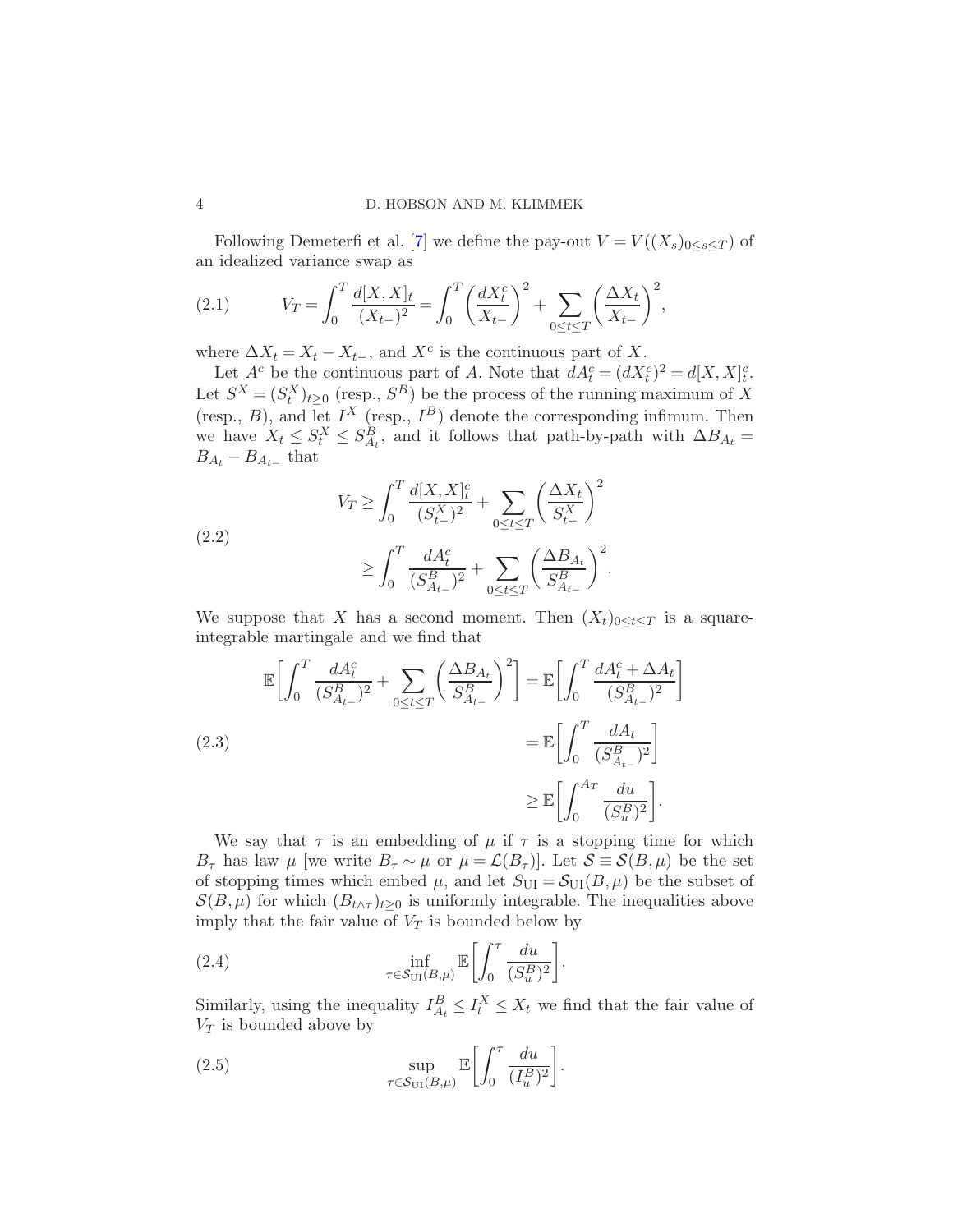This problem can be converted into a problem concerning the maximum  $S^B$ by a reflection argument; see Section [8.1.](#page-29-0)

Now let  $G(b, s) = \frac{(s-b)^2}{s^2}$  $\frac{(-b)^2}{s^2}$ . Then by Itô's lemma,

$$
G(B_{\tau}, S_{\tau}^{B}) = G(0, 0) + \int_0^{\tau} \frac{du}{(S_u^B)^2} - \int_0^{\tau} \frac{2(S_u^B - B_u)}{(S_u^B)^2} dB_u.
$$

It follows that if  $\int_0^{\tau \wedge t} 2(S_u^B - B_u)(S_u^B)^{-2} dB_u$  is a uniformly integrable martingale, then

$$
\mathbb{E}\bigg[\int_0^\tau \frac{du}{(S_u^B)^2}\bigg] = \mathbb{E}\bigg[\frac{(S_\tau^B - B_\tau)^2}{(S_\tau^B)^2}\bigg],
$$

and the question of bounding the fair value of  $V_T$  is transformed into a question of maximizing or minimizing expressions of the form  $\mathbb{E}[F(B_{\tau},S_{\tau})]$ over embeddings of  $\mu$ . We return to the calculation of the variance swap bound in Section [8.1.](#page-29-0)

**3. Preliminaries.** Let  $(\Omega, \mathcal{F}, \mathbb{F}, \mathbb{P})$  be a filtered probability space satisfying the usual conditions and supporting a Brownian motion  $W = (W_t)_{t\geq 0}$ with  $W_0 = 0$ , and sufficiently rich that  $\mathcal{F}_0$  contains a further uniform random variable which is independent of W. Let  $\mu$  be a centered probability measure. To exclude trivialities we assume that  $\mu$  is not  $\delta_0$ , the unit mass at 0. We say that  $\tau$  is an embedding of  $\mu$  if  $\tau$  is a stopping time for which  $W_{\tau}$ has law  $\mu$  [we write  $W_{\tau} \sim \mu$  or  $\mu = \mathcal{L}(W_{\tau})$ ] and we say that  $\tau$  is uniformly integrable if the family  $(W_{t \wedge \tau})_{t \geq 0}$  is uniformly integrable.

Let  $S \equiv \mathcal{S}(W, \mu)$  be the set of stopping times which embed  $\mu$ , and let  $\mathcal{S}_{\text{UI}} \equiv \mathcal{S}_{\text{UI}}(W,\mu)$  be the subset of  $\mathcal{S}(W,\mu)$  consisting of uniformly integrable stopping times. For  $\mathcal{S}_{\text{UI}}(W,\mu)$  to be nonempty we must have that  $\mu$  is centered [i.e.,  $\int_{\mathbb{R}} |x| \mu(dx) < \infty$  and  $\int_{\mathbb{R}} x \mu(dx) = 0$ ]. In this context (Brownian motion and centered target laws) a result of Monroe [\[14](#page-32-12)] gives that a stopping time is uniformly integrable if and only if it is minimal (in the sense that if  $\tau$  is minimal and  $\sigma \leq \tau$  with  $W_{\sigma} \sim W_{\tau}$ , then  $\sigma \equiv \tau$  almost surely). The class of minimal stopping times is a natural class of "good" (in the sense of small) stopping times.

For the Brownian motion W, started at 0, we write  $H_x$  for the first hitting time of x, and for a set  $A, H_A = \inf\{u \geq 0 : W_u \in A\}.$ 

For a process  $(Y_t)_{t\geq 0}$  and a stopping time  $\sigma$ , we write  $Y^{\sigma} = (Y_t^{\sigma})_{t\geq 0}$  for the stopped process  $\overline{Y_t^{\sigma}} = Y_{\sigma \wedge t}$ .

Given a centered probability measure  $\mu$ , let  $X_{\mu}$  be a random variable with law  $\mu$ , and define  $C(x) \equiv C_{\mu}(x) = \mathbb{E}[(X_{\mu} - x)^+]$  and  $P(x) \equiv P_{\mu}(x) = \mathbb{E}[(x - x)]$  $(X_{\mu})^+$ . Then C and P are monotonic convex functions with  $C(0) = P(0)$ . Then  $U(x) = U_{\mu}(x) = \mathbb{E}[|X_{\mu} - x|] = C(x) + P(x)$  is (minus) the potential associated with  $\mu$ . Conversely any convex function U with  $\lim_{x\to\pm\infty}(U(x) |x| = 0$  is the potential of some centered probability measure  $\mu$  (Chacon [\[4](#page-32-13)]).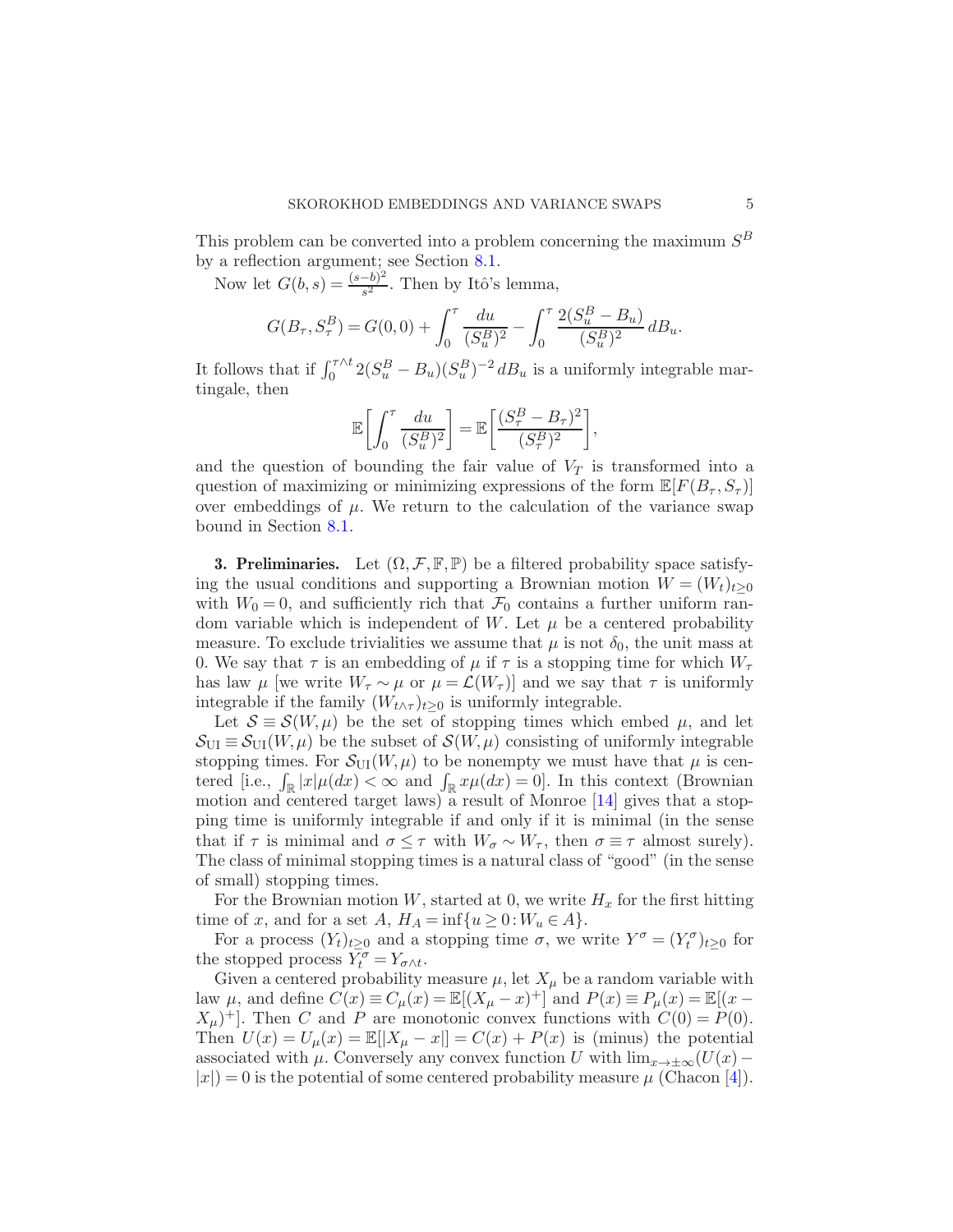

<span id="page-5-0"></span>FIG. 1. *For each* x, the value of  $\beta(x)$  is determined by finding the tangent line to  $C_{\mu}$ *originating at*  $x: \beta(x)$  *is the horizontal co-ordinate of the point of contact between the tangent line and*  $C_\mu$ *. [If*  $C_\mu$  *includes a straight line section, then this point of contact may not be uniquely defined, in which case we take* β(x) *to be the largest value of the horizontal co-ordinate at which contact occurs.] The stopping time*  $\tau_{\beta}$  *associated to this construction is given by the first time that an excursion from the maximum crosses below* β*.*

If  $\mu$  has an atom at zero, then we write  $\mu^*$  for the measure obtained by omitting the atom at 0, and then rescaling to get a probability measure. Thus  $\mu^*(A) = \mu(A \setminus \{0\})/(1-\mu(\{0\}))$ . Finally, we write  $\hat{x} = \hat{x}_\mu$  for the upper limit on the support of  $\mu$  [so  $\hat{x}_{\mu} = \sup\{x : C_{\mu}(x) > 0\}$ ] and  $\check{x} = \check{x}_{\mu}$  for the corresponding lower limit  $\check{x}_{\mu} = \inf\{x : P_{\mu}(x) > 0\}.$ 

3.1. The Azéma–Yor solution. For  $x \geq 0$ , up to the upper limit on the support of  $\mu$ , define  $\beta = \beta_{\mu}$  by

<span id="page-5-2"></span>(3.1) 
$$
\beta(x) = \underset{y
$$

Then  $\beta$  is an increasing function with  $\beta(x) < x$ , see Figure [1.](#page-5-0) Where the arg min is not uniquely defined it is not important which value we choose. However, we fix one by insisting that  $\beta$  is right-continuous, or equivalently by choosing the largest value for which the minimum is attained. Observe that at  $x = 0$ ,  $\beta$  takes the value of the infimum of the support of  $\mu$ . For x equal to, or to the right of, the upper limit on the support of  $\mu$  we set  $\beta(x) = x$ .

<span id="page-5-1"></span>For an increasing function  $\beta : \mathbb{R}^+ \mapsto \mathbb{R}$  with  $\beta(x) \leq x$  let  $\tau_\beta$  be given by

(3.2) 
$$
\tau_{\beta} = \inf \{ u : W_u \leq \beta(S_u) \}.
$$

Then  $\tau^{AY} \equiv \tau^{AY}_\mu$ , the Azéma–Yor stopping time for  $\mu$ , is given by  $\tau^{AY}_\mu \equiv$  $\tau_{\beta\mu}$ . Thus we have  $\tau_{\beta\mu} \in \mathcal{S}_{\text{UI}}(W,\mu)$ , and moreover, for F increasing,  $\tau_{\beta\mu}$ maximizes  $\mathbb{E}[F(S_{\tau})]$  over  $\tau \in \mathcal{S}_{\text{UI}}(W,\mu)$  (Azéma–Yor [\[1](#page-31-0), [2](#page-32-4)], Rogers [\[19](#page-32-14)]).

Note that  $\tau_{\beta_{\mu}}$  does not maximize this quantity over all embeddings, but it does give the maximum over uniformly integrable (i.e., minimal) embeddings.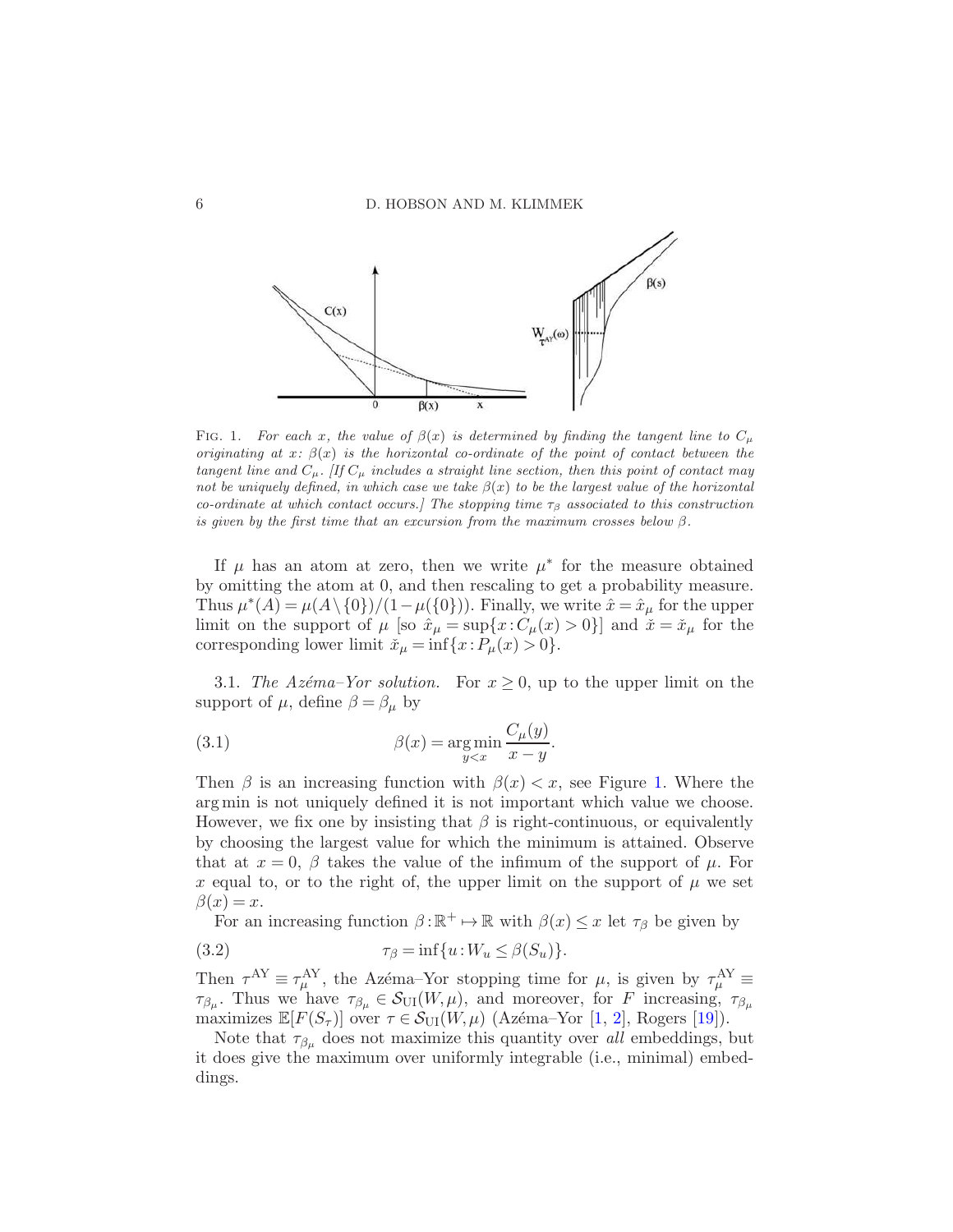Let  $b \equiv b_\mu$  be the right-continuous inverse to  $\beta$ . Then b is the barycenter function and for  $x < \hat{x}_\mu$ ,  $b(x)$  is given by

<span id="page-6-0"></span>(3.3) 
$$
b(x) = \mathbb{E}[X_{\mu}|X_{\mu} \ge x].
$$

The barycentre  $b(x)$  is defined up to the upper limit of the support of  $\mu$  and is a nonnegative, nondecreasing function with  $b(x) \geq x$ . We set  $b(x) = x$  for  $x \geq \hat{x}_\mu$ . (The reverse barycentre  $\dot{b}(x) = \mathbb{E}[X|X \leq x]$  is defined analogously to the barycentre.)

It is more standard to define the barycenter function as in [\(3.3\)](#page-6-0) and to set  $\beta$  to be the inverse barycenter function, but the two approaches are equivalent, and our approach via potentials allows for a unified treatment with the Perkins construction in the next section.

If  $\mu$  has an interval with no mass, then b is constant over that interval, and  $\beta$  has a jump. If  $\mu$  has an atom at x then b has a jump at x [unless the atom is at the upper limit  $\hat{x}$  of the support of  $\mu$  in which case  $b(\hat{x}) = \hat{x}$ and  $\beta$  is constant over a range of s. From the definition of  $\tau_{\beta}$  [see [\(3.2\)](#page-5-1)] and excursion theory (see Rogers [\[20](#page-32-7)], equation 2.13), we have

<span id="page-6-1"></span>(3.4) 
$$
\exp\left(-\int_0^s \frac{dr}{r - \beta(r)}\right) = \mathbb{P}(S_{\tau_\beta} \ge s)
$$

and then also  $\mathbb{P}(S_{\tau_{\beta}} \geq s) = \mathbb{P}(W_{\tau_{\beta}} \geq \beta(s)) = \mu(\beta(s), \infty)$ . Note that it does not matter which convention we use for  $\beta(s)$  here since  $\mu$  places no mass on  $(\beta(s-), \beta(s+)).$ 

<span id="page-6-4"></span>EXAMPLE 3.1. If  $\mu = U[-1,1]$ , then  $C_{\mu}(x) = (x-1)^2/4$  and  $P_{\mu}(x) =$  $(x+1)^2/4$  (at least for  $-1 = \tilde{x}_\mu \leq x \leq \hat{x} = 1$ ). Then the barycenter function is given by  $b(x) = (x+1)/2$  for  $-1 \le x \le 1$  and hence  $\beta(s) = 2s - 1$  for  $0 \leq s \leq 1$ . It follows that  $S_{\tau_{\mu}^{AY}} \equiv b(W_{\tau_{\mu}^{AY}})$  is uniformly distributed on [0, 1].

<span id="page-6-5"></span>LEMMA 3.2. If  $\mu$  places mass on  $(x,\infty)$ , then  $(r - \beta(r))^{-1}$  is integrable over  $[0, x]$ .

PROOF. This follows immediately from [\(3.4\)](#page-6-1) and  $\mathbb{P}(S_{\tau_{\beta}} \geq x) \geq \mathbb{P}(W_{\tau_{\beta}} \geq x)$  $x) > 0.$   $\Box$ 

<span id="page-6-2"></span>3.2. The Perkins solution. For  $x > 0$  define  $\alpha^+_\mu = \alpha^+ : \mathbb{R}_+ \to \mathbb{R}_-$  by

(3.5) 
$$
\alpha^{+}(x) = \underset{y<0}{\arg \min} \frac{C_{\mu}(x) - P_{\mu}(y)}{x - y}
$$

and for  $x < 0$  define  $\alpha_{\mu}^- = \alpha^- : \mathbb{R}_- \to \mathbb{R}_+$  by

<span id="page-6-3"></span>(3.6) 
$$
\alpha^{-}(x) = \arg \max_{y > 0} \frac{P_{\mu}(x) - C_{\mu}(y)}{y - x}.
$$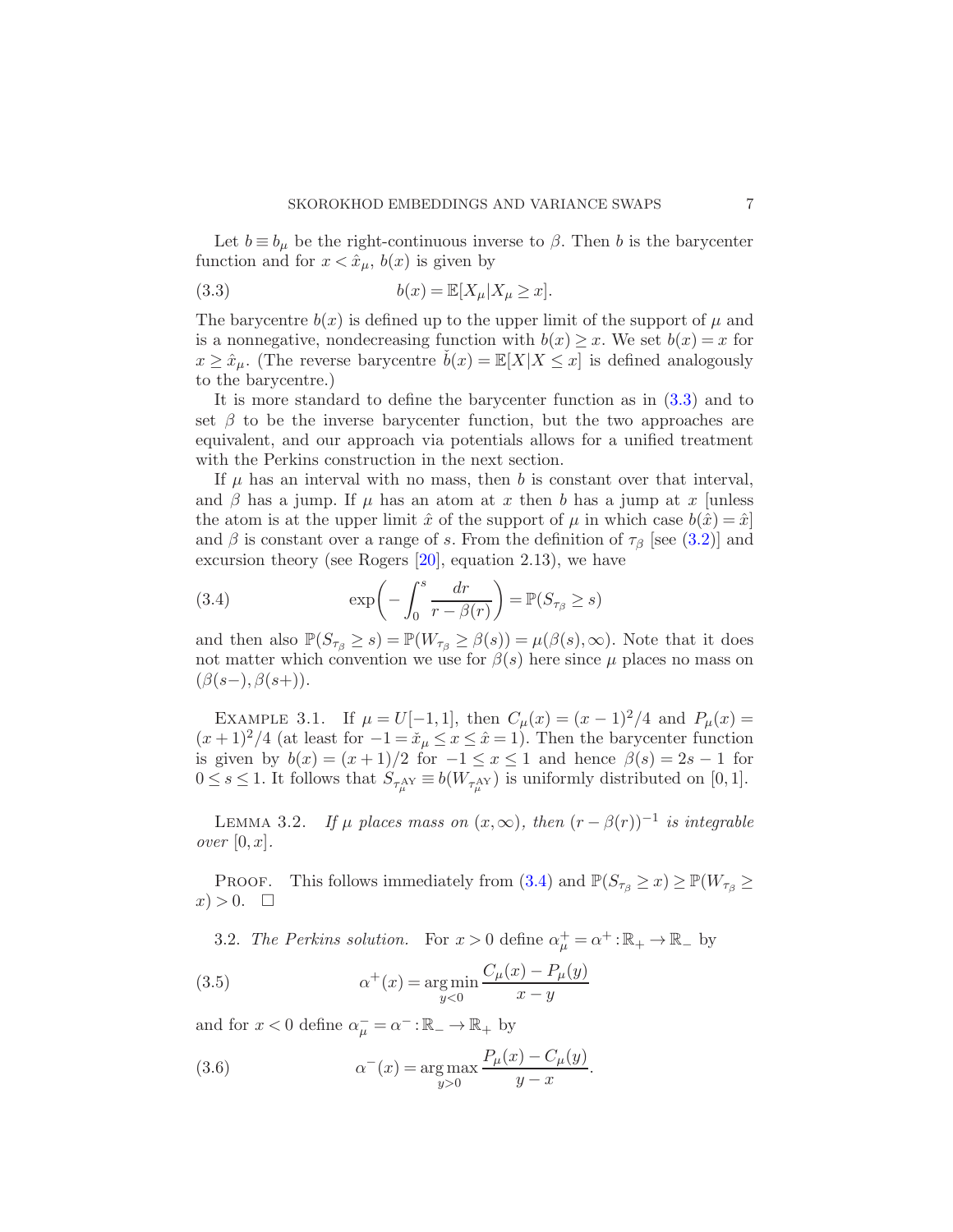

<span id="page-7-0"></span>FIG. 2. Suppose that  $\mu$  has no atoms. Then for  $x > 0$ ,  $a^{-}(x)$  is the horizontal co-ordinate *of the point where the tangent line to* C *at* (x, C(x)) *intersects with* P*. Alternatively, it is the horizontal co-ordinate of the point where the tangent line to* C *emanating from*  $(b(x), 0)$ *intersects with* P. [We may instead consider the inverse  $\alpha^-$  of  $\alpha^-$ : for  $y < 0$ ,  $\alpha^-(y) > 0$ *is the horizontal co-ordinate of the point such that the tangent to*  $C$  *at*  $\alpha^{-}(y)$  *crosses* P *at* (y, P(y))*.] These definitions extend naturally to the case where the convex function*  $C$  has kinks or straight-line segments. Similarly,  $a^+(z)$  is found by drawing tangents to P *emanating from the reverse barycenter function evaluated at* z < 0 *and determining intersection points with* C*. The stopping rule associated with this construction is to stop the Brownian motion when its running maximum or minimum exit the region determined by*  $\alpha^+$  *and*  $\alpha^-$ *.* 

Then  $\alpha^{\pm}$  are monotonic functions, see Figure [2.](#page-7-0) If the argmin (resp., the arg max) is not uniquely defined, we take the largest value (in modulus) for which the minimum (resp., the maximum) is attained; in this way  $\alpha^+ : \mathbb{R}_+ \mapsto$  $ℝ$  is right-continuous and  $α$ <sup>-</sup> is left-continuous. Again, none of the subsequent analysis will depend on this convention. For convenience we will sometimes write  $\alpha$  as shorthand for  $\alpha^{\pm}$ .

If  $P_{\mu}$  (resp.,  $C_{\mu}$ ) is differentiable at  $\alpha^{+}(x)$  [resp.,  $\alpha^{-}(x)$ ], then  $\alpha^{+}(x)$ [resp.,  $\alpha^{-}(x)$ ] satisfies

<span id="page-7-1"></span>(3.7) 
$$
\frac{C_{\mu}(x) - P_{\mu}(\alpha^{+}(x))}{x - \alpha^{+}(x)} = P'_{\mu}(\alpha^{+}(x))
$$

[resp.,  $P_{\mu}(x) - C_{\mu}(\alpha^{-}(x)) = C'_{\mu}(\alpha^{-}(x))(x - \alpha^{-}(x))$ ].

Let  $a^{\pm}$  be the inverse to  $\alpha^{\pm}$  and let  $\bar{a}(w) = w$  for  $w > 0$  and  $\bar{a}(w) = a^+(w)$ for  $w < 0$ . Recall the definition of I as the infimum process for W so that  $I_t = \inf_{s \leq t} W_s$ .

For a pair of monotonic functions  $\alpha^+ : \mathbb{R}_+ \mapsto \mathbb{R}_-$  (nonincreasing) and  $\alpha^-:\mathbb{R}_+\mapsto\mathbb{R}_+$  (nondecreasing) define the stopping time

$$
\tau_{\alpha} = \inf\{u > 0 : W_u \le \alpha^+(S_u)\} \wedge \inf\{u > 0 : W_u \ge \alpha^-(I_u)\}.
$$

Suppose  $\mu$  does not have an atom at zero. Then the Perkins [\[17](#page-32-5)] embedding  $\tau^{\text{P}} \equiv \tau^{\text{P}}_{\mu} \equiv \tau^{\text{P}}(\mu)$  is given by  $\tau^{\text{P}}_{\mu} = \tau_{\alpha_{\mu}}$ .

If  $\mu$  has an atom at zero, then we use independent randomization to set  $\tau^{\text{P}} = 0$  with probability  $\mu({0})$ ; and otherwise  $\tau^{\text{P}} = \tau_{\alpha\mu}$ . More precisely, in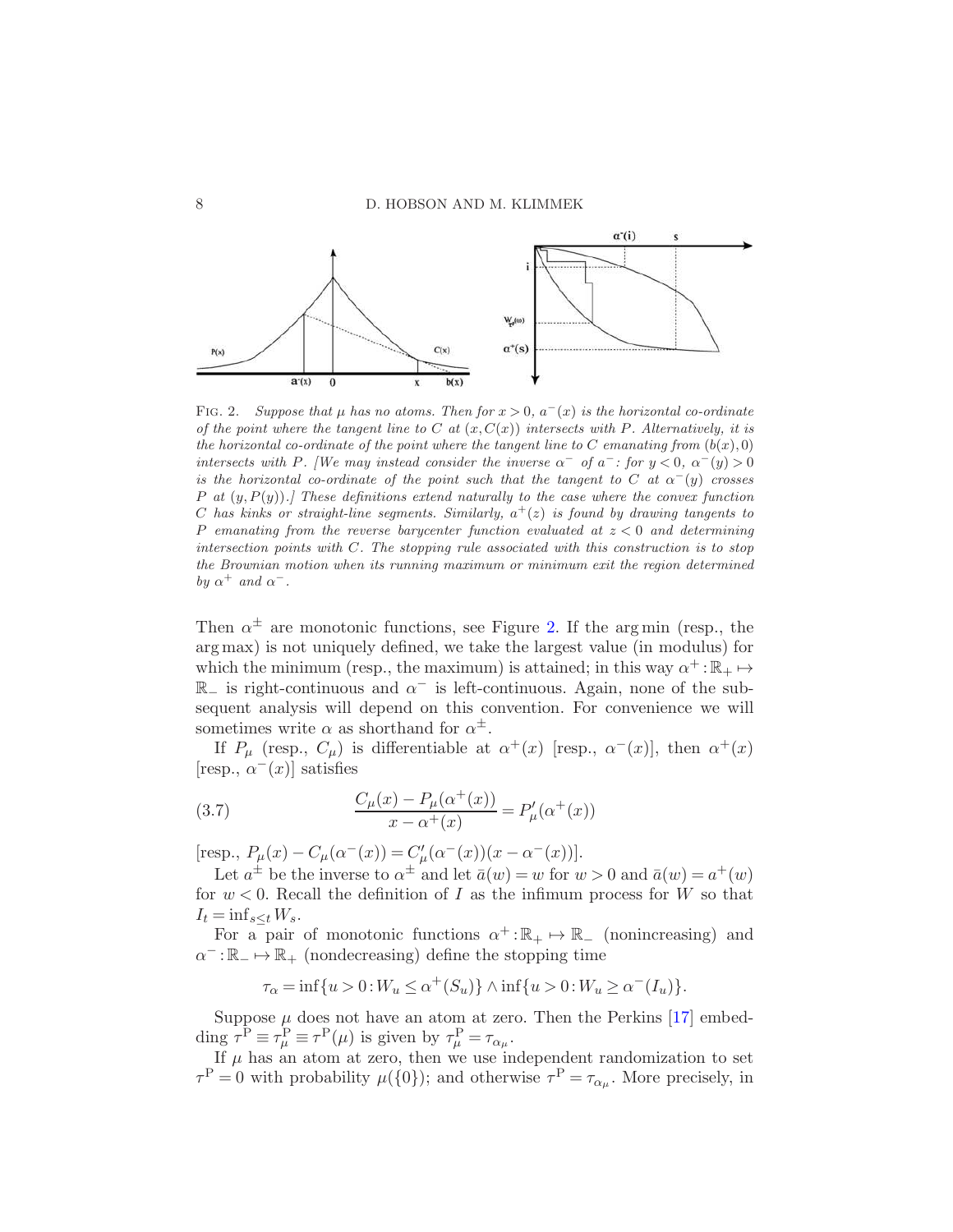the case where  $\mu$  has an atom at zero we set the Perkins embedding to be

$$
\tau^{\mathcal{P}} = \begin{cases} 0, & \text{if } Z \leq \mu(0), \\ \tau_{\alpha_{\mu}}, & \text{if } Z > \mu(0), \end{cases}
$$

where  $Z$  is a uniform random variable which is measurable with respect to  $\mathcal{F}_0$ . Here  $\alpha^{\pm}_{\mu}$  are the quantities defined in [\(3.5\)](#page-6-2) and [\(3.6\)](#page-6-3) for  $\mu$ . Note that if  $\mu^*$  is obtained from  $\mu$  by removing any mass at zero, and rescaling to give a probability measure, then although  $C_{\mu^*}$  and  $P_{\mu^*}$  are scalar multiples of  $C_{\mu}$ and  $P_{\mu}$ , respectively, nonetheless we have  $\alpha^{\pm}_{\mu^*} \equiv \alpha^{\pm}_{\mu}$ .

Note that if  $\mu$  has an atom at zero, then we need  $\mathcal{F}_0$  to be nontrivial in order to be able to define the Perkins embedding. Note further that since there are potentially many uniform random variables Z which are measurable with respect to  $\mathcal{F}_0$ , if  $\mu({0}) > 0$ , then the Perkins embedding is not unique. Sometimes it is convenient to think about the Perkins embedding associated with an identified  $\mathcal{F}_0$  random variable Z, in which case we write  $\tau_{\mu}^{\text{P},Z}$  instead of just  $\tau_{\mu}^{\text{P}}$ .

The results of Perkins [\[17\]](#page-32-5) show that  $\tau_{\mu}^{\text{P}} \in \mathcal{S}_{\text{UI}}(W, \mu)$  and moreover, for F increasing,  $\tau^{\text{P}}$  minimizes  $\mathbb{E}[F(S_{\tau})]$  over  $\tau \in \mathcal{S}(W,\mu)$ , and not just  $\mathcal{S}_{\text{UI}}(W,\mu)$ (Perkins [\[17\]](#page-32-5), although the representation via [\(3.5\)](#page-6-2) and [\(3.6\)](#page-6-3) is due to Hobson and Pedersen [\[12](#page-32-15)]).

<span id="page-8-0"></span>EXAMPLE 3.3. If  $\mu = U[-1,1]$ , then  $P = P_{\mu}$  and  $C = C_{\mu}$  are as given in Example [3.1](#page-6-4) and, from [\(3.7\)](#page-7-1),  $\alpha^+(s)$  is the unique root of the equation  $P'(\alpha)(s-\alpha) = C(s) - P(\alpha)$ . It is easily verified that this root is given by  $\alpha^{+}(s) = s - 2\sqrt{s}$ . Similarly,  $\alpha^{-}(i) = i + 2\sqrt{|i|}$ . It can be shown that  $\mathbb{P}(S_{\tau_{\alpha}} \geq$  $s) = \mathbb{P}(W_{\tau_{\alpha}} \ge s) = \mathbb{P}(W_{\tau_{\alpha}} \le s - 2\sqrt{s}) = 1 - \sqrt{s}.$ 

<span id="page-8-1"></span>EXAMPLE 3.4. Notwithstanding the above example, in general it is difficult to derive an explicit form for the stopping boundary associated with the Perkins stopping time. Here we give a second example where analytic expressions, albeit complicated ones, can be derived.

Suppose the target law is a centered Pareto distribution with support  $[-1,\infty)$  and density function  $f(x) = 2(x+2)^{-3}$ . Then for  $k \ge -1$ ,  $C(k) =$  $(2+k)^{-1}$  and  $P(k) = k + (2+k)^{-1}$ , and for  $k < -1$ ,  $C(k) = -k$ ,  $P(k) = 0$ . Then, for the Azéma–Yor embedding,  $\beta$  solves  $C(\beta) = (s - \beta)|C'(\beta)|$  and  $\beta(s) = (s/2) - 1.$ 

For the Perkins embedding,  $\alpha^+(s)$  solves  $P'(\alpha^+) = (C(s) - P(\alpha^+))/$  $(s - \alpha^+)$ , and we have (after some algebra)

$$
\alpha^{+}(s) = \frac{-2s^2 - 5s + \sqrt{s^4 + 6s^3 + 12s^2 + 8s}}{2s - 1 + s^2}.
$$

The expression for  $\alpha^-$  is  $\alpha^-(i) = \frac{-3i - 2i^2 + \sqrt{-(i^4 + 6i^3 + 12i^2 + 8i)}}{2i + 1 + i^2}$  $\frac{-\left(\iota + 6\iota + 12\iota + 6\iota\right)}{2i+1+i^2}$ .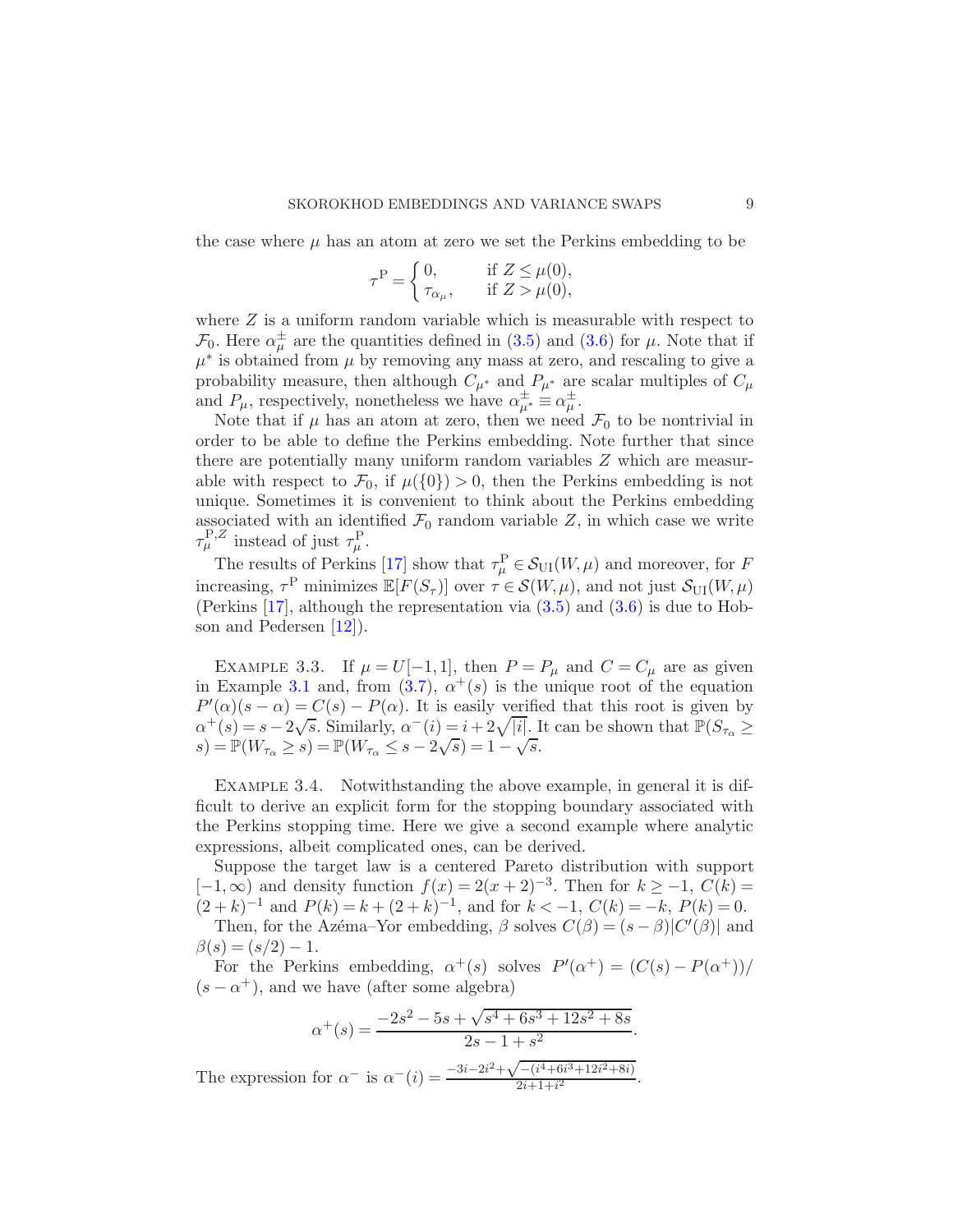If  $\mu$  has an interval in  $\mathbb{R}_+$  (resp.,  $\mathbb{R}_-$ ) with no mass, then  $\alpha^-$  (resp.,  $\alpha_+$ ) has a jump (unless that interval is contiguous with zero, in which case  $\alpha^{\pm}$ starts at a nonzero value). If  $\mu$  has an atom in  $(0, \infty)$  [resp.,  $(-\infty, 0)$ ], then  $\alpha^-$  (resp.,  $\alpha_+$ ) is constant over a range of values.

LEMMA 3.5. Suppose  $x > 0$ . If  $\mu$  places mass on  $[x,\infty)$ , then  $(r (\alpha^+(r))^{-1}$  is integrable over  $(0, x)$ .

PROOF. We have  $(W_u \ge \alpha^+(S_u); \forall u \le H_x) \supseteq (\tau_\alpha \ge H_x) \supseteq (W_{\tau_\alpha} \ge x),$ and then by excursion theory  $[recall (3.4)],$  $[recall (3.4)],$  $[recall (3.4)],$ 

<span id="page-9-2"></span>
$$
\exp\left(-\int_0^x \frac{dr}{r - \alpha^+(r)}\right) = \mathbb{P}(W_u \ge \alpha^+(S_u); \forall u \le H_x) \ge \mu([x, \infty)) > 0. \quad \Box
$$

4. Convergence of measures and convergence of embeddings. Let  $(\mu_n)_{n>1}$ be a sequence of measures, and write  $U_n$ ,  $\beta_n$  and  $\alpha_n$  as shorthand for  $U_{\mu_n}$ ,  $\beta_{\mu_n}$  and  $\alpha_{\mu_n}$ , with a similar convention for other functionals.

Suppose that, for each n,  $\mu_n$  is centered and that  $(\mu_n)_{n>1}$  converges weakly to  $\mu$ , where  $\mu$  is also centered. Then it does not follow that  $U_n \to U_\mu$ , nor that  $\beta_n \to \beta_\mu$ , nor that  $\alpha_n \to \alpha_\mu$ . However, with the correct additional hypotheses, then these types of convergence are equivalent.

<span id="page-9-0"></span>Our first key result is the following.

PROPOSITION 4.1. Let  $(\mu_n)$  be a sequence of measures such that  $\mu_n \Rightarrow \mu$ and  $\mathbb{E}[|X_{\mu_n}|] \to \mathbb{E}[|X_{\mu}|]$ . Then  $b_n(x) \to b(x)$  at continuity points  $x < \hat{x}$  of  $b$ .

**PROOF.** Chacon [\[4\]](#page-32-13) shows that if  $\mu_n \Rightarrow \mu$  and  $U_n(0) \rightarrow U(0)$ , then  $U_n \rightarrow$ U pointwise. Since  $C_n(x) = (U_n(x) + x)/2$  it follows trivially that  $C_n \to C$ pointwise, where  $C_n(x) = C_{\mu_n}(x)$  and  $C(x) = C_{\mu}(x)$ .

Recall that  $x$  is a discontinuity point of  $b$  if and only if there is an atom of  $\mu$  at x. Suppose  $x < \hat{x}$  is a continuity point of b. Then  $(3.3)$  gives  $b(x) =$  $x + \frac{C(x)}{\mu([x,\infty))}$  and

$$
b_n(x) = x + \frac{C_n(x)}{\mu_n([x,\infty))} \to x + \frac{C(x)}{\mu([x,\infty))} = b(x).
$$

<span id="page-9-1"></span>COROLLARY 4.2. Let  $(\mu_n)$  be a sequence of measures such that  $\mu_n \Rightarrow \mu$ and  $\mathbb{E}[|X_{\mu_n}|] \to \mathbb{E}[|X_{\mu}|]$ . Then  $\beta_n(s) \to \beta(s)$  at continuity points  $s < \hat{x}$  of  $\beta$ . Moreover, if  $\hat{x} < \infty$ , then for each  $z > \hat{x}$ ,  $\liminf \beta_n(z) \geq \hat{x}$ .

PROOF. Since  $b_n(\hat{x}-\varepsilon) < \hat{x}+\varepsilon$  for sufficiently large *n* we have for these same *n* that  $\beta_n(\hat{x} + \varepsilon) \geq \hat{x} - \varepsilon$ .  $\Box$ 

COROLLARY 4.3. Under the assumptions of Proposition [4.1,](#page-9-0)  $\tau_{\beta_n} \to \tau_{\beta}$ almost surely.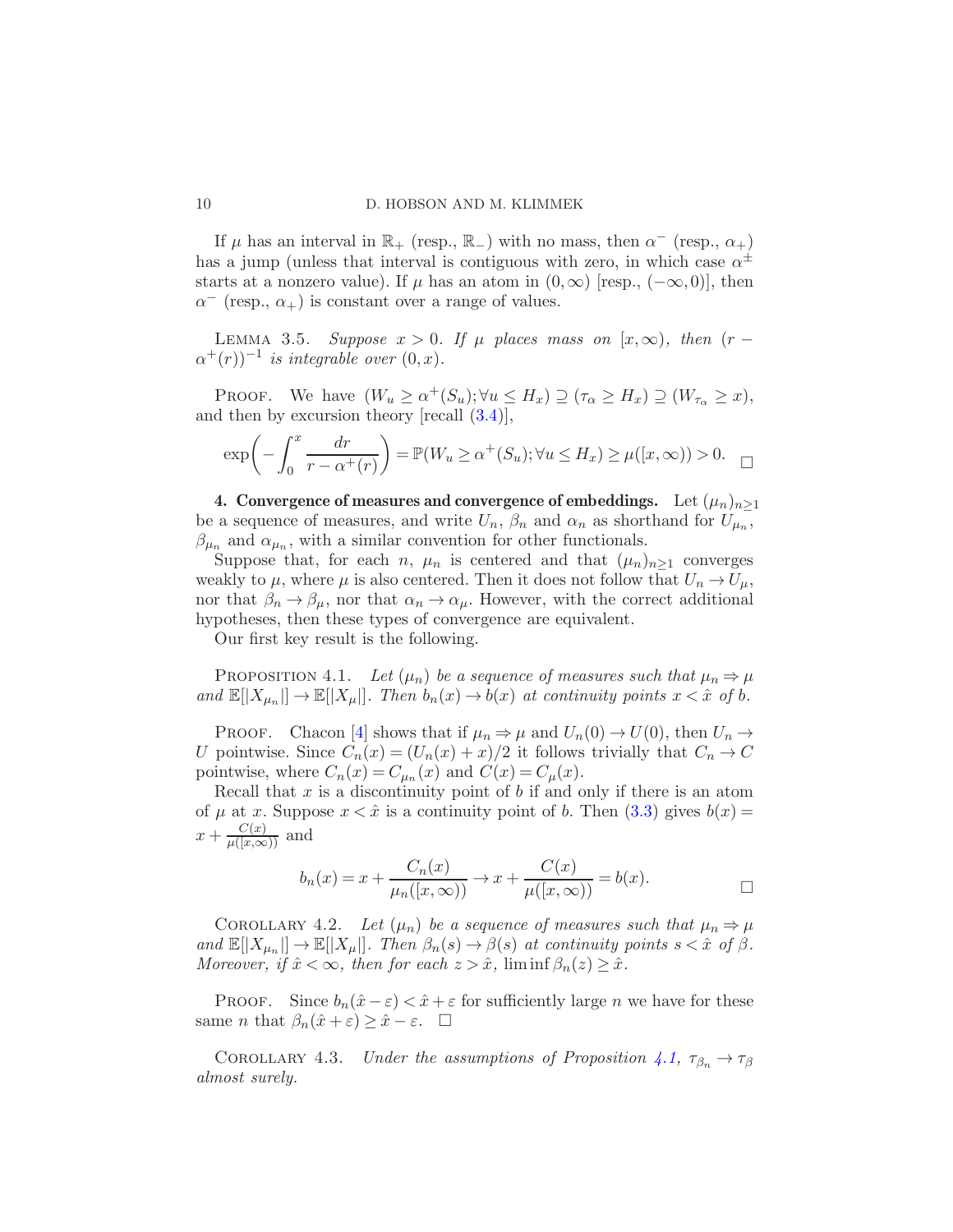PROOF. Let D be the set of discontinuity points of  $\beta$ . If  $S_{\tau_{\beta}} \notin D$ , then  $W_{\tau_{\beta}} = \beta(S_{\tau_{\beta}})$ , and it follows that

$$
(\omega : \tau_{\beta_n} \nrightarrow \tau_\beta) \subseteq (\omega : S_{\tau_\beta} \in D) \cup (\omega : S_{\tau_\beta} \notin D, W_{\tau_\beta} = \beta(S_{\tau_\beta}), \tau_{\beta_n} \nrightarrow \tau_\beta).
$$

For any stopping time  $\sigma$  write: let  $H_x^{\sigma} = \inf\{u \ge \sigma : W_u = x\}.$ 

Case 1:  $\hat{x} = \infty$ . Note that since  $\beta$  is increasing, D is countable and  $\mathbb{P}(S_{\tau_{\beta}} \in$  $D = 0.$ 

First we argue that on  $(\omega : S_{\tau_\beta} = x)$  we have that for sufficiently large n,  $S_{\tau_{\beta_n}} \geq x$ : since there are only countably many values of  $s < x$  on which the value of  $W_u$  gets below  $S_u = s$ , and on each of these excursions W stays above  $\beta(S)$ , for sufficiently large n, W must stay above  $\beta_n(S)$  also.

Hence  $\liminf_n S_{\tau_{\beta_n}} \geq S_{\tau_{\beta}}$  almost surely. Then on  $\{\omega : S_{\tau_{\beta}} = x \notin D, W_{\tau_{\beta}} = x \notin D\}$  $\beta(x)$ , we have  $\tau_{\beta_n}(\omega) \to \tau_{\beta}(\omega)$  unless inf $\{W_u : \tau_{\beta} \le u \le H_{S_{\tau}}^{\tau_{\beta}^{\tau}}\}$  $\{S_{\tau_{\beta}}^{\tau_{\beta}}\}=W_{\tau_{\beta}}=\beta(x)$ and  $\beta_n(x) < \beta(x)$ . But, almost surely, on any interval of positive length Brownian motion goes below its starting value. In particular, the set  $(\omega : S_{\tau_{\beta}} \notin$  $D, W_{\tau_{\beta}} = \beta(S_{\tau_{\beta}}), \tau_{\beta_n} \nrightarrow \tau_{\beta}$  has probability zero.

Case 2:  $\hat{x} < \infty$  and  $\mu({\hat{x}}) = 0$ . The only paths for which issues of convergence might be different to the previous case are those for which  $S_{\tau_\beta} = \hat{x}$ . But since  $\mu$  has no atom at  $\hat{x}$ ,  $\mathbb{P}(S_{\tau_{\beta}} = \hat{x}) = \mathbb{P}(W_{\tau_{\beta}} = \hat{x}) = 0$  and  $\tau_{\beta_n} \to \tau_{\beta}$ almost surely.

Case 3:  $\hat{x} < \infty$  and  $\mu({\hat{x}}) > 0$ . In this case  $\beta(\hat{x}-) := \lim_{y \uparrow \hat{x}} \beta(y) < \beta(\hat{x}) = 0$  $\hat{x}$ . We show that on the set  $(S_{\tau_{\beta}} = \hat{x})$  we have  $\lim \tau_{\beta_n} = \tau_{\beta}$ , almost surely. Off the set  $(S_{\tau_\beta} = \hat{x})$  convergence follows exactly as in the previous cases.

First we argue that  $\limsup_n S_{\tau_{\beta_n}} \leq \hat{x}$  almost surely. Fix  $z > \hat{x}$ , then given  $0 < \varepsilon < z - \hat{x}$ , there exists N such that for  $n \geq N$ ,  $\beta_n(\hat{x} + \varepsilon) > \hat{x} - \varepsilon$ . Hence, for sufficiently large  $n$ ,

$$
(\omega \tcdot S_{\tau_{\beta_n}}(\omega) \geq z) \subseteq (\omega \tcdot \inf\{W_u \tcdot H_{\hat{x}+\varepsilon} \leq u \leq H_z\} \geq \hat{x}-\varepsilon).
$$

But

$$
\mathbb{P}(\inf\{W_u: H_{\hat{x}+\varepsilon} \le u \le H_z\} \ge \hat{x}-\varepsilon) \le \exp\left(-\int_{\hat{x}+\varepsilon}^z \frac{dy}{y-(\hat{x}-\varepsilon)}\right) = \frac{2\varepsilon}{z-\hat{x}+\varepsilon}.
$$

By choosing  $\varepsilon$  small compared with  $(z - \hat{x})$  we deduce that  $\limsup_n S_{\tau_{\beta_n}} \leq z$ for any  $z > \hat{x}$ .

Now we argue that on  $S_{\tau_\beta} = \hat{x}$  we have  $\liminf W_{\tau_{\beta_n}} \geq \hat{x}$  almost surely. Coupled with the result from the previous paragraph we can then conclude that on  $W_{\tau_{\beta}} = \hat{x}$  we have  $\tau_{\beta_n} \to H_{\hat{x}} = \tau_{\beta}$ .

Given  $\delta$  and  $\varepsilon < \hat{x} - \beta(\hat{x}-) - \delta$ , there exists N such that for all  $n > N$ ,  $\beta_n(\hat{x}-\varepsilon) < \beta(\hat{x}-) + \varepsilon < \hat{x} - \delta$ . Then

$$
(\omega: W_{\tau_{\beta_n}}(\omega) < \hat{x} - \delta, S_{\tau_{\beta}}(\omega) = \hat{x}) \subseteq (\omega: \inf\{W_u : H_{\hat{x}-\varepsilon} \le u \le H_{\hat{x}}\} \le \hat{x} - \delta)
$$
  

$$
\cup (\omega: S_{\tau_{\beta_n}} < \hat{x} - \varepsilon, S_{\tau_{\beta}} = \hat{x}).
$$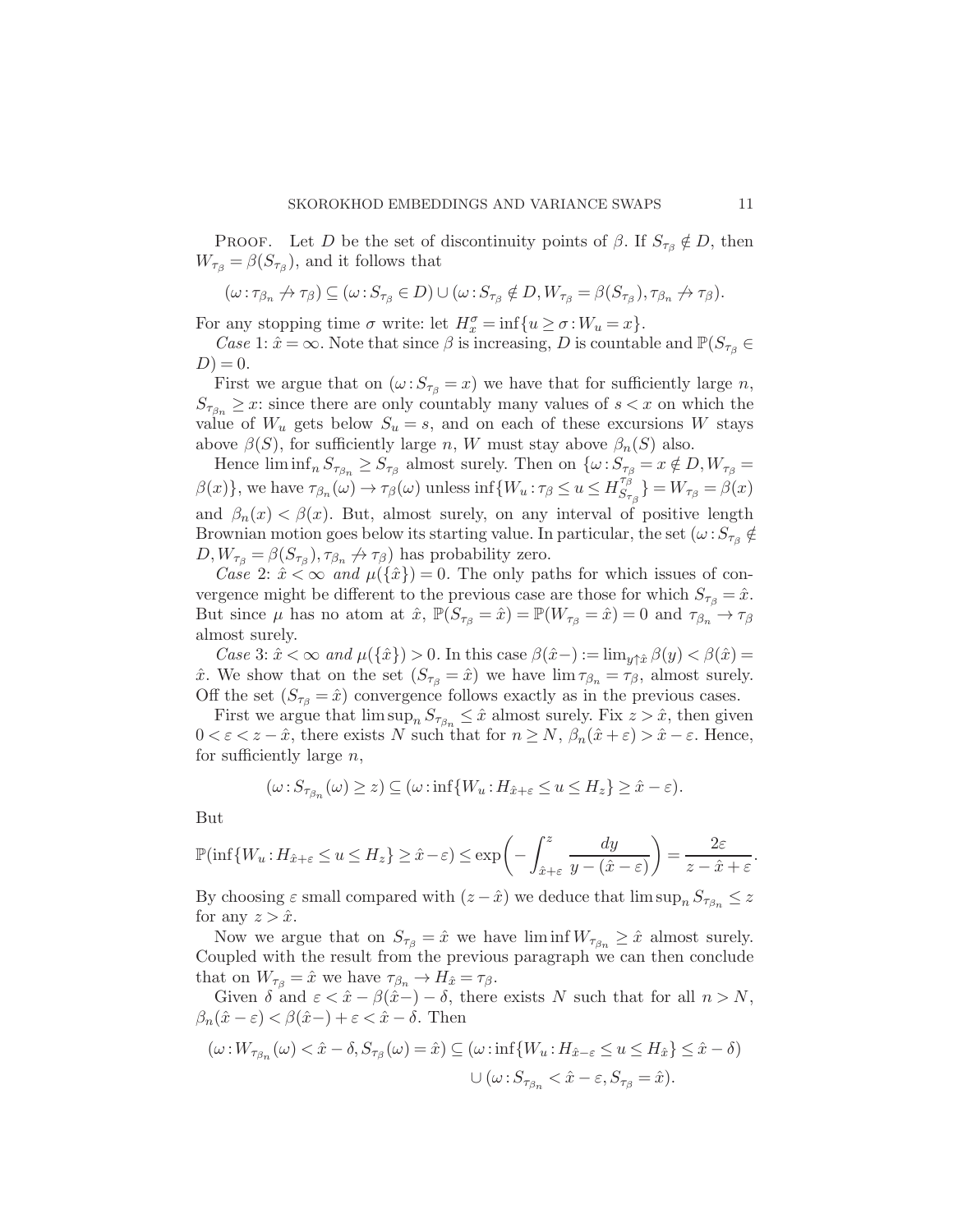By similar arguments to those in case 1 we can prove that the final event has small probability. Moreover, using that the fact that the probability that an event occurs is smaller than the expected number of times that it occurs,

$$
\mathbb{P}(\omega \cdot \inf \{ W_u : H_{\hat{x}-\varepsilon} \le u \le H_{\hat{x}} \} \le \hat{x} - \delta) \le \int_{\hat{x}-\varepsilon}^{\hat{x}} \frac{dy}{y - (\hat{x} - \delta)} = \ln(\delta/(\delta - \varepsilon)).
$$

By choosing  $\varepsilon$  compared to  $\delta$  this probability can be made arbitrarily small.  $\Box$ 

Note that if  $\tau_{\beta_n} \to \tau_\beta$  almost surely, then by the continuity of Brownian motion  $W_{\tau_{\beta_n}} \to W_{\tau_{\beta}}$  almost surely and  $\mu_n \Rightarrow \mu$ . We can summarize the results as follows:

<span id="page-11-1"></span>

PROPOSITION 4.4. Suppose that  $(\mu_n)_{n>1}$  and  $\mu$  are centered and that  $\mathbb{E}[|X_{\mu_n}|] \to \mathbb{E}[|X_{\mu}|]$ . Then the following are equivalent:

- (i)  $\mu_n \Rightarrow \mu$  and  $\mathbb{E}[|X_{\mu_n}|] \rightarrow \mathbb{E}[|X_{\mu}|];$
- (ii)  $U_n(x) \to U_\mu(x)$  for each  $x \in \mathbb{R}$ ;

(iii)  $\beta_n \to \beta$  at continuity points s of  $\beta$ , provided s is less than or equal to the upper limit on the support of  $\mu$ ;

(iv)  $\tau_{\beta_n} \xrightarrow{a.s.} \tau_{\beta}$ ;

$$
(v) W_{\tau_{\beta_n}} \xrightarrow{a.s.} W_{\tau_{\beta}}.
$$

Now we want to prove a similar result for the Perkins embedding.

LEMMA 4.5. Let  $(\mu_n)_{n>1}$  be a sequence of centered probability measures such that  $\mu_n \Rightarrow \mu$  and  $\mathbb{E}[|X_n|] \rightarrow \mathbb{E}[|X_\mu|]$ . Then  $a_n^{\pm}(x) \rightarrow a^{\pm}(x)$  at continuity points  $x \in (\tilde{x}, \hat{x}) \setminus \{0\}$  of a. Moreover  $\alpha_n^{\pm}(x) \to \alpha^{\pm}(x)$  at nonzero continuity points  $\tilde{x} < x < \hat{x}$  of  $\mu$ .

PROOF. We prove the result for  $(a_n^+, a^+)$ , the other case being similar. The extension from  $a^{\pm}$  to  $\alpha^{\pm}$  follows as in Corollary [4.2.](#page-9-1)

Again we have that  $x < 0$  is a discontinuity point of  $a<sup>+</sup>$  if and only if there is an atom of  $\mu$  at x. Suppose that x is not an atom of  $\mu$ . Then, recall [\(3.7\)](#page-7-1),  $a^+(x)$  is the unique solution in z of  $P(x) + P'(x)(z - x) = C(z)$ . Moreover, for any  $\tilde{a}_n(x) \in (a_n^+(x+), a_n^+(x-)),$ 

<span id="page-11-0"></span>
$$
P_n(x) + P'_n(x+) (\tilde{a}_n(x) - x) \ge C_n(\tilde{a}_n(x)),
$$
  
\n
$$
P_n(x) + P'_n(x-)(\tilde{a}_n(x) - x) \le C_n(\tilde{a}_n(x)).
$$

Suppose  $a_n^+(x) \to \gamma$  (down a subsequence if necessary). Then since  $P'_n(x) \to \gamma(x)$  $P'(x),$ 

$$
P(x) + P'(x)(\gamma - x) \ge C(\gamma) \ge P(x) + P'(x)(\gamma - x).
$$

<span id="page-11-2"></span>Hence  $\gamma = a^+(x)$  and  $a_n^+(x) \to a(x)$ .  $\Box$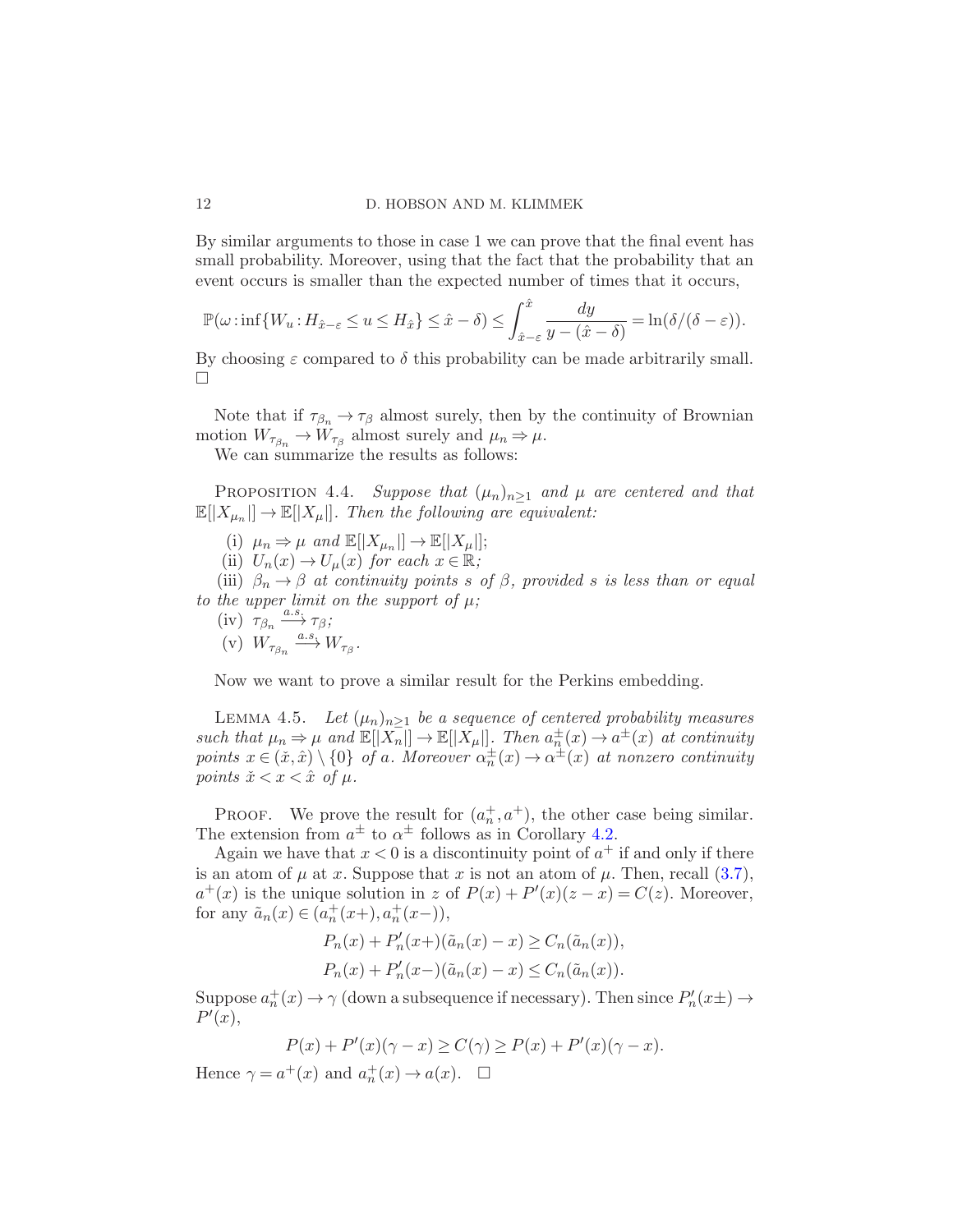PROPOSITION 4.6. Suppose that  $(\mu_n)_{n>1}$  and  $\mu$  are centered and that  $\mathbb{E}[|X_{\mu_n}|] \to \mathbb{E}[|X_{\mu}|].$ 

- (a) Suppose there exists an open interval I containing 0 such that  $\mu_n(I) =$  $\mu(I) = 0$ . Then the following are equivalent:
	- (i)  $\mu_n \Rightarrow \mu$  and  $\mathbb{E}[|X_{\mu_n}|] \rightarrow \mathbb{E}[|X_{\mu}|];$
	- (ii)  $U_n(x) \to U_\mu(x)$  for each  $x \in \mathbb{R}$ ;
	- (iii)  $\alpha_n^{\pm} \rightarrow \alpha^{\pm}$  at continuity points of  $\alpha^{\pm}$  which lie within the range of the support of  $\mu$ ;
	- (iv)  $\tau_{\mu_n}^{\text{P}} \xrightarrow{a.s.} \tau_{\mu}^{\text{P}}$ ;
	- (v)  $W_{\tau^{\text{P}}_{\mu_n}} \stackrel{a.s.}{\longrightarrow} W_{\tau^{\text{P}}_{\mu}}.$
- (b) More generally, suppose  $\mu_n \Rightarrow \mu$  and  $\mathbb{E}[|X_{\mu_n}|] \to \mathbb{E}[|X_{\mu}|]$ . Then,  $\alpha_n^{\pm} \to$  $\alpha^{\pm}$  at continuity points of  $\alpha^{\pm}$  which lie within the range of the support of  $\mu$ .

Suppose further that  $\mu_n(\{0\}) \to \mu(\{0\})$ . Then there exists a sequence of Perkins embeddings of  $\mu_n$  such that  $\tau_{\mu_n}^{\rm P}$  converges in probability to a Perkins embedding  $\tau_{\mu}^{\text{P}}$  of  $\mu$ . In particular, if  $Z_n$  converges in probability to Z, then the Perkins embeddings  $(\tau_{\mu_n}^{\text{P},Z_n})_{n\geq 1}$  converge in probability to the Perkins embedding  $\tau_{\mu}^{\text{P},Z}$  of  $\mu$ .

Thus, if  $\mu_n \Rightarrow \mu$ ,  $\mathbb{E}[|X_{\mu_n}|] \to \mathbb{E}[|X_{\mu}|]$  and  $\mu_n({0}) \to \mu({0})$ , then if  $(\tau_{\mu_n}^{\text{P},Z_n})_{n\geq 1}$  is a sequence of Perkins embeddings of  $(\mu_n)_{n\geq 1}$ , then there exists a subsequence  $n_k$  along which  $\lim_{\tau \downarrow n_k} P_{n_k}^{P,Z_{n_k}}$  $\mu_{n_k}^{1, 2n_k}$  exists almost surely, and is a Perkins embedding of  $\mu$ .

PROOF. For part (a) the equivalence of (i) and (ii) follows as before. Lemma [4.5](#page-11-0) gives that (ii) implies (iii). It follows from the pathwise construction of  $\tau_{\alpha_n}$  (and the existence of the interval I which is not charged by  $\mu_n$  so that  $\tau_{\mu_n}^{\rm P} \equiv \tau_{\alpha_n}$ ) that  $\tau_{\mu_n}^{\rm P} \to \tau_{\mu}^{\rm P}$  almost surely and hence we have (iii) implies (iv). The continuity of Brownian motion allows us to deduce (v), from which (i) follows immediately.

For part (b) the statement about the convergence of  $\alpha_n^{\pm}$  follows as before. For the other results, suppose first that  $\mu({0}) = 0$  and  $\mu_n({0}) = 0$  for all sufficiently large *n*. Recall that  $\tau_{\alpha} = \inf\{u : W_u \leq \alpha^+(S_u) \text{ or } W_u \geq \alpha^-(I_u)\}\$ and for  $\eta > 0$  define the stopping time

$$
\rho_{\alpha,\eta} = \tau_{\alpha_{\eta}},
$$

where  $\alpha_{\eta}^{+}(s) = \min\{\alpha^{+}(s), -\eta\}, \ \alpha_{\eta}^{-}(i) = \max\{\alpha^{-}(i), \eta\}.$  Note that  $\rho_{\alpha,\eta}$  is the Perkins embedding of a law which places no mass on  $(-\eta, \eta)$ .

We have that  $\alpha_n \to \alpha$  at nonzero continuity points. Let  $\alpha_{n,\eta}^{\pm} =$  $\mp \max\{\mp \alpha_n^{\pm}(s),\eta\}$  and let  $\rho_{\alpha_n,\eta}$  be the Perkins embedding for  $B_{\tau_{\alpha_n,\eta}}$ . Then  $\alpha^{\pm}_{n,\eta} \to \alpha^{\pm}_{\eta}$  at continuity points and by the pathwise construction of  $\rho_{\alpha_n,\eta}$ , we have  $\rho_{\alpha_n,\eta} \to \rho_{\alpha,\eta}$  almost surely. In particular, given  $\delta, \varepsilon > 0$  there exists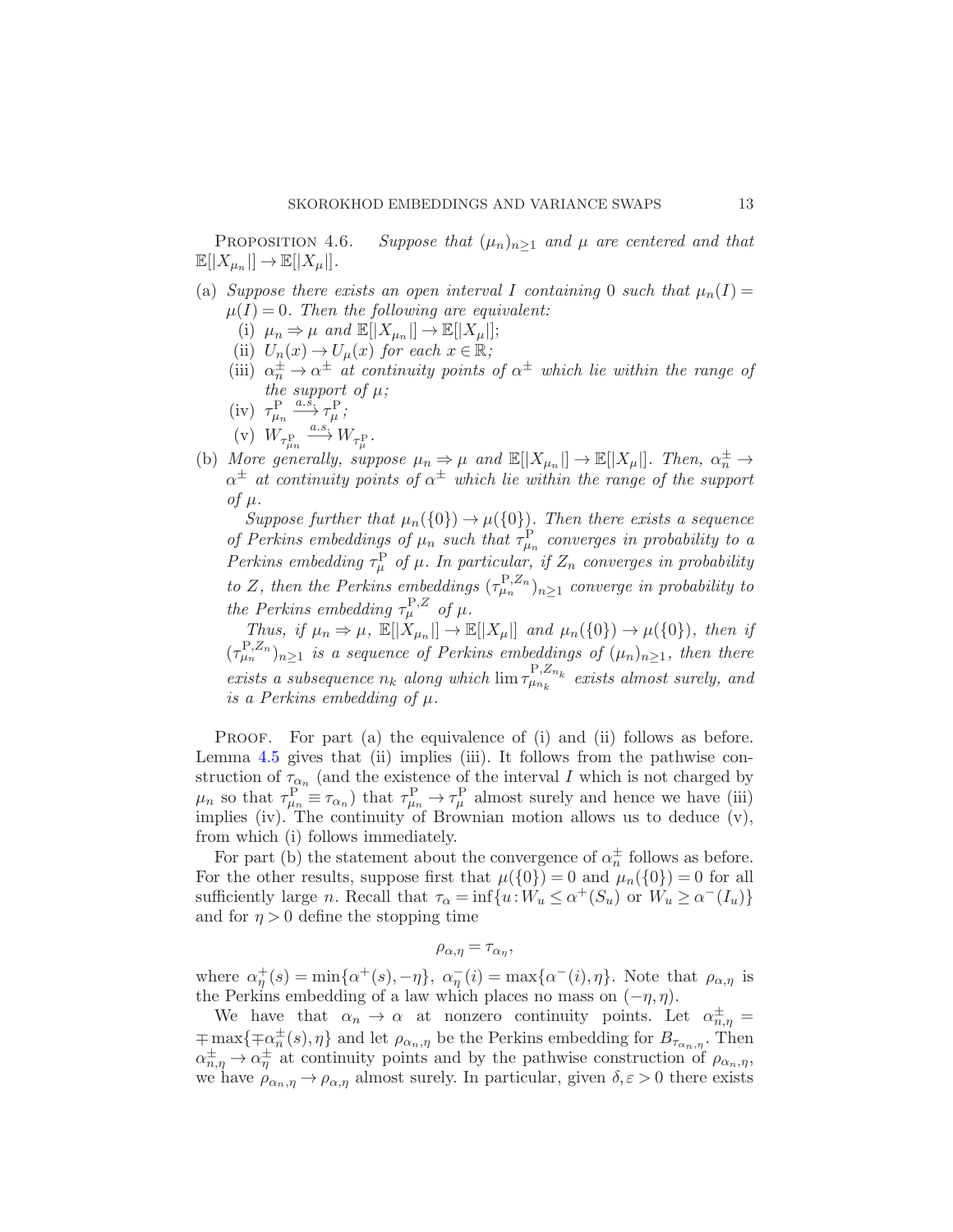$N_0$  such that for all  $n \geq N_0$ 

 $\mathbb{P}(|\rho_{\alpha_n,n} - \rho_{\alpha,n}| > \varepsilon) < \delta/2.$ 

Note that on  $|W_{\tau_{\alpha}}| > \eta$  we have  $\rho_{\alpha,\eta} = \tau_{\alpha}$  with a similar statement for  $\alpha_n$ . We can choose  $\eta > 0$  so that  $\mu([-2\eta, 2\eta]) < \delta/6$  and then  $N_1$  so that for  $n \geq N_1$ ,  $\mu_n([-\eta, \eta]) < \delta/3$ . Then

$$
(|\tau_{\alpha_n} - \tau_{\alpha}| > \varepsilon) \subseteq (|W_{\tau_{\alpha}}| \le \eta) \cup (|W_{\tau_{\alpha_n}}| \le \eta)
$$
  

$$
\cup (|\tau_{\alpha_n} - \tau_{\alpha}| > \varepsilon, |W_{\tau_{\alpha}}| > \eta, |W_{\tau_{\alpha_n}}| > \eta)
$$

and the set  $(|\tau_{\alpha_n} - \tau_{\alpha}| > \varepsilon)$  has probability at most  $\delta$ .

It follows that  $\tau_{\alpha_n} \to \tau_{\alpha}$  in probability, and hence that there is almost sure convergence down a subsequence. Furthermore, down the same subsequence  $W_{\tau_{\alpha_n}} \to W_{\tau_{\alpha}}$  almost surely.

Now suppose that  $\mu({0}) = 0$  and that  $\lim \mu_n({0}) = 0$ . Recall the definition of  $\mu_n^*$  as the measure  $\mu_n$  with probability mass at zero removed, and then rescaled to be a probability measure, and note that  $\alpha_{\mu_n^*} \equiv \alpha_{\mu_n}$ . Then also  $\mu_n^* \Rightarrow \mu$  and  $U_{\mu_n^*} \rightarrow U_\mu$  pointwise.

Then,  $\tau_{\mu_n}^{P,Z_n} = 0$  for  $Z_n \leq \mu_n(\{0\})$  and  $\tau_{\mu_n}^{P,Z_n} = \tau_{\alpha_n}$  otherwise, so that  $\tau_{\mu_n}^{P,Z_n} \to \tau_\alpha$  in probability. Moreover, down a subsequence,  $\tau_{\mu_n}^{P,Z_n} \to \tau_\alpha$  almost surely.

It remains to consider the case where  $\mu({0}) > 0$ . For  $\varepsilon < 1$ , writing  $A_n =$  $(Z_n \leq \mu_n({0}), Z > \mu({0})$  and  $B_n = (Z_n > \mu_n({0}), Z \leq \mu({0})),$  $(|\tau_{\mu_n}^{\mathbf{P},Z_n} - \tau_{\mu}^{\mathbf{P},Z}| > \varepsilon) \subseteq A_n \cup B_n \cup (Z_n > \mu_n(\{0\}), Z > \mu(\{0\}), |\tau_{\alpha_n} - \tau_{\alpha}| > \varepsilon)$ 

and  $\tau_{\mu_n}^{P,Z_n} \to \tau_{\mu}^{P,Z}$  in probability. As before, there is almost sure convergence down a subsequence.  $\square$ 

REMARK 4.7. One easy and natural way to guarantee that  $Z_n \to Z$  is to take  $Z_n = Z$  with probability one, or in other words to use the same independent randomization variable for each embedding.

REMARK 4.8. Suppose that  $\mu$  is less than or equal to  $\nu$  in convex order (we write  $\mu \leq_{\rm cx} \nu$ ). Then  $U_{\mu} \leq U_{\nu}$ . However, it does not follow that  $\beta_{\mu} \geq \beta_{\nu}$ , and so it does not follow that  $\tau_{\mu}^{\mathbf{A}\mathbf{Y}} \leq \tau_{\nu}^{\mathbf{A}\mathbf{Y}}$ . Similarly, we do not have that  $|\alpha^{\pm}_{\mu}| \leq |\alpha^{\pm}_{\nu}|$  nor  $\tau^{\rm P}_{\mu} \leq \tau^{\rm P}_{\nu}$ .

Nonetheless, given  $\mu$  it is possible to choose  $\mu_n$  increasing to  $\mu$  in convex order and such that the barycenters are decreasing, and hence the stopping times  $\tau_{\mu_n}^{\text{AY}}$  are monotonically increasing and converge to  $\mu$ . This idea is used extensively in Azéma and Yor  $[2]$ , see also Revuz and Yor  $[18]$ , Section VI.5, and also below in the proof of Theorem [7.1.](#page-23-0)

Similar remarks apply for the Perkins embedding.

EXAMPLE 4.9. In Proposition [4.4](#page-11-1) it does not hold that  $\beta_n(s) \to \beta(s)$  for s beyond the upper limit on the support of  $\mu$ .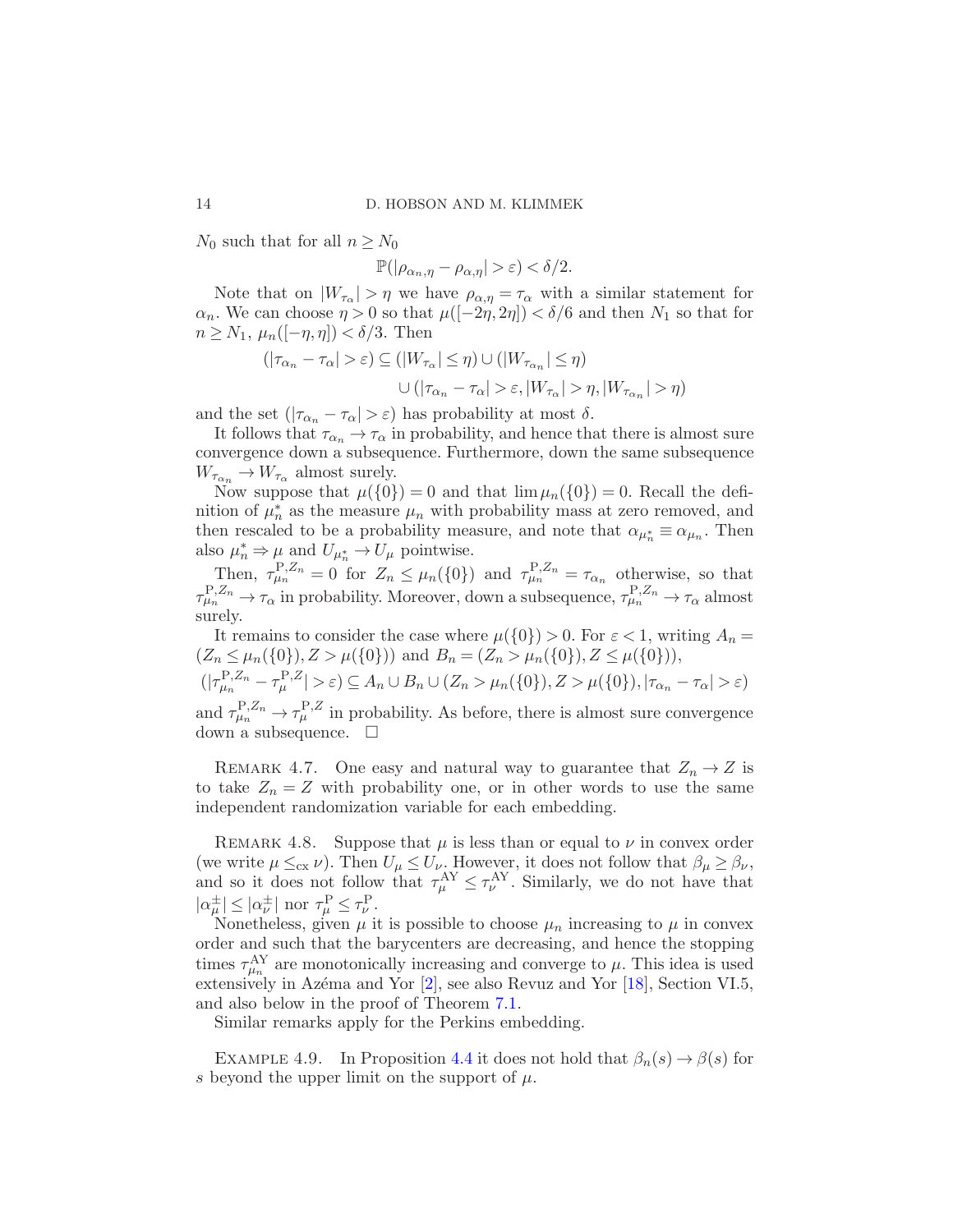Suppose  $\mu = \frac{1}{2}$  $\frac{1}{2}(\delta_1+\delta_{-1})$  and  $\mu_n=(1-n^{-2})\frac{1}{2}$  $\frac{1}{2}(\delta_1 + \delta_{-1}) + n^{-2} \frac{1}{2}(\delta_n + \delta_{-n}).$ Then  $U_{\mu}(0) = 1$  and  $U_{n}(0) = 1 + n^{-1} - n^{-2} \rightarrow 1$ .

We have  $b_n$  is piecewise constant, and  $b_n(x) = 0$  for  $x < -n$ ,  $b_n(x) =$  $n/(2n^2-1)$  for  $-n \le x < -1$ ,  $b_n(x) = 1 + n^{-1} - n^{-2}$  for  $-1 \le x < 1$  and  $b_n(x) = n$  for  $1 \leq x < n$ . Then  $\beta_n(s) \to \beta_\infty(s)$  where  $\beta_\infty(s) = -1$  for  $s \leq 1$ and  $\beta_{\infty}(s) = 1$  for  $s > 1$ . In contrast,  $\beta(s) = -1$  for  $s < 1$  and  $\beta(s) = s$  for  $s \geq 1$ .

EXAMPLE 4.10. If  $\alpha_n \to \alpha_\mu$ , but  $U_n(0) \to U_\mu(0)$ , then in general  $\mu_n \not\Rightarrow \mu$ . Suppose  $\mu = p(\delta_1 + \delta_{-1}) + (1 - 2p)\delta_0$  and  $\mu_n = q(\delta_1 + \delta_{-1}) + (1 - 2q)\delta_0$ . Then  $\alpha_n \equiv \alpha_\mu$  but  $\mu_n \not\Rightarrow \mu$  unless  $p = q$ .

EXAMPLE 4.11. Suppose  $\alpha_n \to \alpha_\mu$  at continuity points of  $\alpha_\mu$  and  $U_n(0) \to$  $U_{\mu}(0)$ , but  $\mu_n(\{0\})$  does not tend to  $\mu(\{0\})$ . Then it does not follow that  $\tau_{\alpha_n}$  converges in probability, although even then we may still have  $\mu_n \Rightarrow \mu$ . Let  $\mu = \frac{1}{4}$  $\frac{1}{4}(\delta_1 + \delta_{-1}) + \frac{1}{2}\delta_0$ , and for  $n > 1$  let  $\mu_n$  consist of masses of size

$$
\left\{\frac{n+1}{4n};\frac{1}{2};\frac{n-1}{4n}\right\}
$$

at  $\{-1, 1/n, 1\}$ , respectively. Then  $\alpha^{\pm}(x) = \pm 1$ ,  $\alpha^{\pm}(x) = -1$  and  $\alpha^{\pm}(x) =$ 1/*n* for  $-1/n \le x < 0$  and  $\alpha_n^-(x) = 1$  for  $x < -1/n$ . Further,  $\tau_\alpha = H_{\pm 1}$  and

$$
\tau_{\alpha_n} = \begin{cases} H_{1/n}, & \text{if } H_{1/n} < H_{-1/n}; \\ H_{-1}, & \text{if } H_{1/n} > H_{-1/n} \text{ and } H_{-1} < H_1; \\ H_1, & \text{if } H_{1/n} > H_{-1/n} \text{ and } H_1 < H_{-1}. \end{cases}
$$

Then, if  $E_n$  is the event that  $\tau_{\alpha_n} = H_{1/n}$ , then  $\mathbb{P}(E_n) = 1/2$  and for  $n > m$ ,

$$
\mathbb{P}(E_n|E_m) = \mathbb{P}(E_m|E_n) = \mathbb{P}_{1/n}(H_{1/m} < H_{-1/m}) = \frac{n+m}{2n}
$$

Hence  $\mathbb{P}(E_n \cap E_m^c) = (n-m)/4n$  which does not tend to zero as  $n \to \infty$  for fixed m. Hence

$$
\mathbb{P}(|\tau_{\alpha_n}-\tau_{\alpha_m}|>\varepsilon)\geq \mathbb{P}(H_{\pm1}-H_{\pm1/2}>\varepsilon,E_n\cap E_m^c)\not\to 0
$$

and the sequence  $(\tau_{\alpha_n})_{n\geq 1}$  is not Cauchy in probability.

EXAMPLE 4.12. Suppose  $\alpha_n \to \alpha_\mu$  at continuity points of  $\alpha_\mu$  and  $U_n(0) \to$  $U_{\mu}(0)$  and  $\mu_n({0}) = 0 = \mu({0})$ . If there is no interval I containing 0 on which  $\mu_n(I) = 0 = \mu(I)$ , then it need not follow that  $\tau_{\alpha_n} \to \tau_{\alpha}$  almost surely, although there is convergence in probability by Proposition [4.6\(](#page-11-2)b).

Let  $\mu = U\{-1, +1\}$  and for  $n > 2$  let  $\mu_n$  consist of masses of size

$$
\left\{\frac{n(1+2^{-n})}{2(1+n)};\frac{1}{1+n};\frac{n(1-2^{-n})}{2(1+n)}\right\}
$$

.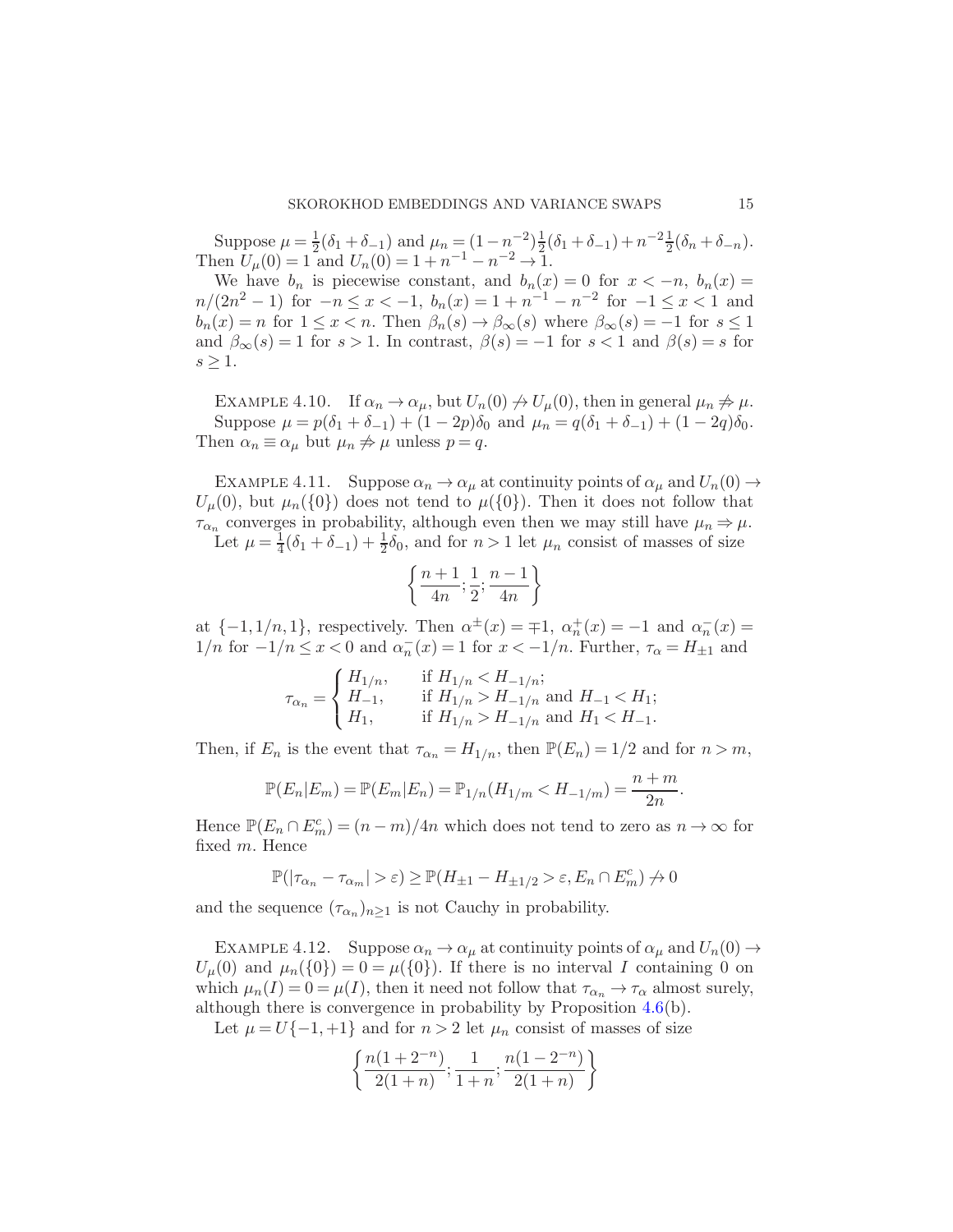at  $\{-1, n2^{-n}, 1\}$ , respectively. Then  $\alpha^{\pm}(x) = \pm 1$ ,  $\alpha^{\pm}_n(x) = -1$  and  $\alpha^-_n(x) =$  $n2^{-n}$  for  $-2^{-n} \le x < 0$  and  $\alpha_n^{-}(x) = 1$  for  $x < -2^{-n}$ . Further,  $\tau_\alpha = H_{\pm 1}$  and

$$
\tau_{\alpha_n} = \begin{cases} H_{n2^{-n}}, & \text{if } H_{n2^{-n}} < H_{-2^{-n}}; \\ H_{-1}, & \text{if } H_{n2^{-n}} > H_{-2^{-n}} \text{ and } H_{-1} < H_1; \\ H_1, & \text{if } H_{n2^{-n}} > H_{-2^{-n}} \text{ and } H_1 < H_{-1}. \end{cases}
$$

Then, if  $E_n$  is the event that  $\tau_{\alpha_n} \neq \tau_{\alpha}$ , then  $\mathbb{P}(E_n) = 1/(n+1)$  and for  $n > m$ ,

$$
\mathbb{P}(E_m \cap E_n) = \mathbb{P}(E_n)\mathbb{P}(E_m|E_n) = \frac{1}{(1+n)}\frac{n2^{-n} + 2^{-m}}{m2^{-m} + 2^{-m}}
$$

$$
= \mathbb{P}(E_n)\mathbb{P}(E_m) + \frac{n2^{m-n}}{(1+n)(1+m)}.
$$

Then by the Kochen–Stone lemma (Durrett  $[8]$ , Exercise 1.6.19),  $E_n$  happens infinitely often, almost surely. In particular, almost surely,  $\tau_{\mu_n}^{\text{P}}$  does not converge.

5. Objective functions as terminal values. Our goal is to prove that for a suitable class of bivariate functions  $F(w, s)$ , the Azema–Yor and Perkins embeddings, which are well known to maximize and minimize  $\mathbb{E}[F(W_\tau, S_\tau)]$ in the special case where  $F$  does not depend on  $w$  and  $F$  is increasing in  $s$ , continue to optimize this quantity even when there is nontrivial dependence on w.

<span id="page-15-0"></span>ASSUMPTION 5.1. Throughout we assume that  $F: \{(w, s) \in \mathbb{R} \times \mathbb{R}_+;$  $w \leq s$   $\mapsto \mathbb{R}_+$  is a continuous function and hence is bounded on compact sets. We further assume that the partial derivative  $F_s$  exists and is continuous.

We are interested in functions  $F$  which are monotonic in the following sense (note that in our terminology increasing is a synonym for nondecreasing).

DEFINITION 5.2. F satisfies F-MON $\dagger$  or F-MON $\downarrow$  if:

F-MON↑  $F_s(w, s)/(s - w)$  is monotonic increasing in w. F-MON $\downarrow$   $F_s(w, s)/(s - w)$  is monotonic decreasing in w.

For  $r \leq \hat{x} \leq \infty$  and  $\eta \in {\beta, \alpha^+}$  define

$$
\lambda_{\eta}(r) = \frac{F_s(\eta(r), r)}{r - \eta(r)},
$$

 $\Lambda_{\eta}(s) = \int_0^s \lambda_{\eta}(r) dr$  and  $\Lambda_{\eta}^{(1)}(s) = \int_0^s r \lambda_{\eta}(r) dr$ . Set  $\bar{\Lambda}_{\eta} = \sup_{s < \hat{x}} |\Lambda_{\eta}(s)|$ . Define  $\Phi_{\eta}(w,s) = \int_0^s \lambda_{\eta}(r)(r-w) dr$ ; whence  $\Phi_{\eta}(w,s) = \Lambda_{\eta}^{(1)}(s) - w \Lambda_{\eta}(s)$ . Fi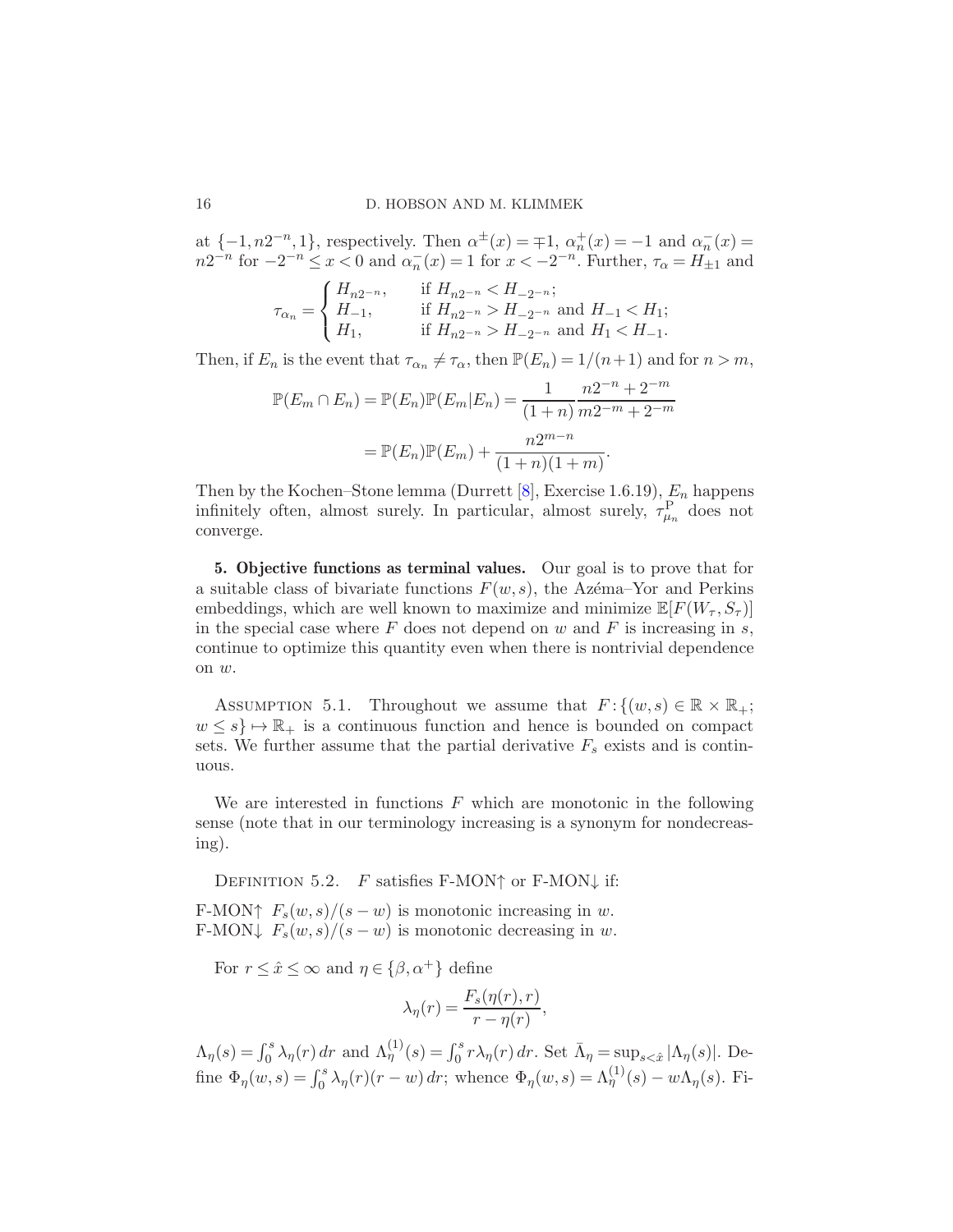nally, define  $\xi_{\beta}(w)$  by

$$
\xi_{\beta}(w) = F(w, b(w)) - \Phi_{\beta}(w, b(w))
$$

and  $\xi_{\alpha+}(w)$  by

<span id="page-16-0"></span>
$$
\xi_{\alpha^+}(w) = F(w, \bar{a}(w)) - \Phi_{\alpha^+}(w, \bar{a}(w)),
$$

where  $\bar{a}(w) = w$  for  $w \ge 0$  and  $\bar{a}(w) = a^+(w)$  for  $w < 0$ . Note that  $\xi_\beta(w)$ [resp.,  $\xi_{\alpha}(w)$ ] does not depend on the convention chosen for  $b(w)$  [resp.,  $a^+(w)$ ].

5.1. Target laws with bounded support. In this section we suppose  $\mu$  has bounded support so that  $\tilde{x}$  and  $\hat{x}$  are finite. This assumption will be relaxed in the next section.

THEOREM 5.3. Suppose that  $\mu$  has bounded support and that  $F-MON\uparrow$ holds. Then

<span id="page-16-2"></span>(5.1) 
$$
\sup_{\tau \in \mathcal{S}_{\text{UI}}(W,\mu)} \mathbb{E}[F(W_{\tau},S_{\tau})] = \mathbb{E}[F(W_{\tau_{\mu}^{\text{AY}}},S_{\tau_{\mu}^{\text{AY}}})],
$$

(5.2) 
$$
\inf_{\tau \in \mathcal{S}_{\text{UI}}(W,\mu)} \mathbb{E}[F(W_{\tau}, S_{\tau})] = \mathbb{E}[F(W_{\tau^{\text{P}}_{\mu}}, S_{\tau^{\text{P}}_{\mu}})].
$$

REMARK 5.4. In the case where  $\mu$  has no atoms (so that the argmin in [\(3.1\)](#page-5-2) is strictly increasing and  $\mathbb{E}[X|X \geq x] = \mathbb{E}[X|X > x]$ , then we can write

<span id="page-16-1"></span>(5.3) 
$$
\mathbb{E}[F(W_{\tau_{\beta}}, S_{\tau_{\beta}})] = \int_{\mathbb{R}} F(w, b_{\mu}(w)) \mu(dw).
$$

This formula need not hold if  $\mu$  has atoms.

In cases where  $\mu$  has a strictly positive density  $\rho$  on  $(\tilde{x}, \tilde{x})$  and  $\beta$  is differentiable, the expression in [\(5.3\)](#page-16-1) can be rewritten as

(5.4)  
\n
$$
\mathbb{E}[F(W_{\tau_{\beta}}, S_{\tau_{\beta}})] = \int_{\mathbb{R}} F(\beta(s), s) \mathbb{P}(S_{\tau_{\beta}} \in ds)
$$
\n
$$
= \int_{\mathbb{R}} F(\beta(s), s) \rho(\beta(s)) \beta'(s) ds,
$$

where we use the fact that in the atom-free case

$$
\mu([\beta(s),\infty)) = \mathbb{P}(W_{\tau_{\beta}} \geq \beta(s)) = \mathbb{P}(S_{\tau_{\beta}} \geq s).
$$

A similar remark applies to  $\mathbb{E}[F(W_{\tau^{\text{P}}_{\mu}}, S_{\tau^{\text{P}}_{\mu}})] = \int_{\mathbb{R}} F(w, \bar{a}(w)) \mu(dw)$ .

REMARK 5.5. The requirement that the infimum in  $(5.2)$  is taken over  $\tau \in \mathcal{S}_{\text{UI}}(W,\mu)$  (and not over all embeddings) is necessary, as can be seen by considering  $F(w, s) = -(s - w)^3$ . However, if we restrict attention to functions  $F$  which are increasing in  $s$ , then we may replace the infimum in [\(5.2\)](#page-16-2) with an infimum over all embeddings.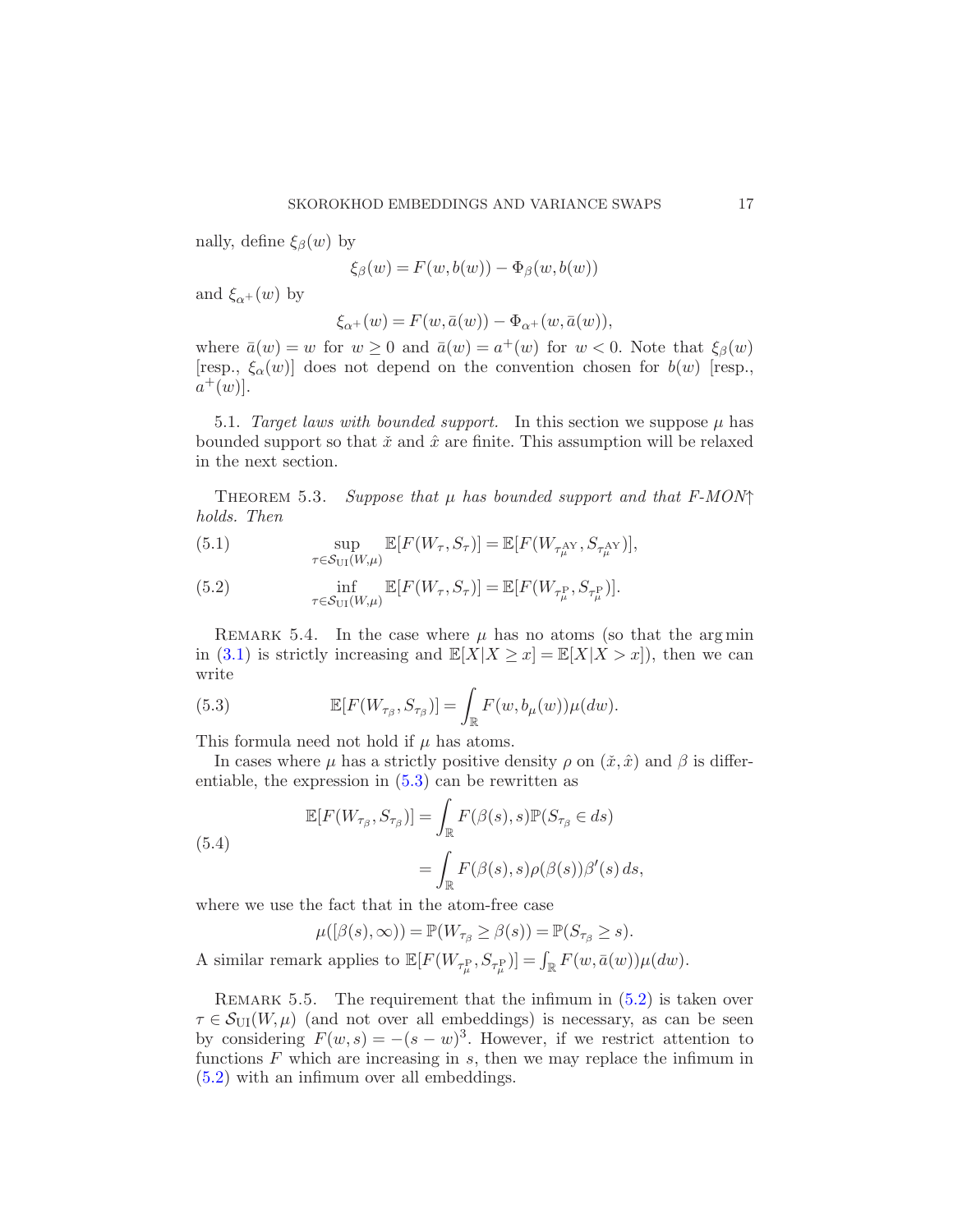The key to the proof of the theorem is the following lemma.

LEMMA 5.6. Suppose F satisfies F-MON $\uparrow$ . Then, for all  $w \leq s$ 

<span id="page-17-1"></span>
$$
\xi_{\alpha^+}(w) + \Phi_{\alpha^+}(w, s) \le F(w, s) \le \xi_{\beta}(w) + \Phi_{\beta}(w, s)
$$

with equality on the left at  $w = s$  and  $w = \alpha^+(w)$  and equality on the right at  $w = \beta(s)$ .

<span id="page-17-2"></span>PROOF. For  $\eta \in \{\beta, \alpha^+\}\$  define

(5.5) 
$$
L_{\eta}(w,s) = \left[ F(w,s) - \xi_{\eta}(w) - \int_0^s \lambda_{\eta}(r)(r-w) dr \right].
$$

We will show that  $L_{\alpha^+}(w, s) \geq 0$  with equality at  $w = s$  and  $w = \alpha^+(s)$ , and  $L_\beta(w, s) \leq 0$  with equality at  $w = \beta(s)$ .

Consider the latter inequality first:

$$
L_{\beta}(w, s) = F(w, s) - \xi_{\beta}(w) - \int_0^s \lambda_{\beta}(r)(r - w) dz
$$
  

$$
= F(w, s) - F(w, b(w)) + \int_0^{b(w)} dr F_s(\beta(r), r) \frac{r - w}{r - \beta(r)}
$$
  

$$
- \int_0^s dr F_s(\beta(r), r) \frac{r - w}{r - \beta(r)}
$$
  

$$
= \int_{b(w)}^s \left\{ \frac{F_s(w, r)}{r - w} - \frac{F_s(\beta(r), r)}{r - \beta(r)} \right\} (r - w) dr.
$$

If  $b(w) < r < s$ , then since  $\beta$  is increasing,  $w < \beta(r)$  and by F-MON $\uparrow$  the integrand is negative. If  $s < r < b(w)$ , then  $w > b(r)$  and the integrand is positive. Thus  $L_{\beta}(w, s) \leq 0$  as required. Clearly, there is equality at  $s = b(w)$ . For  $L_{\alpha^+}$  a similar calculation to the one above shows that

$$
L_{\alpha^+}(w,s) = \int_{\bar{a}(w)}^s \left\{ \frac{F_s(w,r)}{r-w} - \frac{F_s(\alpha^+(r),r)}{r-\alpha^+(r)} \right\} (r-w) dr.
$$

To see that  $L_{\alpha^+}(w,s) \geq 0$ , consider  $w \geq 0$  and  $w < 0$  separately. For  $w \geq 0$ ,  $\bar{a}(w) = w$  and for  $w < r < s$ ,  $\alpha^+(r) \leq \alpha^+(w) \leq w$  so that the integrand is positive and  $L_{\alpha^+}(w, s) \ge 0$ . For  $w < 0$ ,  $\bar{a}(w) = a(w)$ , and then if  $a(w) < r < s$ , we have  $w > \alpha^+(r)$  and the integrand is positive. Otherwise if  $s < r < a(w)$ ,  $w < \alpha^+(r)$  and the integrand is negative. In either case, allowing for the limits on the integral,  $L_{\alpha^+}(w, s) \ge 0$ . Equality holds at  $w = s$  and  $w = \alpha^+(s)$ .  $\Box$ 

<span id="page-17-0"></span>REMARK 5.7. Essentially, the idea behind Lemma [5.6](#page-17-1) and the proof of Theorem [5.3](#page-16-0) is to interpret the embedding property and Doob's (in) equality for the martingale  $W$  as linear constraints on the possible joint laws of  $(W_\tau, S_\tau)$ , with associated Lagrange multipliers. Thus, if the joint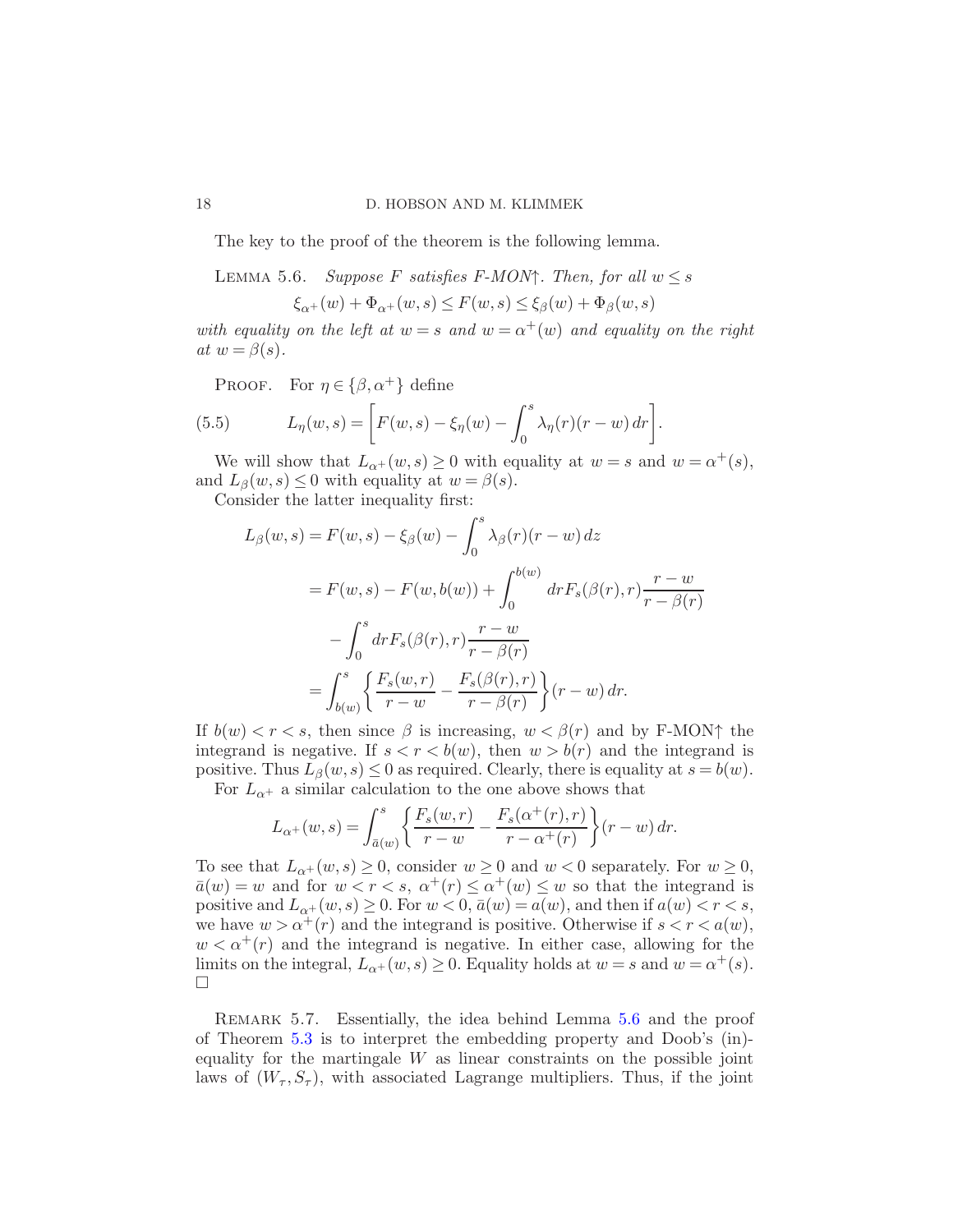law is given by  $\nu(dw, ds)$ , then  $\int_{s \ge r} (w - r) \nu(dw, ds) = 0$  (which is equivalent to  $(3.2)$  in Rogers  $[20]$ . There is an identity of this form for each r and when they are integrated against a family of Lagrange multipliers  $\lambda_n(r)$  we obtain

$$
0=\int_0^\infty \lambda_\eta(r)\int_{s\geq r} (w-r)\nu(dw,ds)=\int \nu(dw,ds)\int_{0\leq r\leq s} \lambda_\eta(r)(w-r)\,dr.
$$

The integrand of this last expression appears as the last term in [\(5.5\)](#page-17-2).

It remains to prove Theorem [5.3.](#page-16-0) The main idea for the proof of the theorem is that provided that  $\overline{\Lambda}_{\beta}$  and  $\overline{\Lambda}_{\alpha^{+}}$  are finite, then for  $\tau \in \mathcal{S}_{\text{UI}}(W,\mu)$ both  $(\Phi_{\alpha^+}(W_t^{\tau}, S_t^{\tau}))_{t\geq 0}$  and  $(\Phi_{\beta}(W_t^{\tau}, S_t^{\tau}))_{t\geq 0}$  are uniformly integrable martingales. [By Itô's formula,  $d\Phi_{\eta}(W_t, S_t) = -\Lambda_{\eta}(S_t) dW_t$  since the finite variation term involves the product  $(S_t - W_t) dS_t$  and when S is increasing we must also have  $S_t - W_t = 0$ . It follows that  $\mathbb{E}[\Phi_\beta(W_\tau, S_\tau)] = 0$  and

$$
\mathbb{E}[\xi_{\alpha+}(W_{\tau})] \leq \mathbb{E}[F(W_{\tau}, S_{\tau})] \leq \mathbb{E}[\xi_{\beta}(W_{\tau})],
$$

which, given the forms of  $\xi_{\alpha}$  and  $\xi_{\beta}$  leads to the first result given in the [Introduction.](#page-0-0)

REMARK 5.8. The processes  $(\Phi_{\alpha^+}(W_t^{\tau}, S_t^{\tau}))_{t\geq 0}$  and  $(\Phi_{\beta}(W_t^{\tau}, S_t^{\tau}))_{t\geq 0}$ belong to the class of Azéma–Yor martingales. A martingale  $M = (M_t)_{t\geq 0}$ is an Azéma–Yor martingale if  $M_t = G(S_t^X) - (S_t^X - X_t)g(S_t)$  for X a martingale and  $G' = g$ ; see [\[2\]](#page-32-4).

REMARK 5.9. An alternative derivation of (the right inequality of) Lem-ma [5.6](#page-17-1) is to look for pathwise inequalities  $F(W_t, S_t) \leq \xi(W_t) + M_t$  such that  $M_t$  is a Markovian function of  $W_t$  and  $S_t$  and such that there is equality at  $S_t = b(W_t)$ .

If  $M_t = \Phi(W_t, S_t)$  and  $\Phi$  is appropriately differentiable, then M must be an Azéma–Yor martingale  $\Phi(W_t, S_t) = -H(S_t) + H'(S_t)(S_t - W_t)$  for some H. Further, if there is to be equality at  $s = b(w)$ , then we must have  $\xi(w) = F(w, b(w)) - \Phi(w, b(w))$ . Then we want conditions on F such that there is an inequality  $F(w, s) \leq \xi(w) + \Phi(w, s)$ , or equivalently

$$
\int_{b(w)}^{s} F_s(w,r) dr = F(w, s) - F(w, b(w))
$$
  
\n
$$
\leq \Phi(w, s) - \Phi(w, b(w)) = \int_{b(w)}^{s} \Phi_s(w,r) dr
$$
  
\n
$$
= \int_{b(w)}^{s} H''(r)(r - w) dr.
$$

From this it follows that a sufficient condition is  $F_s(w, r) \leq H''(r)(r - w)$ for  $r > b(w)$  and the reverse inequality for  $r < b(w)$ , which holds if F-MON $\uparrow$ holds and  $H''(s) = F_s(\beta(s), s)/(s - \beta(s)).$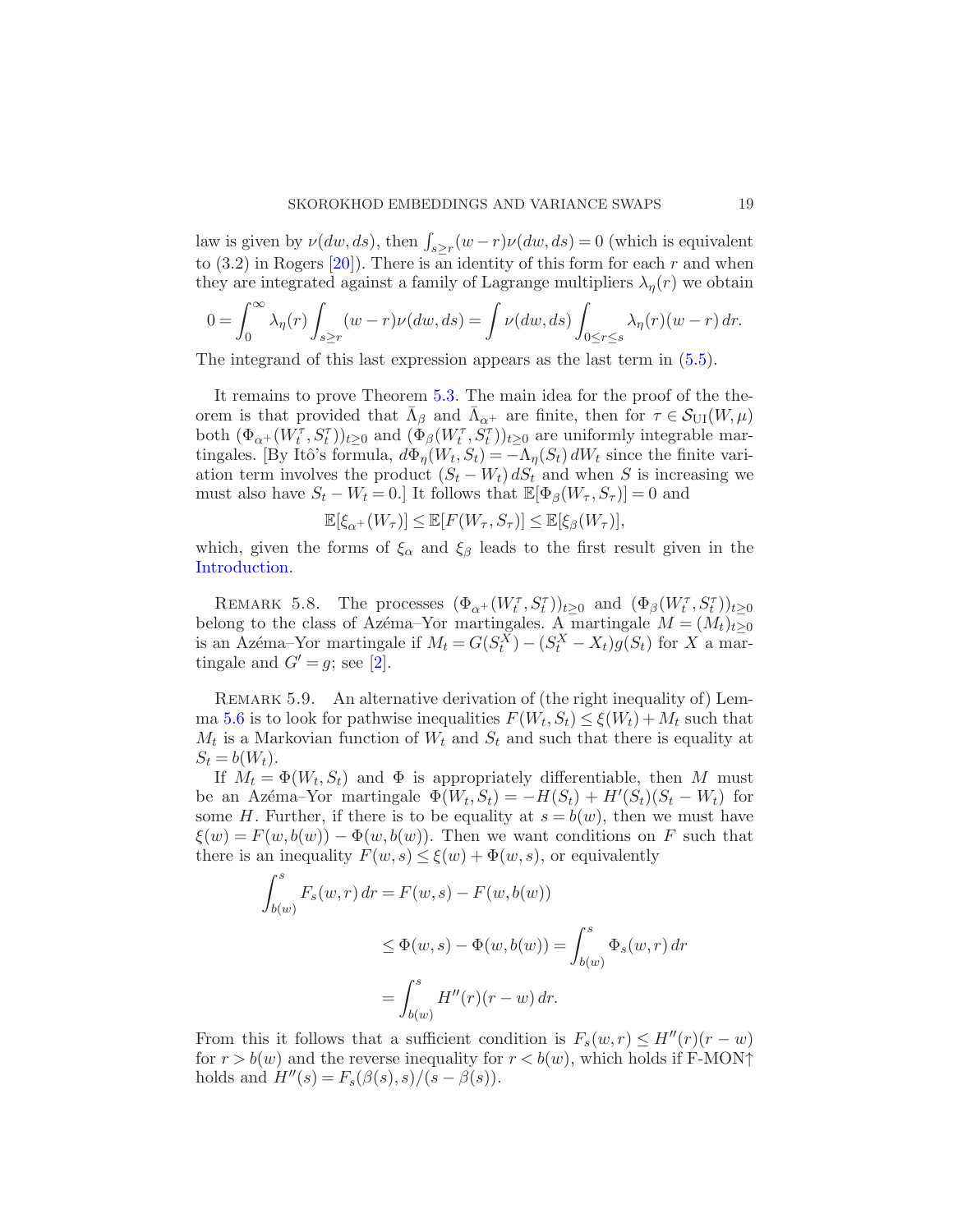#### 20 D. HOBSON AND M. KLIMMEK

PROOF OF THEOREM [5.3.](#page-16-0) Consider first the bound associated with the Azéma–Yor embedding.  $\bar{\Lambda}_{\beta}$  depends on the combination of  $\mu$  and  $F$ .

Suppose that  $\mu$  has an atom at  $\hat{x}$ . By Lemma [3.2](#page-6-5)  $(r - \beta(r))^{-1}$  is integrable near zero so that if  $\mu$  has an atom at  $\hat{x}$ , then  $r - \beta(r)$  is bounded below for  $r < \hat{x}$  and  $\bar{\Lambda}_{\beta} < \infty$ . Since  $\tau \in \mathcal{S}_{\text{UI}}(W,\mu)$  implies  $(\hat{W}_t^{\tau})_{t \geq 0}$  is bounded, and since  $\Lambda_{\beta}(s)$  and  $\Lambda^{(1)}(s)$  are bounded, we have that  $\Phi_{\beta}(W_t^{\tau}, S_t^{\tau})$  is a bounded local martingale and hence  $\mathbb{E}[\Phi_{\beta}(W_t^{\tau}, S_t^{\tau})] = 0$ , which can be re-expressed as  $\mathbb{E}[\Lambda_{\beta}^{(1)}(S_{\tau})] = \mathbb{E}[W_{\tau}\Lambda_{\beta}(S_{\tau})]$ . In view of Lemma [5.6](#page-17-1) we have

(5.6) 
$$
F(W_{\tau}, S_{\tau}) \leq \xi_{\beta}(W_{\tau}) + \Phi_{\beta}(W_{\tau}, S_{\tau}).
$$

Thus

<span id="page-19-0"></span>
$$
\mathbb{E}[F(W_{\tau}, S_{\tau})] \leq \int \xi_{\beta}(w) \mu(dw).
$$

Note that for  $\tau = \tau_{\beta}$ , we have equality in [\(5.6\)](#page-19-0) and hence equality in this last expression.

Now suppose there is no atom at  $\hat{x}$ . Fix  $\tau \in \mathcal{S}_{\text{UI}}(W,\mu)$  and let  $\sigma_n =$  $\tau \wedge H_{\tilde{x}-1/n}$  and  $\mu_n = \mathcal{L}(W_{\sigma_n})$ . Then  $U_{\mu_n} \to U_{\mu}$  for each x and by bounded convergence we have both

$$
\mathbb{E}[F(W_{\tau}, S_{\tau})] = \mathbb{E}[\lim F(W_{\sigma_n}, S_{\sigma_n})] = \lim \mathbb{E}[F(W_{\sigma_n}, S_{\sigma_n})]
$$

and

$$
\mathbb{E}[F(W_{\tau_\mu^{\rm A\!Y}},S_{\tau_\mu^{\rm A\!Y}})]=\mathbb{E}[\lim F(W_{\tau_{\mu_n}^{\rm A\!Y}},S_{\tau_{\mu_n}^{\rm A\!Y}})]=\lim \mathbb{E}[F(W_{\tau_{\mu_n}^{\rm A\!Y}},S_{\tau_{\mu_n}^{\rm A\!Y}})].
$$

The result follows from the previous case on comparing  $\sigma_n$  with  $\tau_{\mu_n}^{\text{AY}}$ .

The proof of  $(5.2)$  is identical except that there is no need to separate the case where there is an atom at  $\hat{x}$ , since by Lemma [3.5](#page-9-2)  $(r - \alpha^+(r))^{-1}$ is integrable near zero and hence the fact that  $\mu$  has bounded support is sufficient for  $\bar{\Lambda}_{\alpha^+} < \infty$ .  $\Box$ 

There are a parallel pair of results based on  $F-MON\downarrow$ , the proofs of which are very similar.

LEMMA 5.10. Suppose F satisfies F-MON $\downarrow$ . Then, for all  $w \leq s$ 

$$
\xi_{\beta}(w) + \Phi_{\beta}(w, s) \le F(w, s) \le \xi_{\alpha+}(w) + \Phi_{\alpha+}(w, s)
$$

with equality on the right at  $s = w$  and  $s = a(w)$  and equality on the left at  $s = b(w)$ .

<span id="page-19-1"></span>Theorem 5.11. Suppose F-MON↓ holds. Then

$$
\inf_{\tau \in \mathcal{S}(W,\mu)} \mathbb{E}[F(W_{\tau}, S_{\tau})] = \mathbb{E}[F(W_{\tau_{\mu}^{\text{AY}}}, S_{\tau_{\mu}^{\text{AY}}})],
$$
  
 
$$
\sup_{\tau \in \mathcal{S}_{\text{UI}}(W,\mu)} \mathbb{E}[F(W_{\tau}, S_{\tau})] = \mathbb{E}[F(W_{\tau_{\mu}^{\text{P}}}, S_{\tau_{\mu}^{\text{P}}})].
$$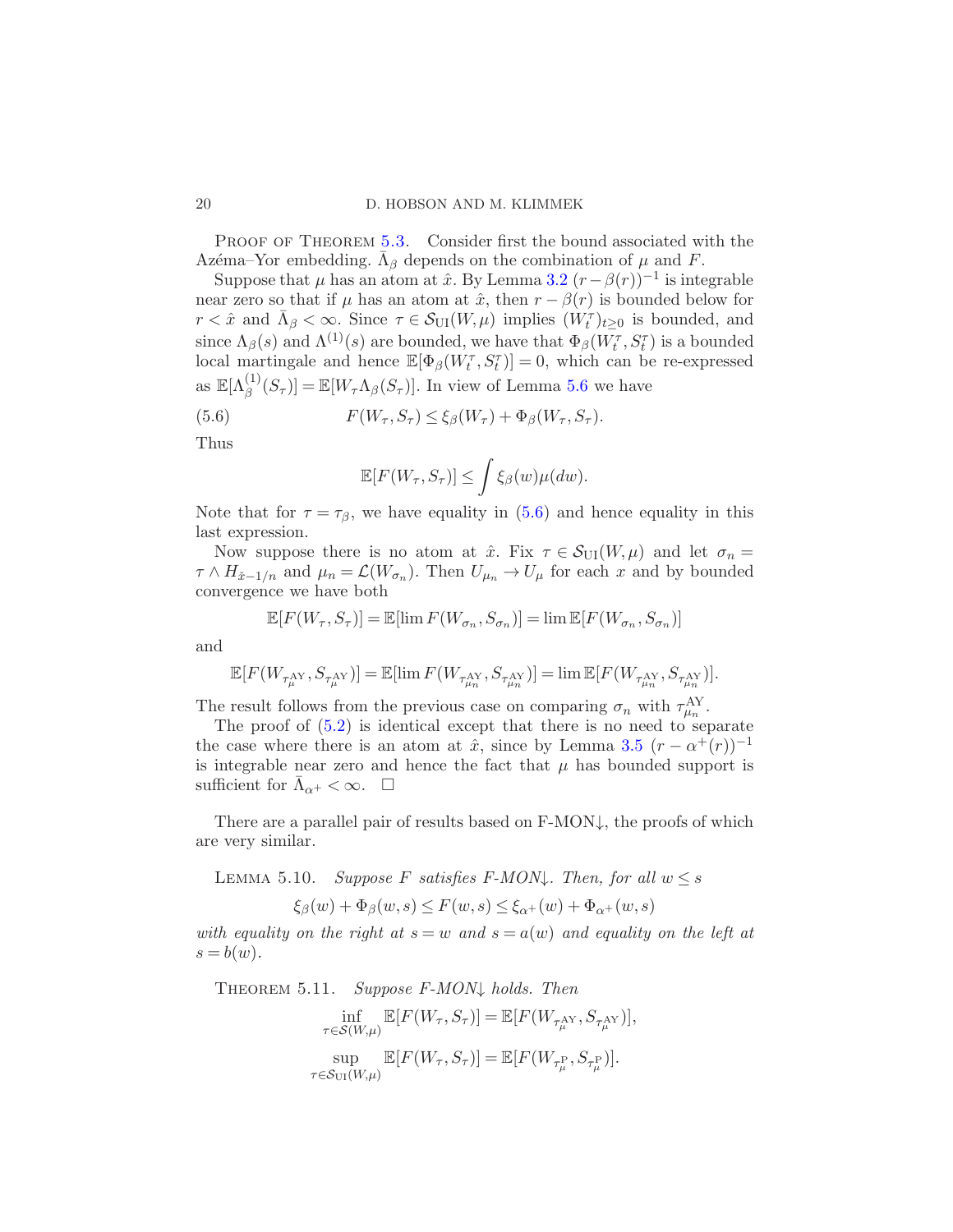EXAMPLE 5.12. Suppose  $\mu = U[-1,1]$  and  $F(w, s) = (s-w)^c$  for  $c > -1$ (with  $c \neq 0$ ). Then for  $c \geq 2$  F-MON $\downarrow$  holds, for  $0 < c \leq 2$  F-MON $\uparrow$  holds and for  $-1 < c < 0$ , F-MON $\downarrow$  holds again.

Write  $B^{AY}$  and  $B^P$  for the bounds associated with the Azema–Yor and Perkins embeddings.

Recall the expressions for  $\beta$  and  $\alpha$  from Examples [3.1](#page-6-4) and [3.3.](#page-8-0)

For the Azema–Yor embedding,  $\beta(s) = 2s - 1$  and the law of the  $S_{\tau_{\beta}}$  is a uniform on  $[0, 1]$ . The associated bound (as a function of the parameter c) is given by

$$
B^{\text{AY}}(c) = \mathbb{E}[F(W_{\tau_{\mu}^{\text{AY}}}, S_{\tau_{m}^{\text{AY}}u})] = \int_{-1}^{1} (b(w) - w)^{c} \frac{dw}{2} = \int_{0}^{1} (s - \beta(s))^{c} ds
$$

$$
= \int_{0}^{1} (1 - s)^{c} ds = \frac{1}{c + 1}.
$$

For the Perkins bound, note that for  $c < 0$ ,  $F(s, s) = \infty$ , and so  $B<sup>P</sup>(c) = 0$ . For  $c > 0$ ,  $F(s, s) = 0$  and using the substitution  $w = \alpha^+(s) = s - 2\sqrt{s}$ ,

$$
B^{P}(c) = \mathbb{E}[F(W_{\tau_{\mu}^{P}}, S_{\tau_{\mu}^{P}})] = \int_{-1}^{0} (a^{+}(w) - w)^{c} \frac{dw}{2}
$$

$$
= \frac{2^{c}}{(c+1)(c+2)}.
$$

Results for a range of c are plotted in Figure [3.](#page-20-0) Observe that for  $c =$ 2,  $B^{AY}(2) = B^{P}(2) = 1/3$  and all uniformly integrable embeddings for the terminal law are consistent with the same expected payoff. The reason for this will become clear in Section [7](#page-23-1) and will correspond to the choice  $g \equiv 1$ .



<span id="page-20-0"></span>FIG. 3. All uniformly integrable embeddings have the same expected value when  $c = 2$ . *Note the reversal of the bounds at*  $c = 2$ *: for*  $0 < c < 2$  *Theorem [5.3](#page-16-0) applies while for*  $c > 2$ *Theorem* [5.11](#page-19-1) applies. For  $c < 0$ , the Perkins bound is infinite and the Az $\acute{e}$ ma–Yor bound *is finite. The Perkins bound as a function of c is discontinuous at*  $c = 0$ *.*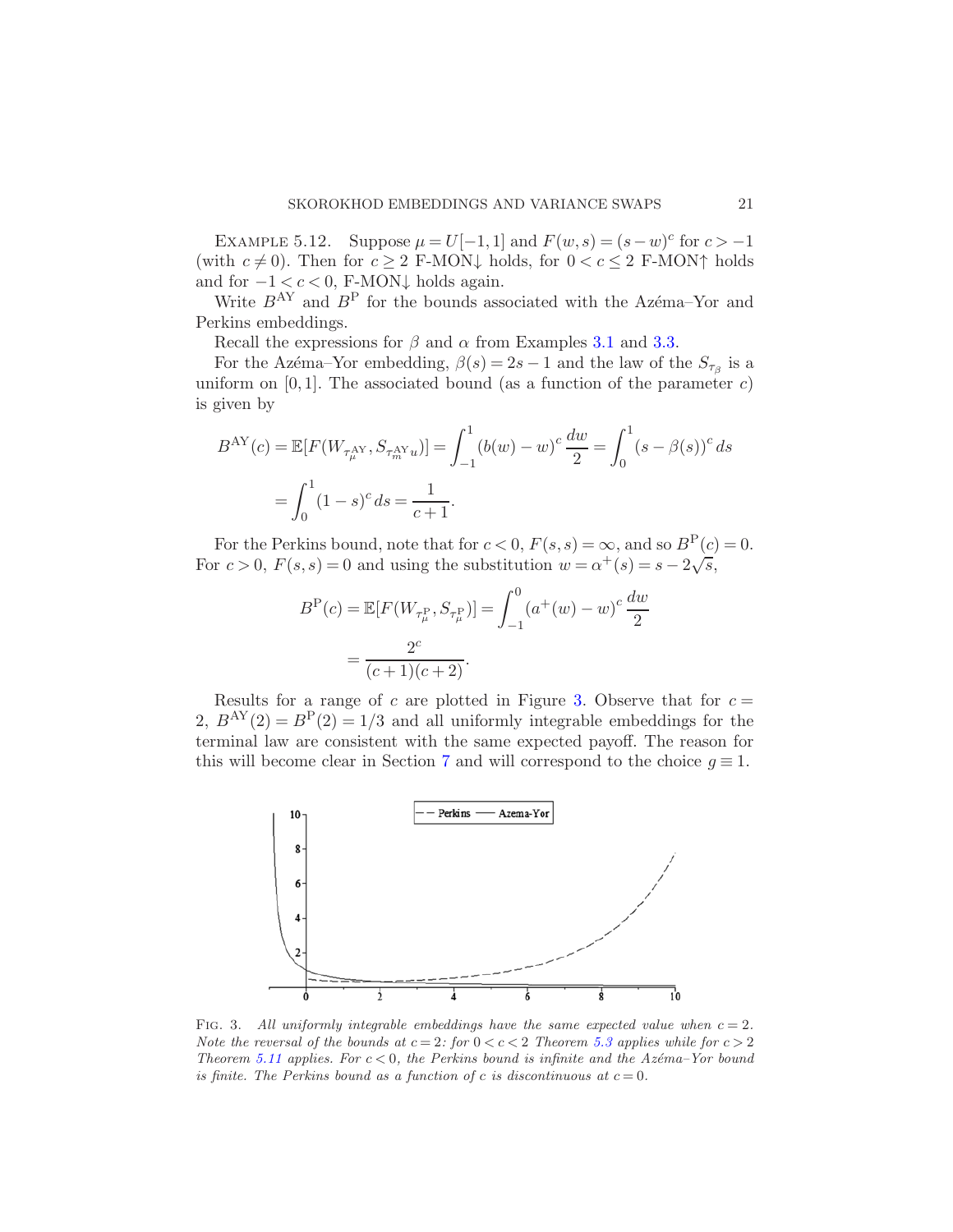

<span id="page-21-0"></span>FIG. 4. *For*  $1 < c < 3/2$  *the Azéma–Yor upper bound is infinite while the Perkins lower bound is finite.*

In fact Assumption [5.1](#page-15-0) is not satisfied for  $-1 < c < 1$ . Nonetheless, for c in this range and  $\varepsilon > 0$  we can let  $F_{\varepsilon}(w, s) = h_{\varepsilon}(s - w)$  where  $h_{\varepsilon}(x) = x^c$ for  $x \geq \varepsilon$  and  $h_{\varepsilon}(x) = \varepsilon^{c} + c\varepsilon^{c-1}(x-c)$  for  $x < \varepsilon$ . Then  $F_{\varepsilon}$  does satisfy Assumption [5.1,](#page-15-0) and F and  $F_{\varepsilon}$  satisfy F-MON $\uparrow$  or F-MON $\downarrow$  together. Then arguments of Theorem [5.3](#page-16-0) provide the upper and lower bounds for  $F_{\varepsilon}$ , and letting  $\varepsilon \downarrow 0$  we obtain the pictured bounds for F.

<span id="page-21-3"></span>EXAMPLE 5.13. Suppose again that  $\mu = U[-1,1]$ . Let  $F(w,s) = \frac{(s-w)^2}{s^c}$  $\frac{-w_j}{s^c}$ . Note that for each c either F-MON $\uparrow$  or F-MON $\downarrow$  (or both) holds, so that the Azema–Yor and Perkins embeddings give extremal values for  $\mathbb{E}[F(W_\tau, S_\tau)].$ Consider the Azema–Yor bound as a function of the parameter  $c$  (defined for  $c < 1$ ,

$$
B^{\text{AY}}(c) = \int_{-1}^{1} \frac{(b(w) - w)^2}{b(w)^c} \frac{dw}{2} = \int_{0}^{1} \frac{(s - \beta(s))^2}{s^c} ds = \int_{0}^{1} \frac{(s - 1)^2}{s^c} ds
$$

$$
= \frac{2}{(1 - c)(2 - c)(3 - c)}.
$$

For the Perkins bound we have (for  $c < 3/2$ )

$$
B^{P}(c) = \int_{-1}^{0} \frac{(a^{+}(w) - w)^{2}}{a^{+}(w)} \frac{dw}{2}
$$

$$
= \int_{0}^{1} \frac{2\sqrt{s}}{s^{c}} (1 - \sqrt{s}) ds
$$

$$
= \frac{1}{(3/2 - c)(2 - c)}.
$$

Observe that the expressions for  $B^{AY}(\cdot)$  and  $B^P(\cdot)$  co-incide at  $c = 0$ where both F-MON↑ and F-MON↓ hold. See Figure [4.](#page-21-0)

#### <span id="page-21-2"></span>6. General centered target measures.

THEOREM 6.1. Fix  $\tau \in \mathcal{S}_{\text{UI}}(W,\mu)$ . Suppose, in addition to Assump-tion [5.1,](#page-15-0) that  $F \geq 0$ , that

<span id="page-21-1"></span>(6.1) 
$$
\mathbb{E}[F(W_{H_{\pm n}}, S_{H_{\pm n}}); \tau \ge H_{\pm n}] \to 0
$$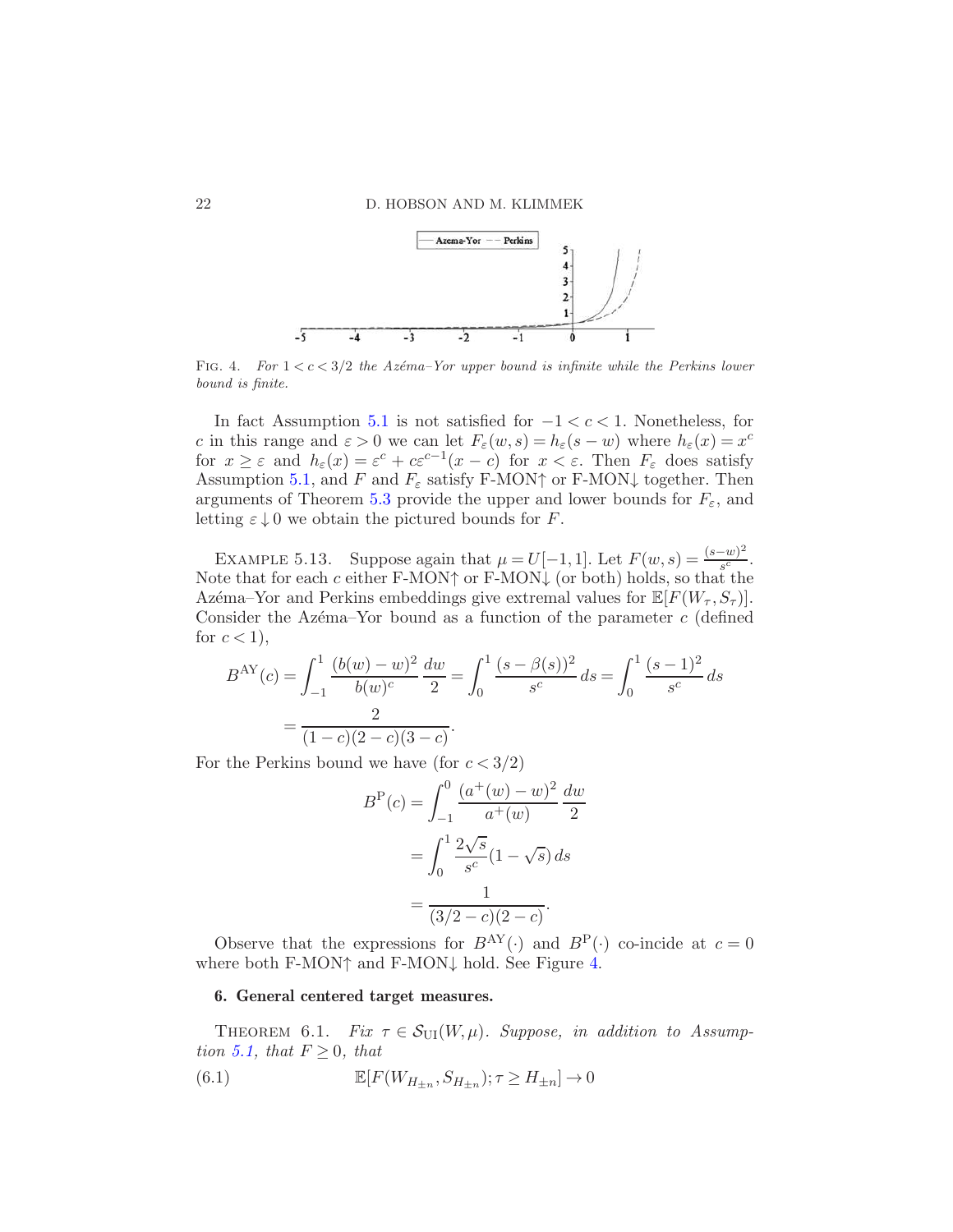and that if  $(\mu_n)_{n\geq 1}$  is any sequence of measures which is increasing in convex order for which  $\mu_n \Rightarrow \mu$ ,  $U_{\mu_n}(0) \rightarrow U_{\mu}(0)$  and  $\mu_n({0}) \rightarrow \mu({0})$ , then both

<span id="page-22-0"></span>(6.2) 
$$
\mathbb{E}[F(W_{\tau_{\mu_n}^{\text{AY}}}, S_{\tau_{\mu_n}^{\text{AY}}})] \to \mathbb{E}[F(W_{\tau_{\mu}^{\text{AY}}}, S_{\tau_{\mu}^{\text{AY}}})]
$$

and

(6.3) 
$$
\mathbb{E}[F(W_{\tau^{\text{P}}_{\mu_n}}, S_{\tau^{\text{P}}_{\mu_n}})] \to \mathbb{E}[F(W_{\tau^{\text{P}}_{\mu}}, S_{\tau^{\text{P}}_{\mu}})].
$$

Then if F-MON↑ holds,

<span id="page-22-1"></span>
$$
\mathbb{E}[F(W_{\tau^{\mathrm{P}}_{\mu}},S_{\tau^{\mathrm{P}}_{\mu}})]\leq \mathbb{E}[F(W_{\tau},S_{\tau})]\leq \mathbb{E}[F(W_{\tau^{\mathrm{AY}}_{\mu}},S_{\tau^{\mathrm{AY}}_{\mu}})],
$$

whereas, if  $F-MON\downarrow$  holds, then

$$
\mathbb{E}[F(W_{\tau_{\mu}^{\mathrm{AY}}}, S_{\tau_{\mu}^{\mathrm{AY}}})] \leq \mathbb{E}[F(W_{\tau}, S_{\tau})] \leq \mathbb{E}[F(W_{\tau_{\mu}^{\mathrm{P}}}, S_{\tau_{\mu}^{\mathrm{P}}})].
$$

Proof. Suppose F-MON↑ holds (the proof for F-MON↓ is similar). Given  $\tau \in \mathcal{S}_{\text{UI}}(W,\mu)$ , let  $\sigma_n = \tau \wedge H_{\pm n}$ ,  $\mu_n = \mathcal{L}(W_{\sigma_n})$  and define  $\tau_{\mu_n}^{\text{AY}}$  and  $\tau_{\mu_n}^{\rm P}$  to be the Azéma–Yor and Perkins stopping times associated with  $\mu_n$ . We have, using monotone convergence, [\(6.1\)](#page-21-1), Theorem [5.3](#page-16-0) and finally  $(6.2),$  $(6.2),$ 

$$
\mathbb{E}[F(W_{\tau}, S_{\tau})] = \mathbb{E}[\lim F(W_{\sigma_n}, S_{\sigma_n}); \sigma_n = \tau \le H_{\pm n}]
$$
  
\n
$$
= \lim \mathbb{E}[F(W_{\sigma_n}, S_{\sigma_n}) I_{\{\tau \le H_{\pm n}\}}]
$$
  
\n
$$
= \lim \mathbb{E}[F(W_{\sigma_n}, S_{\sigma_n}) I_{\{\tau < H_{\pm n}\}} + F(W_{H_{\pm n}}, S_{H_{\pm n}}) I_{\{\tau \ge H_{\pm n}\}}]
$$
  
\n
$$
= \lim \mathbb{E}[F(W_{\sigma_n}, S_{\sigma_n})]
$$
  
\n
$$
\le \lim \mathbb{E}[F(W_{\tau_{\mu_n}^{\text{AY}}}, S_{\tau_{\mu_n}^{\text{AY}}})] = \mathbb{E}[F(W_{\tau_{\mu}^{\text{AY}}}, S_{\tau_{\mu}^{\text{AY}}})].
$$

Similarly

$$
\lim \mathbb{E}[F(W_{\sigma_n}, S_{\sigma_n})] \ge \lim \mathbb{E}[F(W_{\tau^{\mathrm{P}}_{\mu_n}}, S_{\tau^{\mathrm{P}}_{\mu_n}})] = \mathbb{E}[F(W_{\tau^{\mathrm{P}}_{\mu}}, S_{\tau^{\mathrm{P}}_{\mu}})]. \qquad \Box
$$

COROLLARY 6.2. Suppose that  $F(w, s) \leq A(1+|w|^k + s^k)$  for  $k \geq 1$  and that  $\mu$  has finite  $k + \varepsilon$  moment, for some positive  $\varepsilon$ . Then the hypotheses  $(6.1)$ ,  $(6.2)$  and  $(6.3)$  are all satisfied, and the conclusions of Theorem [6.1](#page-21-2) hold.

**PROOF.** By Doob's submartingale inequality for  $(|W_{t\wedge\tau}|^{k+\epsilon})_{t\geq0}$ , for any  $\tau \in \mathcal{S}_{\text{UI}}(W,\mu),$ 

$$
m^{k+\varepsilon} \mathbb{P}(\tau > H_{\pm m}) < \mathbb{E}[|W_\tau|^{k+\varepsilon}] < \infty.
$$

Then

$$
\mathbb{E}[F(W_{H_{\pm n}}, S_{H_{\pm n}}); \tau \ge H_{\pm n}] \le A(1 + 2n^k)\mathbb{P}(\tau > H_{\pm n}) \to 0.
$$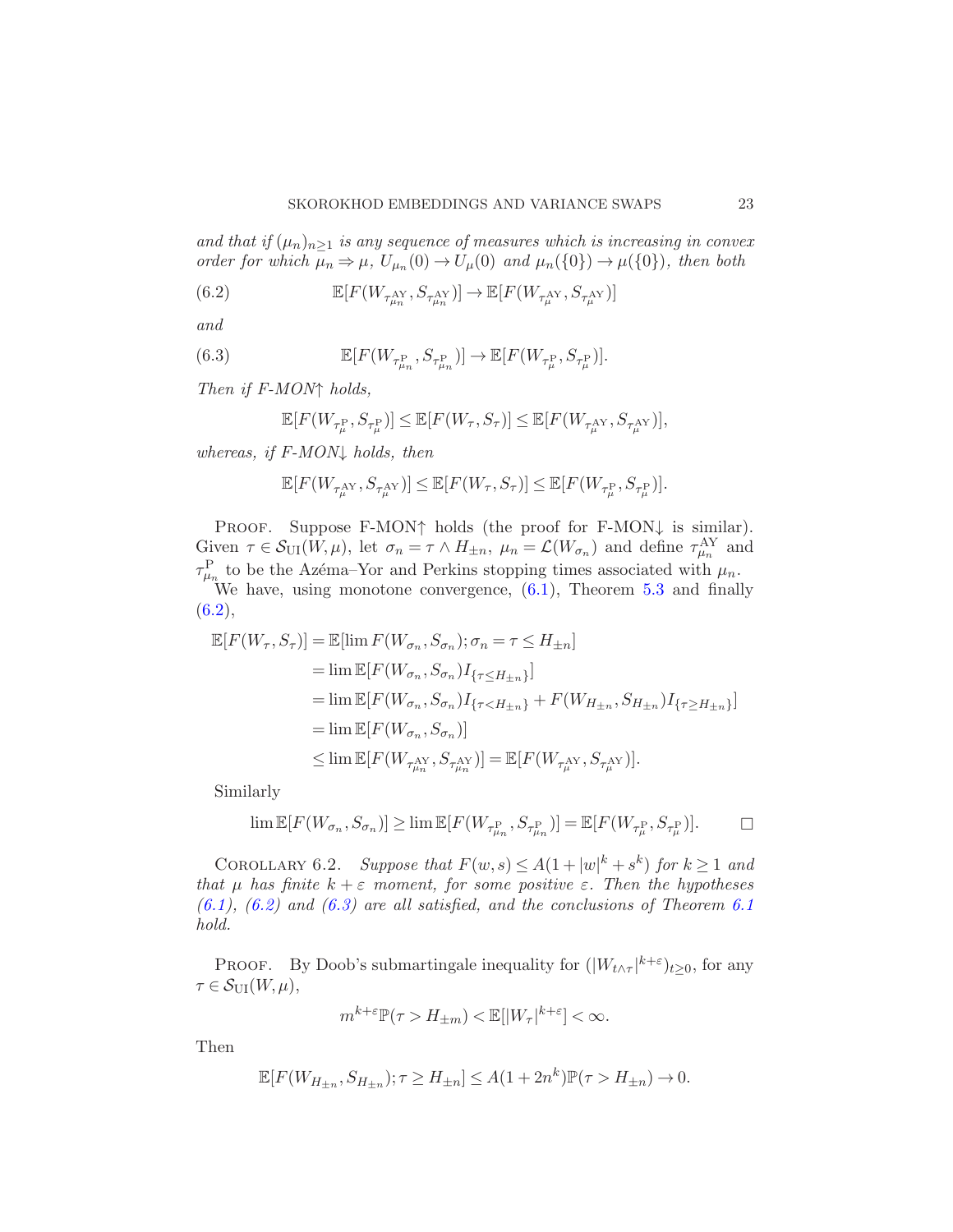For [\(6.2\)](#page-22-0) we have that  $\tau_{\beta_n} \to \tau_\beta$  almost surely. Moreover, since  $\mu_n \leq_{\text{cx}} \mu$ there exists a stopping time  $(\rho_n \text{ say})$  with  $\rho_n \geq \tau_{\beta_n}$  and  $\rho_n \in \mathcal{S}_{\text{UI}}(W,\mu)$ . For such a  $\rho_n$ ,  $\mathbb{E}[\tilde{W}_{\rho_n}]^{k+\varepsilon} = \int_{\mathbb{R}} |x|^{k+\varepsilon} \mu(dx) < \infty$  by hypothesis, and then  $(\mbox{defining}\ W_t^*=\mbox{sup}_{s\leq t}\ |W_s|)\ \mbox{by Doob's}\ L^p\ \mbox{inequality}\ \mathbb{E}[(W_{\rho_n}^*)^{k+\varepsilon}]\leq D<\infty$ for some constant  $D$ , independent of  $n$ .

Set  $F_n = F(W_{\tau_{\mu_n}^{AY}}, S_{\tau_{\mu_n}^{AY}})$  and  $F = F(W_{\tau_{\mu}^{AY}}, S_{\tau_{\mu}^{AY}})$ , then  $F_n \to F$  almost surely. The goal is to show that  $\mathbb{E}[F_n] \to \mathbb{E}[F]$  which will follow if  $\sup_n \mathbb{E}[(F_n)^p] < \infty$ , for then  $(F_n)_{n \geq 1}$  is uniformly integrable. We have that if  $|w| \leq x$  and  $s \leq x$ , then with  $p = 1 + k/\varepsilon$ ,

$$
F(w, s)^p \le A^p (1 + 2x^k)^p \le A^p 3^p (1 + x^{kp}).
$$

Hence

$$
\mathbb{E}[F_n^p] \le A^p 3^p (1 + \mathbb{E}[(W_{\tau_n}^*)^{kp}]) \le A^p 3^p (1 + \mathbb{E}[(W_{\rho_n}^*)^{kp}]) \le A^p 3^p (1 + D) < \infty.
$$

For  $(6.3)$ , consider a subsequence  $n(k)$ . Then down a further subsequence  $\tau_{\mu_n}^{\rm P} \rightarrow \tau_{\mu}^{\rm P}$  almost surely and down this subsequence [\(6.3\)](#page-22-1) holds by identical arguments as in the case for the Azema–Yor embedding. Hence  $(6.3)$  holds.  $\Box$ 

<span id="page-23-1"></span>7. Objective functions as running costs. Our original aim in studying functions  $F(w, s)$  was as an aid in the analysis of the expected values of integrals of the form  $\int_0^{\tau} g(S_t) dt$ . Motivated by the variance swap problem in mathematical finance we asked:

Given g and  $\mu$ , what is the range of possible values of  $\mathbb{E}[\int_0^{\tau} g(S_u) du]$  over embeddings  $\tau$  of  $\mu$  in Brownian motion?

Our aim is to reduce this problem to the case previously considered, but to use the extra structure to prove more powerful results under weaker hypotheses.

The expected value of  $\int_0^{\tau} g(S_u) du$  is intimately related to the value of  $\mathbb{E}[G(W_\tau, S_\tau)]$  where  $G(w, s) = (s - w)^2 g(s)$ . Indeed, if g is continuously differentiable, then by Itô's lemma,

<span id="page-23-2"></span>(7.1) 
$$
G(W_{\tau}, S_{\tau}) = G(0, 0) + \int_0^{\tau} g(S_u) du - \int_0^{\tau} 2(S_u - W_u) g(S_u) dW_u,
$$

so that if  $g(0)$  is finite [and then  $G(0,0) = 0$ ], and if

<span id="page-23-0"></span>
$$
\left(\int_0^{\tau \wedge t} 2(S_u - W_u) g(S_u) dW_u\right)_{t \ge 0}
$$

is a uniformly integrable martingale, then  $\mathbb{E}[\int_0^{\tau} g(S_u) du] = \mathbb{E}[G(W_{\tau}, S_{\tau})].$ 

If g is increasing (resp., decreasing), then G satisfies G-MON $\downarrow$  (resp., G-MON↑), and we can apply the results of previous sections to deduce that the Azéma–Yor and Perkins solutions give bounds  $\mathbb{E}[\int_0^{\tau} g(S_u) du]$  over embeddings  $\tau$  of  $\mu$ .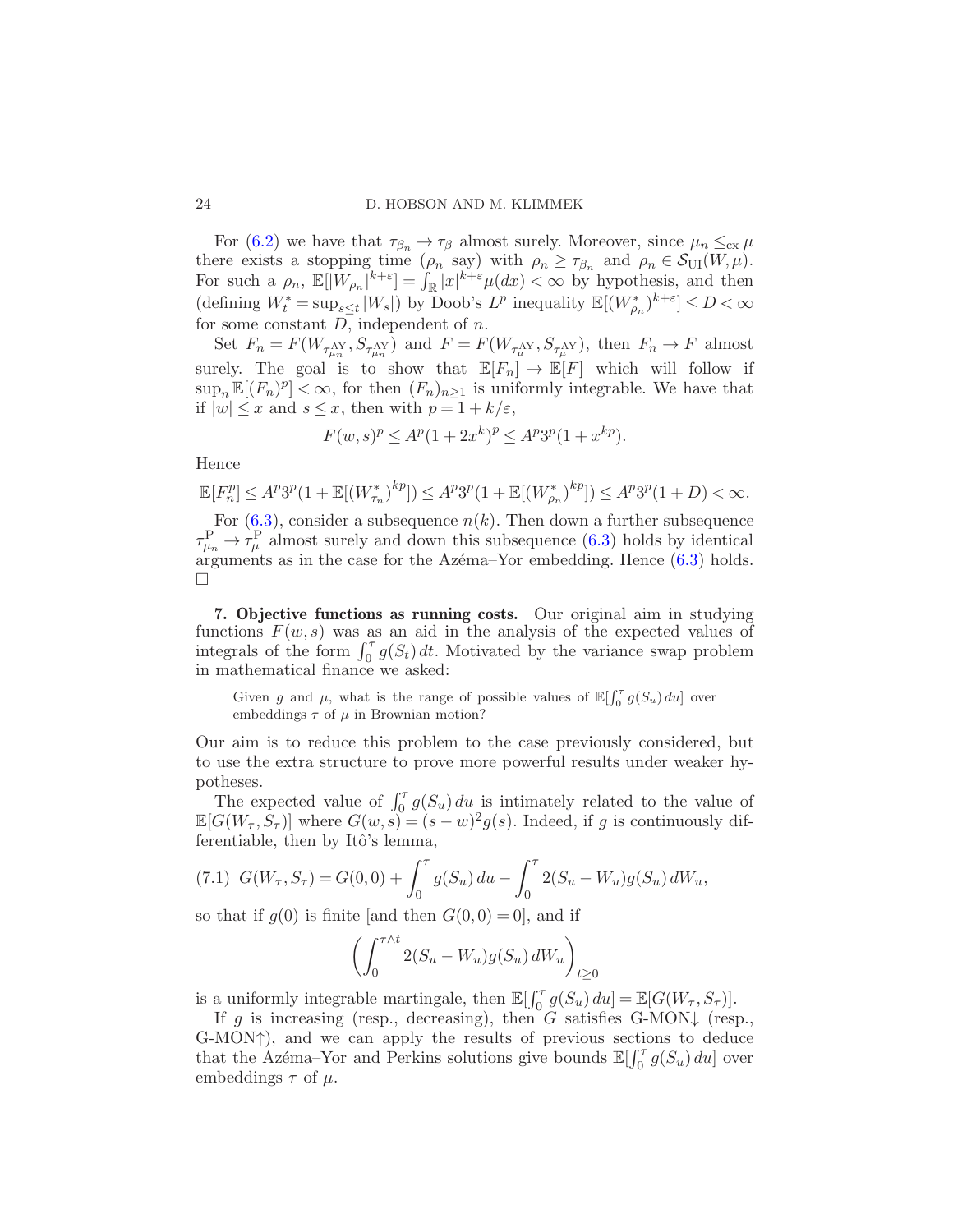THEOREM 7.1. Suppose  $q : \mathbb{R}_+ \mapsto \mathbb{R}_+$  is a positive function and that  $\mu$  is centered.

(i) Suppose g is increasing. Then

$$
\inf_{\tau \in \mathcal{S}(W,\mu)} \mathbb{E}\left[\int_0^{\tau} g(S_u) \, du\right] = \mathbb{E}\left[\int_0^{\tau_{\mu}^{\mathrm{AY}}} g(S_u) \, du\right]
$$

and

$$
\sup_{\tau \in \mathcal{S}_{\text{UI}}(W,\mu)} \mathbb{E}\bigg[\int_0^{\tau} g(S_u) \, du\bigg] = \mathbb{E}\bigg[\int_0^{\tau_{\mu}^{\text{P}}} g(S_u) \, du\bigg].
$$

(ii) Suppose g is decreasing. Then

$$
\inf_{\tau \in \mathcal{S}(W,\mu)} \mathbb{E}\left[\int_0^{\tau} g(S_u) \, du\right] = \mathbb{E}\left[\int_0^{\tau_{\mu}^{\mathbb{P}}} g(S_u) \, du\right]
$$

and

$$
\sup_{\tau \in \mathcal{S}_{\text{UI}}(W,\mu)} \mathbb{E}\bigg[\int_0^{\tau} g(S_u) \, du\bigg] = \mathbb{E}\bigg[\int_0^{\tau_{\mu}^{\text{AY}}} g(S_u) \, du\bigg].
$$

<span id="page-24-0"></span>REMARK 7.2. As we remarked in the [Introduction,](#page-0-0) at first sight this result is counterintuitive. Given increasing  $g$ , the Azema–Yor stopping time maximizes  $\mathbb{E}[g(S_{\tau})]$  over  $\tau \in \mathcal{S}_{\text{UI}}(W,\mu)$ , and it seems plausible that it might also maximize  $\mathbb{E}[\int_0^{\tau} g(S_u) du]$ . In fact the exact opposite is true. The explana-tion is that for the Azema–Yor embedding there is co-monotonicity<sup>[2](#page-24-1)</sup> between  $S_{\tau}$  and  $W_{\tau}$ , and conditional on  $S_{\tau} \geq s$ , the stopping time occurs quite soon [and certainly before W drops below  $\beta(s)$ ], whereas for the Perkins embedding, conditional on  $S_\tau \geq s$ , there are paths which will only be stopped when W goes below  $\alpha^+(s)$ . Thus, for increasing g when we wish to maximize the time (before  $\tau$ ) for which S is large, this is best achieved by the Perkins embedding: although relatively few paths will have large S (most will have already been stopped) those with a large maximum will spend a long time after first hitting s before being stopped.

EXAMPLE 7.3. Recall Example [5.13.](#page-21-3) Suppose  $\mu = U[-1,1]$  and  $g(s) =$  $s^{-c}$ . Then, for  $c < 0$ ,  $(1 - c)^{-1}(2 - c)^{-1}(3 - c)^{-1} \leq \mathbb{E}[\int_0^{\tau} S_u^{-c} du] \leq$  $(2-c)^{-1}(3/2-c)^{-1}.$ 

 $\text{For } 0 < c < 1, \ (2-c)^{-1}(3/2-c)^{-1} \leq \mathbb{E}[\int_0^\tau S_u^{-c} du] \leq (1-c)^{-1}(2-c)^{-1}(3-c)$  $(c)$ <sup>-1</sup>, for 1 ≤ c < 3/2,  $(2 - c)^{-1}(3/2 - c)^{-1} \leq \mathbb{E}[\int_0^\tau S_u^{-c} du] \leq \infty$  and for  $c \geq$  $3/2$ ,  $\mathbb{E}[\int_0^{\tau} \overline{S}_u^{-c} du] = \infty$  for all embeddings  $\tau$ .

Note that for  $c = 0$ ,  $\mathbb{E}[\tau]$  is independent of  $\tau$  and equal to the variance of  $\mu$ .

<span id="page-24-1"></span><sup>&</sup>lt;sup>2</sup>A pair of random variables X and Y is co-monotonic if  $\mathbb{P}(X \leq x, Y \leq y) = \min\{\mathbb{P}(X \leq x, Y \leq y)\}$  $x), \mathbb{P}(Y \leq y) \}$  for all x and y.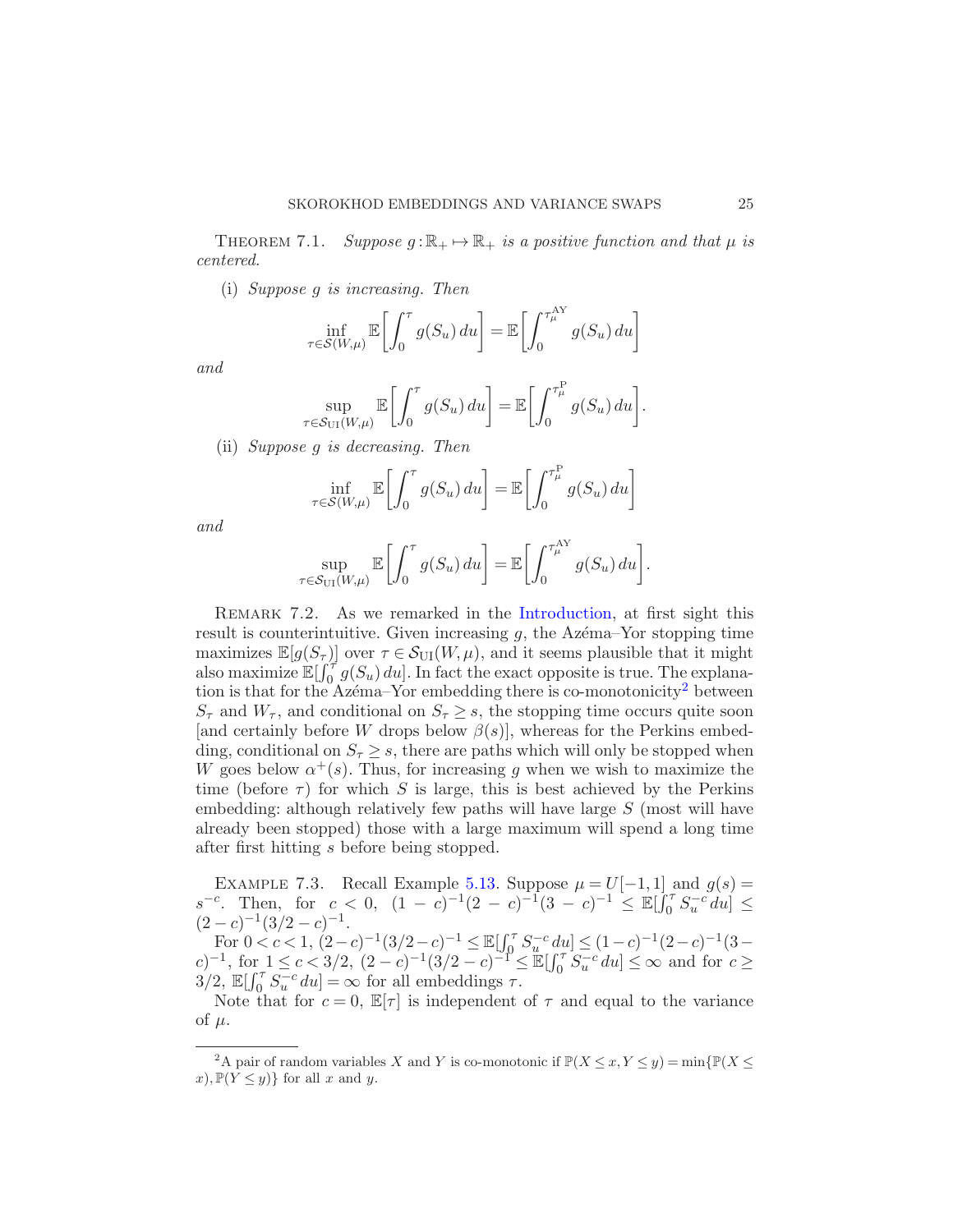Example 7.4. Recall the calculations from Example [3.4.](#page-8-1) Let the target law  $\mu$  with support  $[-1,\infty)$  satisfy  $\mu(dx) = \frac{2}{(x+2)^3} dx$ . Let  $g(s) = \frac{1}{c+s}$  for  $c > 0$  which is decreasing in s.

The Azema–Yor upper bound can be calculated explicitly to be

$$
B^{\text{AY}}(c) = \int_{-1}^{\infty} \frac{(b(w) - w)^2}{b(w) + c} \frac{2}{(w+2)^3} dw
$$

$$
= \frac{2(\log(c) - \log(2))}{c - 2}.
$$

The expression for the Perkins lower bound is given by

$$
BP(c) = \int_{-1}^{\infty} \frac{(a^+(w) - w)^2}{a^+(w) + c} \frac{2}{(w+2)^3} dw.
$$

The expression for  $\alpha^+$  is too complicated for the expression above to have an analytic representation. However, the values can be computed numerically for different c.

The rest of this section is devoted to a proof of Theorem [7.1.](#page-23-0) We split the proof into four separate parts.

PROOF OF THEOREM [7.1](#page-23-0)(i): LOWER BOUND. Suppose first that q is monotonic increasing and that we are interested in minimizing the quantity  $\mathbb{E}[\int_0^{\tau} g(S_u) du]$  over embeddings  $\tau$  of  $\mu$  in W. Note that it is sufficient to restrict attention to  $\mathcal{S}_{\text{UI}}(W,\mu)$ : for nonminimal  $\tau \in \mathcal{S}(W,\mu)$  there exists  $\tilde{\tau} \leq \tau$ with  $\tilde{\tau} \in \mathcal{S}_{\text{UI}}(W, \mu)$ , and then  $\int_0^{\tau} g(S_u) du \geq \int_0^{\tilde{\tau}} g(S_u) du$  for each  $\omega \in \Omega$ .

Suppose temporarily that  $g$  is bounded and continuously differentiable. Later we will relax this assumption. Then  $G(w, s) = (s - w)^2 g(s)$  satisfies G-MON↓.

For  $\tau \in \mathcal{S}_{\text{UI}}(W,\mu)$  let  $\sigma_n = \tau \wedge H_{\pm n}$ , let  $\mu_n = \mathcal{L}(W_{\sigma_n})$ ,  $\beta_n$  be the inverse barycenter of  $\mu_n$  and finally let  $\tau_{\mu_n}^{\rm AY}$  be the Azema–Yor stopping rule associated with the law  $\mu_n$  so that  $\tau_{\mu_n}^{AY} = \tau_{\beta_n} = \inf\{u : W_u \leq \beta_n(S_u)\}\.$  Then, by Proposition [4.4,](#page-11-1) since  $U_{\mu_n} \uparrow U_{\mu}, \tau_{\beta_n} \to \tau_{\beta}$  almost surely.

If a stopping time  $\rho$  is such that  $\rho \leq H_{\pm n}$ , then  $\mathbb{E}[\rho] < \infty$  and for  $u \leq \rho$ ,  $(S_u - W_u)g(S_u)$  is bounded. Then if  $M_t = \int_0^t (S_u - W_u)g(S_u) dW_u$ , we have that  $(M_t^{\rho})$  $(t<sup>0</sup>)<sub>t</sub> \geq 0$  is an  $L<sup>2</sup>$  bounded martingale for which

(7.2) 
$$
\mathbb{E}[M^{\rho}_{\infty}] = \mathbb{E}\left[\int_0^{\rho} (S_u - W_u)g(S_u) du\right] = 0.
$$

It follows that

<span id="page-25-0"></span>
$$
\mathbb{E}\left[\int_0^{\sigma_n} g(S_u) du\right] = \mathbb{E}[(S_{\sigma_n} - W_{\sigma_n})^2 g(S_{\sigma_n})]
$$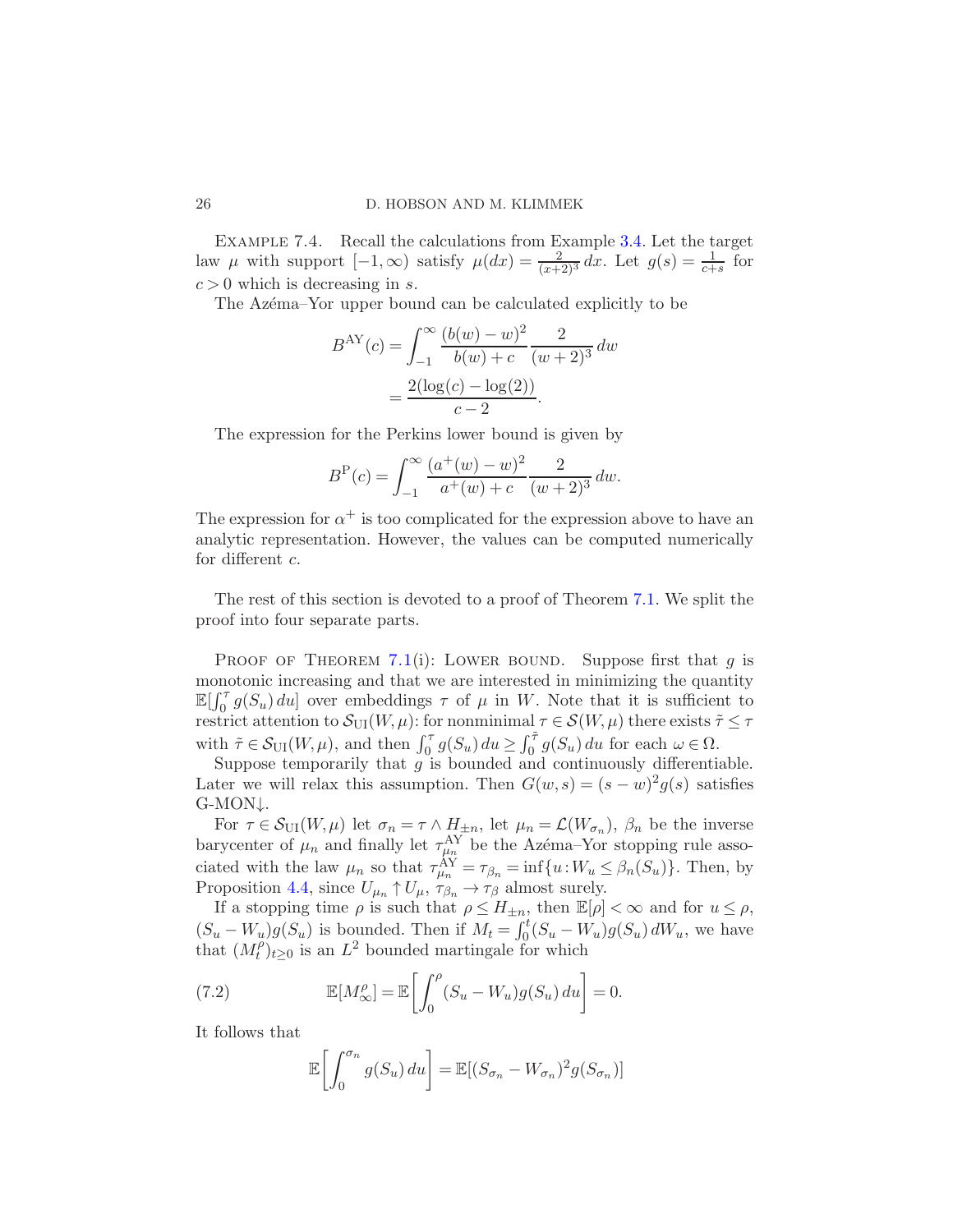$$
\geq \mathbb{E}[(S_{\tau_{\beta_n}} - W_{\tau_{\beta_n}})^2 g(S_{\tau_{\beta_n}})]
$$
  
= 
$$
\mathbb{E}\bigg[\int_0^{\tau_{\beta_n}} g(S_u) du\bigg],
$$

where we have used  $(7.1)$  and  $(7.2)$  twice and Theorem [5.11.](#page-19-1) Then it follows from the Fatou lemma that

<span id="page-26-0"></span>(7.3) 
$$
\lim \mathbb{E} \left[ \int_0^{\sigma_n} g(S_u) du \right] \ge \lim \mathbb{E} \left[ \int_0^{\tau_{\beta_n}} g(S_u) du \right]
$$

$$
\ge \mathbb{E} \left[ \liminf \int_0^{\tau_{\beta_n}} g(S_u) du \right]
$$

and by monotone convergence and the fact that  $\tau_{\beta_n} \to \tau_\beta$  almost surely,

$$
\mathbb{E}\left[\int_0^{\tau} g(S_u) du\right] \geq \mathbb{E}\left[\int_0^{\tau_\beta} g(S_u) du\right]
$$

as required.

Finally we remove the temporary assumptions on  $g$ . Given  $g$  is monotonic increasing we can find an increasing sequence of bounded, continuously differentiable (increasing) functions  $g_m$  which approximate g from below. Then, by monotone convergence

$$
\mathbb{E}\left[\int_0^{\tau} g(S_u) du\right] = \lim_{m} \mathbb{E}\left[\int_0^{\tau} g_m(S_u) du\right] \ge \lim_{m} \mathbb{E}\left[\int_0^{\tau_{\beta}} g_m(S_u) du\right]
$$

$$
= \mathbb{E}\left[\int_0^{\tau_{\beta}} g(S_u) du\right].
$$

Note that this same argument will apply in all four parts of Theorem [7.1,](#page-23-0) and henceforth without loss of generality we will assume that  $g$  is continuously differentiable and bounded by  $\bar{q}$ .

PROOF OF THEOREM [7.1](#page-23-0)(ii): LOWER BOUND. Case 1: There exists an open interval  $I \subseteq [-1,1]$  containing 0 with  $\mu(I) = 0$ .

Given  $\tau \in \mathcal{S}(W,\mu)$ , let  $\sigma_m = \tau \wedge H_{\pm m}$ . Let  $\mu_m = \mathcal{L}(W_{\sigma_m})$ . Write  $\tau_m^{\text{P}}$  for the Perkins embedding of  $\mu_m$ . Note that  $\mu_m \Rightarrow \mu$ ,  $U_{\mu_m}(0) \rightarrow U_{\mu}(0)$  and  $\mu_m(I) =$ 0. Then,  $\tau_m^{\text{P}} = \tau_{\alpha_m}$  and by Proposition [4.6\(](#page-11-2)a),  $\tau_{\alpha_m} \to \tau_{\alpha}$  almost surely. Then exactly as in [\(7.3\)](#page-26-0), but now using Theorem [5.3](#page-16-0) to give that the lower bound is attained by the Perkins embedding, we conclude that  $\mathbb{E}[\int_0^{\tau} g(S_u) du] \geq$  $\mathbb{E}[\int_0^{\tau_\mu^{\mathrm{P}}} g(S_u) du].$ 

Case 2: General  $\mu$ . Given any subsequence, by Proposition [4.6\(](#page-11-2)b) we may take a further subsequence down which  $\tau_m^{\text{P}} \to \tau^{\text{P}}$  almost surely. Then down this subsequence the result holds, as in case 1. Since the first subsequence was arbitrary we are done.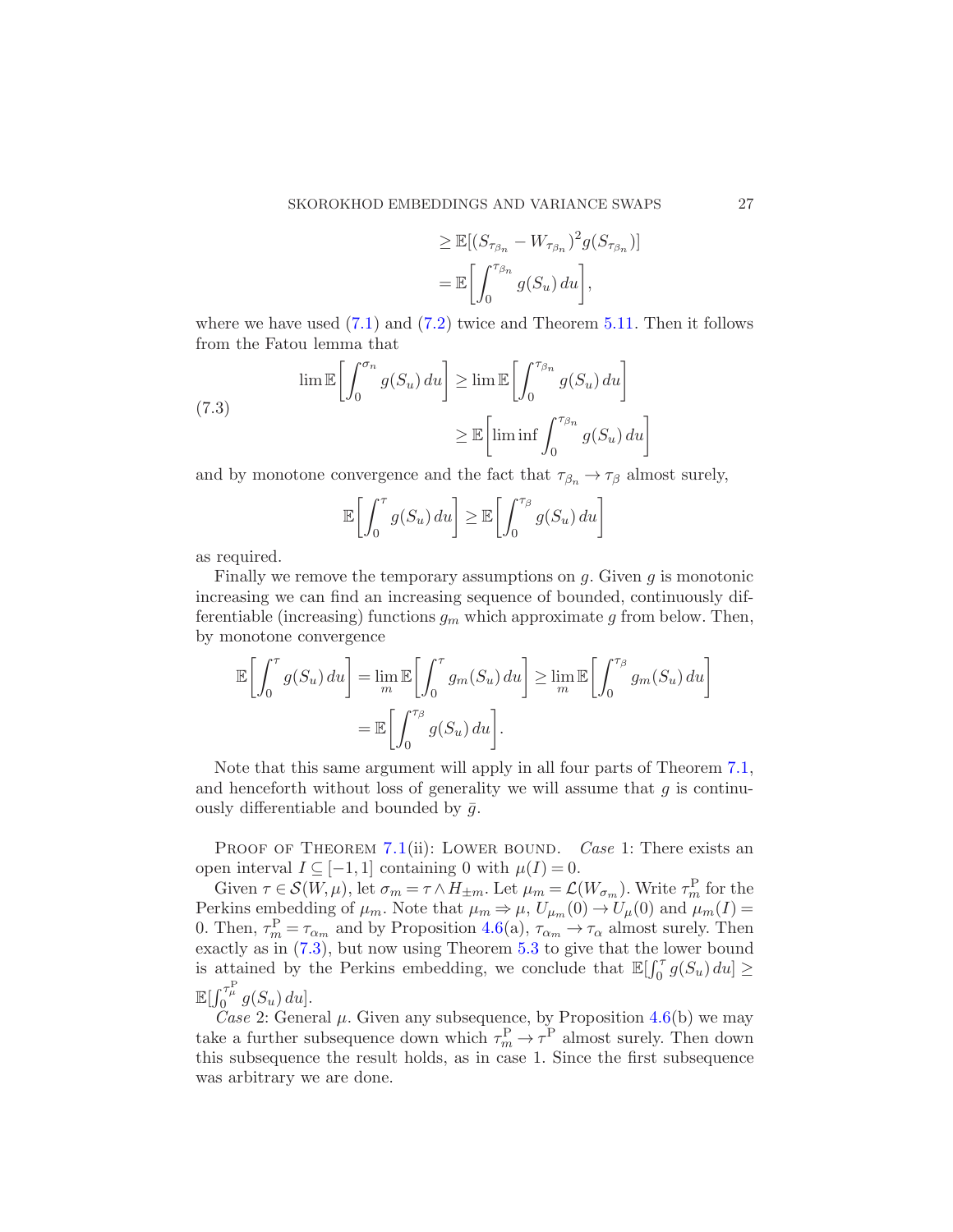

<span id="page-27-0"></span>FIG. 5. *The potentials*  $\tilde{U}_{\varepsilon}$  *increase monotonically as*  $\varepsilon$  *decreases. Moreover, over a range of* x, depending on  $\varepsilon_n$ , we have  $\bar{\beta}_{\varepsilon_n}(x) \equiv \beta(x)$ , and hence, the inverse barycentre functions *converge monotonically.*

PROOF OF THEOREM [7.1](#page-23-0)(ii): UPPER BOUND. Now consider the upper bound in Theorem [7.1\(](#page-23-0)ii). Rather than attempting to find a dominating random variable which will allow us to use the reverse Fatou lemma in place of the Fatou lemma above we will use a slightly different approach based on defining a sequence of intermediate stopping times.

Let  $\tau$  be any element of  $\mathcal{S}_{\text{UI}}(W,\mu)$ . Suppose g is bounded, continuously differentiable and monotonic decreasing, and that  $\mu$  has support in a bounded interval  $[\tilde{x}, \hat{x}]$ . Then, as above,  $\mathbb{E}[\int_0^{\tau} g(S_u) du] = \mathbb{E}[G(W_{\tau}, S_{\tau})]$ . Moreover, we can conclude from Theorem [5.3](#page-16-0) that

$$
\sup_{\tau \in \mathcal{S}_{\text{UI}}(W,\mu)} \mathbb{E}\bigg[\int_0^{\tau} g(S_u) \, du\bigg] = \mathbb{E}\bigg[\int_0^{\tau_{\beta}} g(S_u) \, du\bigg].
$$

It remains to remove the assumptions on  $\mu$ .

Given  $\varepsilon$ , let  $U_{\varepsilon}(x) = \max\{U_{\mu}(x) - \varepsilon, |x|\}$ , and let  $\check{x}_{\varepsilon}$  and  $\hat{x}_{\varepsilon}$  be the left and right-hand endpoints of the interval  $I_{\varepsilon} = \{x : U_{\varepsilon}(x) > |x|\}.$ 

Let  $\sigma_{\varepsilon} = \tau \wedge \inf \{ u : W_u \notin I_{\varepsilon} \}$ . Let  $\bar{\mu}_{\varepsilon}$  be the law of  $W_{\sigma_{\varepsilon}}$ , and let  $\bar{U}_{\varepsilon}$  be the associated potential. Then  $\bar{U}_{\varepsilon} = U_{\varepsilon}$  on  $I_{\varepsilon}^c$  and  $U_{\varepsilon} \leq \bar{U}_{\varepsilon} \leq U_{\mu}$ .

Now let  $\tilde{U}_{\varepsilon}$  be the largest convex function such that  $\tilde{U}_{\varepsilon}(x) = |x|$  on  $I_{\varepsilon}^{c}$  and  $\tilde{U}_{\varepsilon} \leq U_{\mu}$ . It follows that  $\tilde{U}_{\varepsilon}$  is actually equal to U on an interval  $\tilde{I}_{\varepsilon} = [\tilde{c}_{\varepsilon}, \tilde{d}_{\varepsilon}].$ If  $\varepsilon$  is small enough, then  $0 \in \tilde{I}_{\varepsilon}$ . See Figure [5.](#page-27-0) Further,  $U_{\varepsilon} \le \bar{U}_{\varepsilon} \le \tilde{U}_{\varepsilon} \le U$ and in terms of the associated measures  $\mu_{\varepsilon} \leq_{\text{cx}} \bar{\mu}_{\varepsilon} \leq_{\text{cx}} \mu$ , where  $\tilde{\mu}_{\varepsilon}$  is such that  $U_{\tilde{\mu}_{\varepsilon}} = \tilde{U}_{\varepsilon}$ , and we recall that  $\leq_{\text{cx}}$  denotes "less than or equal to in convex order." Then, by a theorem of Strassen [\[22\]](#page-33-1) (or for a more explicit construction in our context, Chacon and Walsh [\[5](#page-32-18)]), given  $\sigma_{\varepsilon}$  there exists a stopping time  $\tilde{\sigma}_{\varepsilon}$  such that  $\sigma_{\varepsilon} \leq \tilde{\sigma}_{\varepsilon}$  almost surely, and  $\tilde{\mu}_{\varepsilon} = \mathcal{L}(W_{\tilde{\sigma}_{\varepsilon}})$ .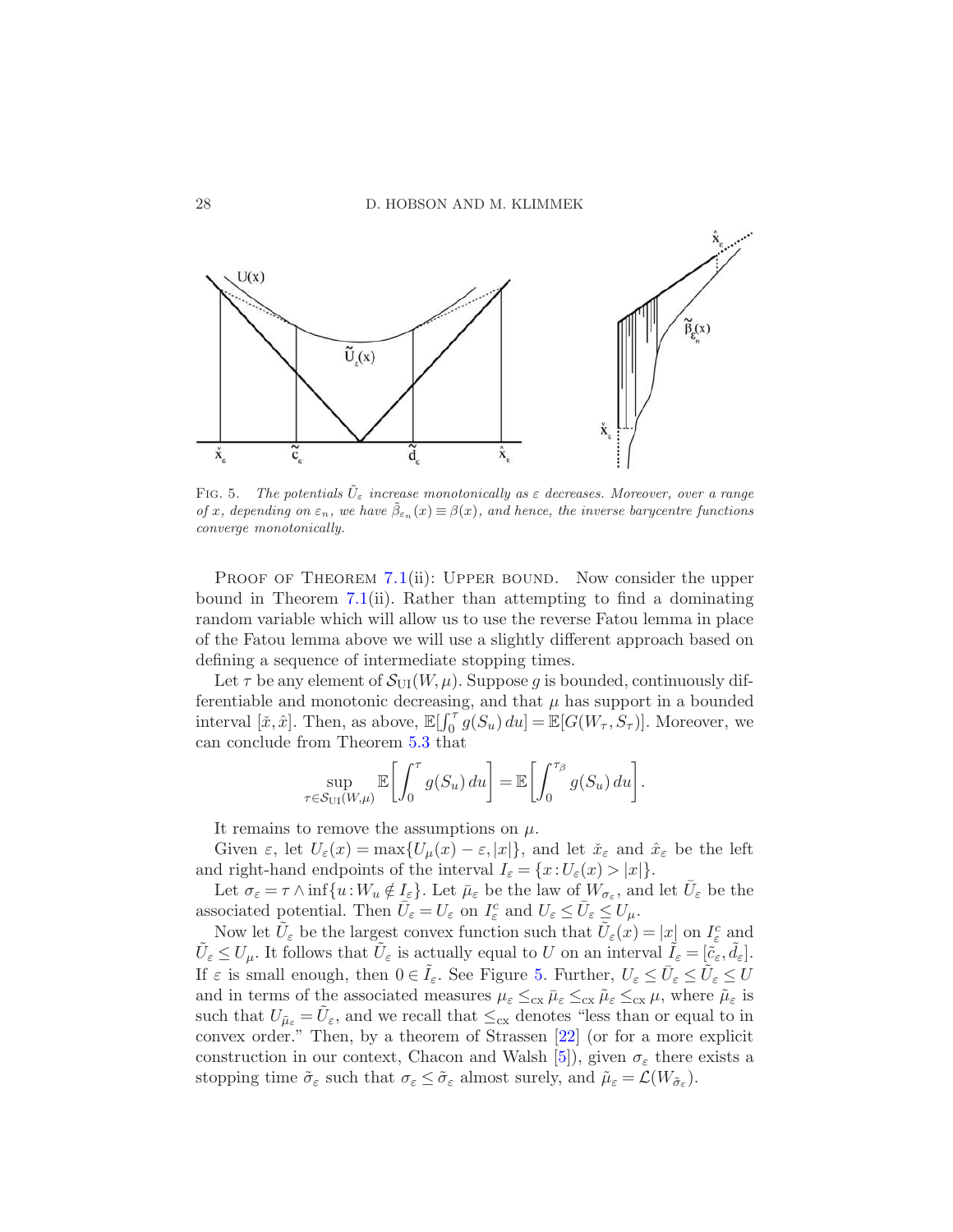Now consider a sequence  $\varepsilon_n$  decreasing to zero. Let  $\tilde{\beta}_{\varepsilon_n}$  be the inverse barycentre associated with  $\tilde{\mu}_{\varepsilon_n}$ , and let  $\tilde{\tau}_n$  be the Azéma–Yor stopping time associated with  $\tilde{\beta}_{\varepsilon_n}$ . The introduction of the stopping times  $\tilde{\sigma}_{\varepsilon_n}$  gives extra structure which means that not only do the barycenters converge (as in Proposition [4.4\)](#page-11-1), but also that they converge monotonically.

LEMMA 7.5.  $\tilde{\beta}_n \downarrow \beta$  and  $\tilde{\tau}_n \uparrow \tau_\beta$  almost surely.

PROOF. Write  $\check{x}_n$  (resp.,  $\hat{x}_n, c_n, d_n$ ) for  $\check{x}_{\varepsilon_n}$  (resp.,  $\hat{x}_{\varepsilon_n}, c_{\varepsilon_n}, d_{\varepsilon_n}$ ). Then, for  $s \leq b(c_n)$ ,  $\tilde{\beta}_n(s) = \tilde{x}_n \geq \beta(s)$ , for  $b(\tilde{c}_n) < s < \hat{x}_n$ ,  $\tilde{\beta}_n(s) = \beta(s)$ and for  $s \geq \hat{x}_n$ ,  $\tilde{\beta}_n(s) = s \geq \beta(s)$ .

Monotonicity in n of  $\tilde{\tau}_n$  follows immediately.  $\Box$ 

It follows from the results for bounded target distributions that

$$
\mathbb{E}\left[\int_0^{\sigma_n} g(S_u) du\right] \leq \mathbb{E}\left[\int_0^{\tilde{\sigma}_n} g(S_u) du\right] = \mathbb{E}[G(W_{\tilde{\sigma}_n}, S_{\tilde{\sigma}_n})] \leq \mathbb{E}[G(W_{\tilde{\tau}_n}, S_{\tilde{\tau}_n})]
$$

$$
= \mathbb{E}\left[\int_0^{\tilde{\tau}_n} g(S_u) du\right].
$$

We have that the integral inside the first expectation converges monotonically to  $\int_0^{\tau} g(S_u) du$ , whereas the integral inside the final expression converges monotonically to  $\int_0^{\tau_\beta} g(S_u) du$ . Hence  $\mathbb{E}[\int_0^{\tau} g(S_u) du] \leq \mathbb{E}[\int_0^{\tau_\beta} g(S_u) du]$ as required.

PROOF OF THEOREM [7.1](#page-23-0)(i): UPPER BOUND. The final element of Theorem [7.1](#page-23-0) is the upper bound in the case of monotonically increasing g. Recall that we suppose that q is continuously differentiable, and bounded by  $\bar{q}$ .

If  $\mu$  has bounded support, then Theorem [5.11](#page-19-1) applies directly, so we assume that the support of  $\mu$  is unbounded.

If  $\mu \notin L^2$ , then for each  $\tau \in \mathcal{S}(W,\mu)$  we have  $\mathbb{E}[\tau] = \infty$  and using the fact that  $\mathbb{E}[H_{\varepsilon} \wedge \tau_{\mu}^{\mathcal{P}}] \leq \mathbb{E}[H_{\varepsilon} \wedge H_{\alpha^+(\varepsilon)}] < \infty$ , we have that  $\mathbb{E}[\int_0^{\tau_{\mu}^{\mathcal{P}}} g(S_u) du] \geq$  $g(\varepsilon) \mathbb{E}[\int_{H_{\varepsilon} \wedge \tau_{\mu}^{\mathbf{P}}}^{\tau_{\mu}^{\mathbf{P}}} du] = \infty$ , and there is nothing to prove.

So suppose  $\mu \in L^2$ . Then the area between the curves  $U_{\mu}(x)$  and  $|x|$  is finite.

Let  $U_{\varepsilon}(x) = \max\{U_{\mu}(x) - \varepsilon, |x|\}\$  and related quantities be defined as above.

This time, since  $\tilde{U}_{\varepsilon} \equiv U_{\mu}$  on  $\tilde{I}_{\varepsilon}$  we have that  $\alpha_{\tilde{\mu}_{\varepsilon}} = \alpha_{\mu}$  on some sub-interval  $\hat{I}_{\varepsilon} \subseteq \tilde{I}_{\varepsilon}$  of the form  $\hat{I}_{\varepsilon} = [\hat{c}_{\varepsilon}, \hat{d}_{\varepsilon}],$  and as  $\varepsilon \downarrow 0, \hat{I}_{\varepsilon}$  increases to the support of  $\mu$ . Now

$$
\mathbb{E}\left[\int_0^{\tau} g(S_u) du\right] = \lim_{\varepsilon \downarrow 0} \mathbb{E}\left[\int_0^{\sigma_{\varepsilon}} g(S_u) du\right]
$$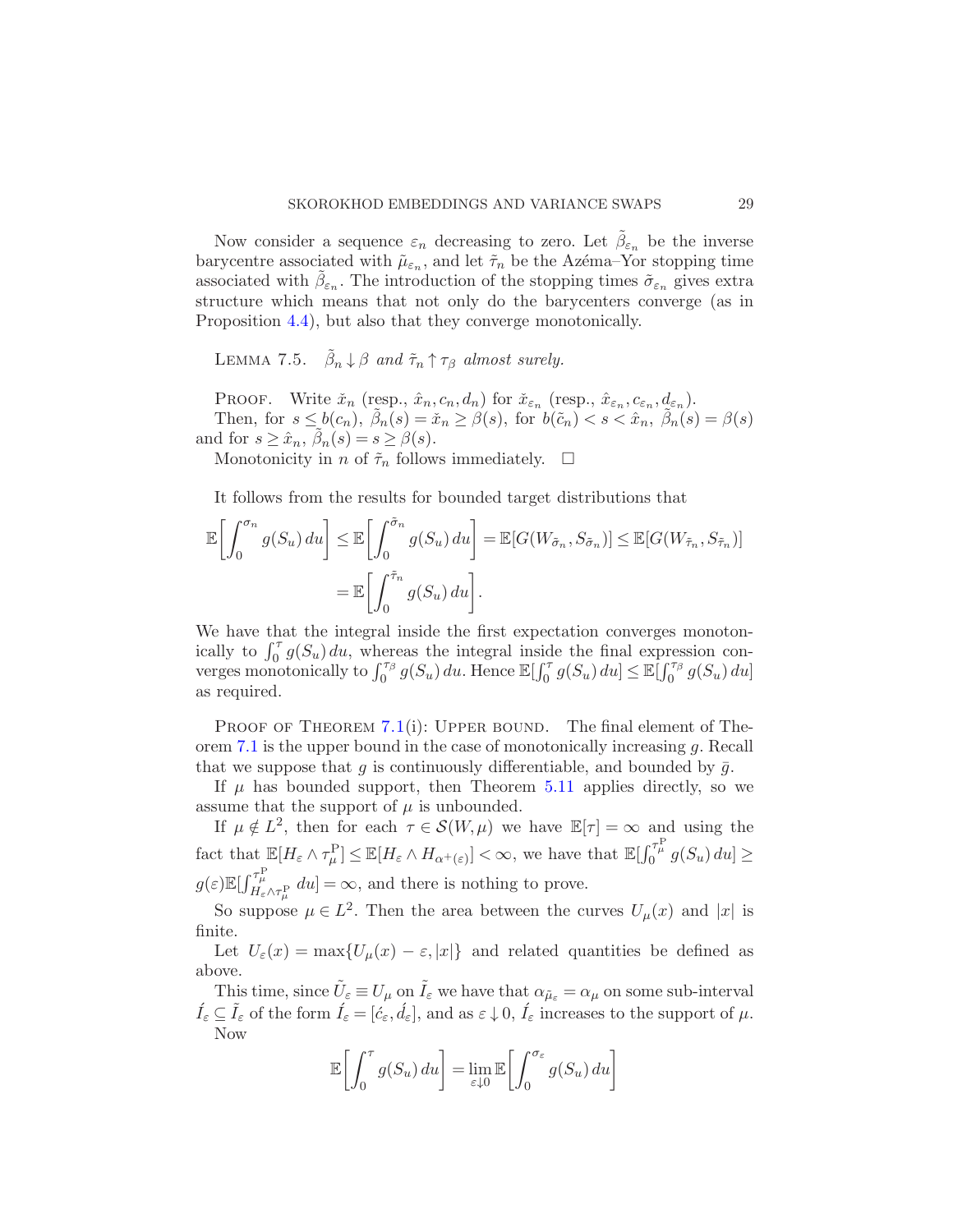$$
\mathbb{E}\bigg[\int_0^{\sigma_{\varepsilon}} g(S_u) du\bigg] \leq \mathbb{E}\bigg[\int_0^{\tilde{\sigma}_{\varepsilon}} g(S_u) du\bigg] \leq \mathbb{E}\bigg[\int_0^{\tau^{\mathcal{P}}(\tilde{\mu}_{\varepsilon})} g(S_u) du\bigg].
$$

But

$$
\mathbb{E}\left[\int_0^{\tau^{\mathcal{P}}(\tilde{\mu}_{\varepsilon})} g(S_u) du\right] = \mathbb{E}\left[\int_0^{\tau^{\mathcal{P}}(\tilde{\mu}_{\varepsilon}) \wedge H_{\varepsilon_{\varepsilon}} \wedge H_{\varepsilon_{\varepsilon}}} g(S_u) du\right] + \mathbb{E}\left[\int_{\tau^{\mathcal{P}}(\tilde{\mu}_{\varepsilon}) \wedge H_{\varepsilon_{\varepsilon}} \wedge H_{\varepsilon_{\varepsilon}}} g(S_u) du\right].
$$

Since  $\alpha_{\tilde{\mu}_{\varepsilon}} = \alpha_{\mu}$  on  $\tilde{I}_{\varepsilon}$  and we have that  $\tau^{\mathcal{P}}(\tilde{\mu}_{\varepsilon}) \wedge H_{\acute{c}_{\varepsilon}} \wedge H_{\acute{d}_{\varepsilon}}$  is monotonically increasing as  $\varepsilon \downarrow 0$  and hence the first term on the right-hand side converges to  $\mathbb{E}[\int_0^{\tau^{\mathrm{P}}(\mu)}$  $\int_0^{\tau^2(\mu)} g(S_u) du$ . Meanwhile, the second term is bounded by  $\bar{g}\mathbb{E}[\tau^{\mathcal{P}}(\tilde{\mu}_{\varepsilon})-\tau^{\mathcal{P}}(\tilde{\mu}_{\varepsilon})\wedge H_{\varepsilon_{\varepsilon}}\wedge H_{\varepsilon_{\varepsilon}}].$  This last quantity is at most  $\bar{g}$  multiplied by the area between the potentials  $U_{\mu}$  and  $U_{\mu_{\varepsilon}}$  where  $\hat{\mu}_{\varepsilon} = \mathcal{L}(W_{\tau_{\varepsilon}} |_{\hat{\mu}_{\varepsilon}) \wedge H_{\varepsilon} \wedge H_{\varepsilon}})$ . However, as  $\varepsilon$  tends to zero this area tends to zero. Hence  $\mathbb{E}[\int_0^{\tau} g(S_u) du] \leq$  $\mathbb{E}[\int_{0}^{\tau^{\text{P}}(\mu)}$  $\int_0^{\tau^P(\mu)} g(S_u) du$ .  $\Box$ 

## 8. An application and extensions.

<span id="page-29-0"></span>8.1. Variance swap on the sum of squared returns. We now return to the question which originally motivated this paper which was to find modelindependent bounds for variance swaps given the terminal law of the underlying asset price process or equivalently, call prices with expiry T for all strikes. Using the results developed in this article we will show how to bound the idealized variance swap based on squared returns, introduced in Section [2.](#page-2-0) The results in this article motivated further work on modelindependent bounds and hedging strategies for variance swaps in a general setting; see Hobson and Klimmek [\[11](#page-32-8)].

As in Section [2,](#page-2-0) let  $X = (X_t)_{0 \le t \le T}$  be a square-integrable martingale started at  $X_0 = x_0$  with  $X_T \sim \mu$ , where  $\mu$  is centered at  $x_0$  and supported on  $\mathbb{R}_+$ . Recall from  $(2.1)$  the definition for the payoff of an idealized variance swap  $V_T = V((X_s)_{0 \le s \le T}) = \int_0^T (X_{t-})^{-2} d[X, X]_t$ . By [\(2.4\)](#page-3-1) and [\(2.5\)](#page-3-2) we have

$$
\inf_{\tau \in S_{\text{UI}}(B,\mu)} \mathbb{E}\bigg[\int_0^{\tau} \frac{du}{(S_u^B)^2}\bigg] \leq \mathbb{E}[V_T] \leq \sup_{\tau \in S_{\text{UI}}(B,\mu)} \mathbb{E}\bigg[\int_0^{\tau} \frac{du}{(I_u^B)^2}\bigg].
$$

Let  $\tilde{\mu}$  be the measure  $\mu$  reflected around 0, so that  $\tilde{\mu}$  is a measure on  $\mathbb{R}_-,$ and observe that

$$
\sup_{\tau \in S_{\text{UI}}(B,\mu)} \mathbb{E}\bigg[\int_0^{\tau} \frac{du}{(I_u^B)^2}\bigg] = \sup_{\tau \in S_{\text{UI}}(\tilde{B},\tilde{\mu})} \mathbb{E}\bigg[\int_0^{\tau} \frac{du}{(S_u^{\tilde{B}})^2}\bigg],
$$

and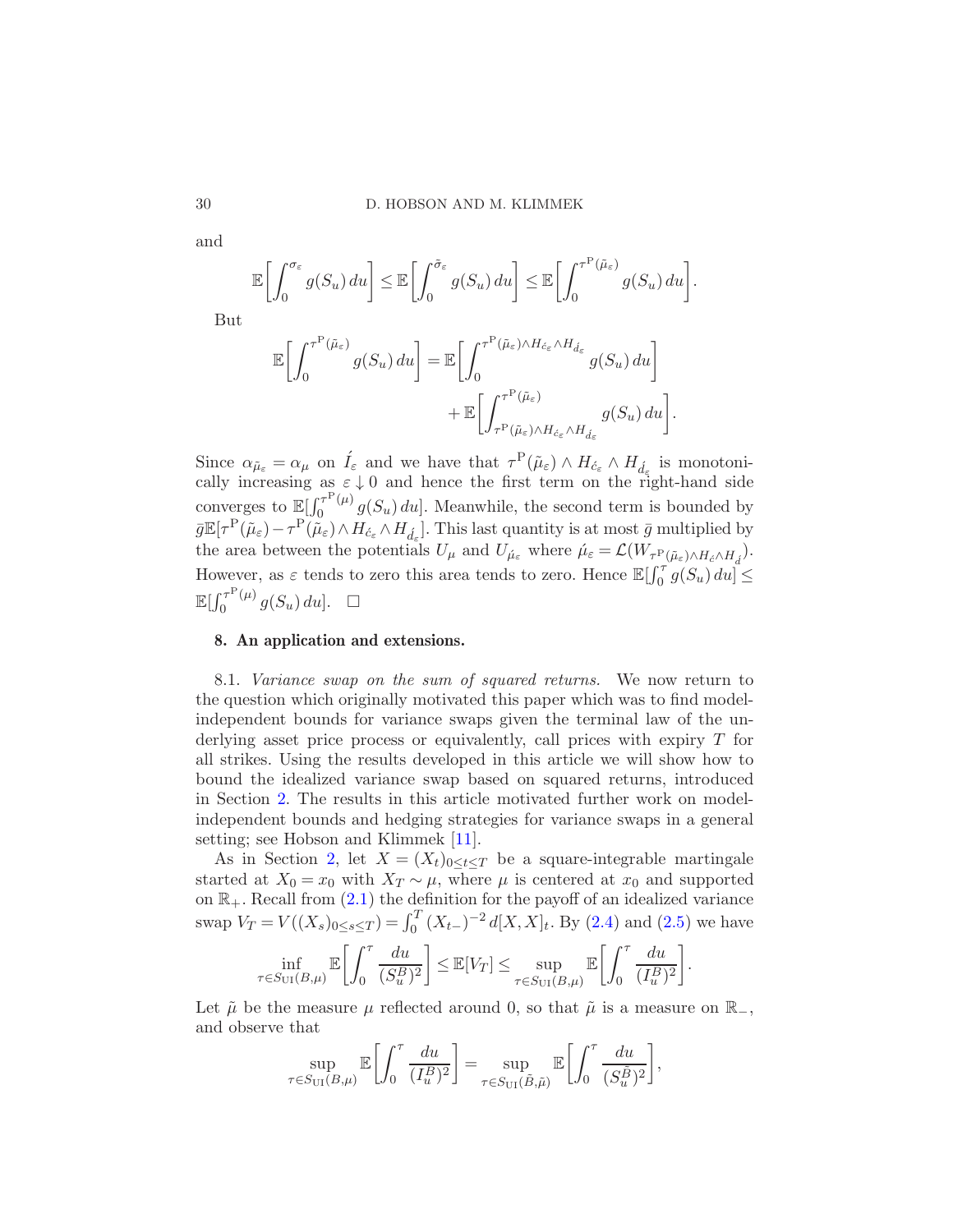where  $\tilde{B}$  is a Brownian motion started at  $-x_0$ , with maximum process  $S^{\tilde{B}}$ . Now we apply Theorem [7.1](#page-23-0) to see that

$$
\mathbb{E}\bigg[\int_0^{\tau_\mu^{\mathcal{P}}} \frac{du}{(S_u^B)^2}\bigg] \leq \mathbb{E}[V_T] \leq \mathbb{E}\bigg[\int_0^{\tau_\mu^{\mathcal{P}}} \frac{du}{(S_u^{\tilde{B}})^2}\bigg].
$$

Note that the Perkins embedding for  $\tau_{\tilde{\mu}}$  is determined by the monotonic functions  $\alpha_{\tilde{\mu}}^{\pm}$  where  $\alpha_{\tilde{\mu}}^{\pm}(x) = -\alpha_{\mu}^{\mp}(-x)$ .

EXAMPLE 8.1. Suppose that  $X_0 = 1$  and  $\mu = U[0, 2]$ . Shifting the quanti-ties calculated in Example [3.1](#page-6-4) to allow for the starting value  $X_0 = 1$  it is clear that  $\alpha^{\pm}_{\mu}:[1,2]\rightarrow[0,1]$  is defined  $\alpha^{\pm}_{\mu}(s)=s-2\sqrt{s-1}$  and  $\alpha^{-}_{\mu}:[0,1]\rightarrow[1,2]$ is defined  $\alpha_{\mu}^{-}(i) = i + \sqrt{1-i}$ . Hence the lower bound can be calculated,

$$
\mathbb{E}\bigg[\int_0^{\tau_\mu^{\rm P}} \frac{du}{S_u^2}\bigg] = \mathbb{E}\bigg[\bigg(1 - \frac{B_{\tau_\mu^{\rm P}}}{S_{\tau_\mu^{\rm P}}}\bigg)^2\bigg] = \int_0^1 \bigg(1 - \frac{x}{a_\mu^+(x)}\bigg)^2 \frac{dx}{2} = \frac{\pi}{2} - 2\log 2.
$$

For the upper bound, first considering  $g_{\varepsilon}(s) = s^{-2} \wedge \varepsilon^{-2}$  and then letting  $\varepsilon \downarrow 0,$ 

$$
\mathbb{E}\bigg[\int_0^{\tau_\mu^{\rm P}}\frac{du}{\tilde{S}_u^2}\bigg] = \mathbb{E}\bigg[\bigg(1-\frac{\tilde{B}_{\tau_\mu^{\rm P}}}{\tilde{S}_{\tau_\mu^{\rm P}}}\bigg)^2\bigg] = \int_0^1\bigg(1-\frac{x}{a_\mu^-(x)}\bigg)^2\,\frac{dx}{2} = \infty.
$$

8.2. Extension to diffusions. Suppose that  $(X_t)_{t>0}$  is a time-homogeneous diffusion on  $I \subseteq \mathbb{R}$ . More specifically, let  $\sigma: I \to (0,\infty)$  and  $b: I \to \mathbb{R}$  be Lipschitz functions, and define  $(X_t)_{t\geq 0}$  to be the solution to

$$
dX_t = \sigma(X_t) dB_t + b(X_t) dt, \qquad X_0 = x_0,
$$

where  $(B_t)_{t>0}$  is a Brownian motion.

Let  $s: I \to \mathbb{R}$  be the strictly increasing and  $C^2$  scale function of X,

$$
s(x_0) = 0,
$$
  $s'(x) = \exp\left(-\int_0^x 2 \frac{b(u)}{\sigma(u)^2} du\right)$ 

and let  $h = s^{-1}$ .

Consider the problem of maximizing (or minimizing)  $\mathbb{E}[F(X_{\tau},S_{\tau}^X)]$  over minimal embeddings  $\tau$  of  $\mu$ . Since  $M_t = s(X_t)$  is a local martingale it follows that it can be represented as  $M_t = W_{A(t)}$ , for some (continuous) time-change  $t \to A(t)$ . Define the measure  $\nu$  by  $\nu(G) = \mu(s^{-1}(G))$  for Borel sets  $G \subseteq s(I)$ . Notice that  $\sigma$  is a minimal embedding of  $\nu$  in W if and only if  $\tau = A^{-1}(\sigma)$  is a minimal embedding of  $\nu$  in M and hence a minimal embedding of  $\mu$  in X.

Define the function  $\hat{F}$  by  $\hat{F}(w,s) = F(h(w), h(s))$ . Then

(8.1) 
$$
F(X_{\tau}, S_{\tau}^{X}) = \mathbb{F}(h(W_{A_{\tau}}), h(S_{A_{\tau}})) = \hat{F}(W_{A_{\tau}}, S_{A_{\tau}}).
$$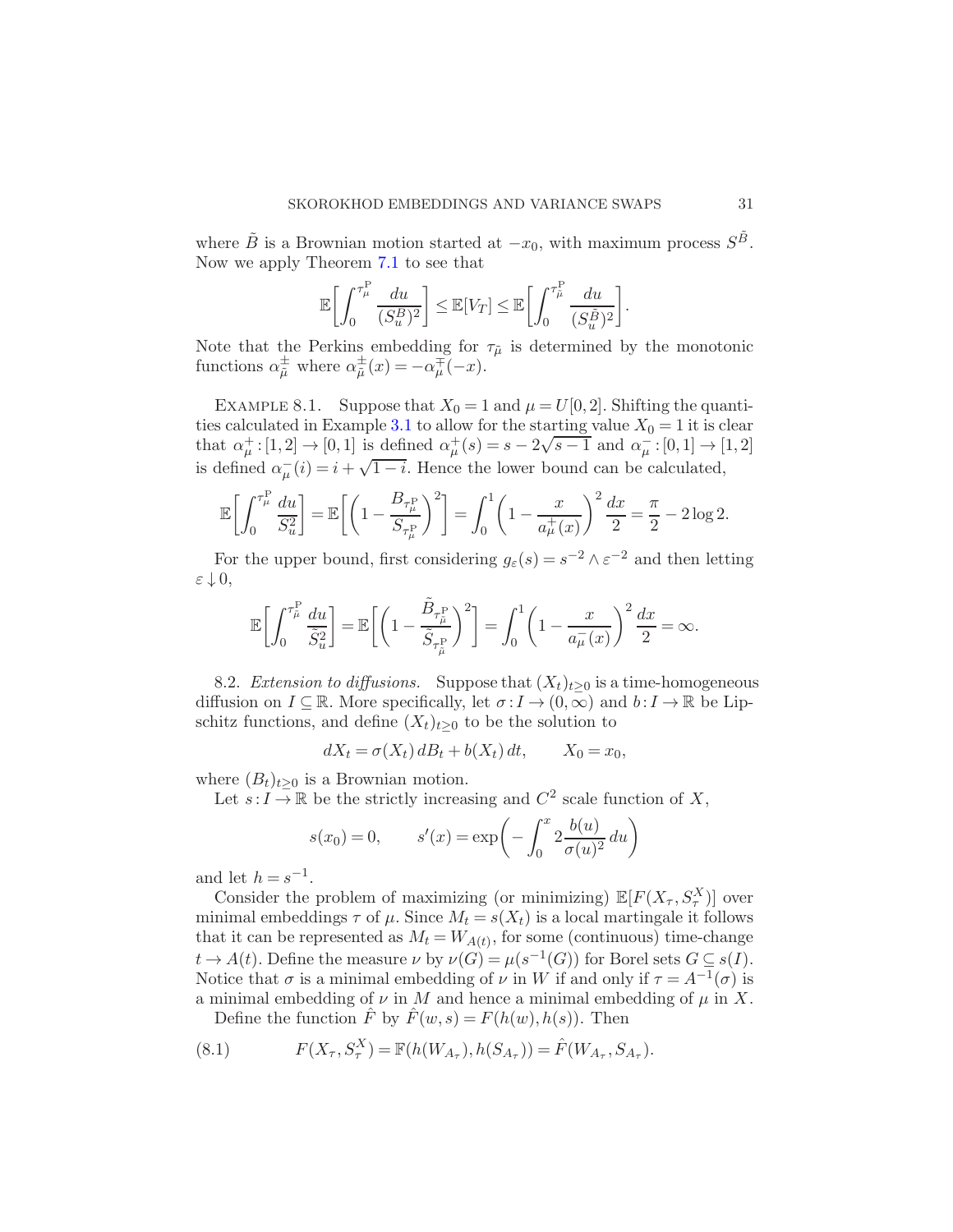### 32 D. HOBSON AND M. KLIMMEK

LEMMA 8.2. Suppose F satisfies F-MON↑. Then  $\hat{F}$  satisfies  $\hat{F}$ -MON↑ if  $F_s < 0$  and h is concave or if  $F_s > 0$  and h is convex.

Similarly, suppose F satisfies F-MON $\downarrow$ . Then  $\hat{F}$  satisfies  $\hat{F}$ -MON $\downarrow$  if  $F_s$ 0 and h is convex or if  $F_s > 0$  and h is concave.

PROOF. The result follows from the expression

(8.2) 
$$
\frac{\hat{F}_s(x,s)}{s-x} = \frac{h'(s)F_s(h(x),h(s))}{h(s)-h(x)} \frac{h(s)-h(x)}{s-x}.
$$

Note that  $h$  is convex (concave) when  $s$  is concave (convex), and since  $2s''(x)/s'(x) = -\sigma(x)^2/b(x)$ , the scale function is concave if  $b(x) > 0$  for all x.

PROPOSITION 8.3. Suppose  $\nu = \mu \circ h$  is centered about zero, and suppose  $b > 0$ . Suppose F satisfies F-MON $\uparrow$  and is increasing in s. Then

$$
\sup_{\tau \in S_{\text{UI}}(X,\mu)} \mathbb{E}[F(X_{\tau},S_{\tau}^X)] = \mathbb{E}[\hat{F}(W_{\tau_{\nu}^{\text{AY}}},S_{\tau_{\nu}^{\text{AY}}})],
$$
  

$$
\inf_{\tau \in S_{\text{UI}}(X,\mu)} \mathbb{E}[F(X_{\tau},S_{\tau}^X)] = \mathbb{E}[\hat{F}(W_{\tau_{\nu}^{\text{P}}},S_{\tau_{\nu}^{\text{P}}})].
$$

REMARK 8.4. Whilst necessary to apply the results of the Brownian setting, the assumption that  $\nu \equiv \mu \circ h$  is centered is not as innocuous as might first appear, and in the setting of a transient diffusion it is natural to wish to consider embeddings for target laws which, after transformation by the scale function, are not centered. For example, let  $X$  be a three-dimensional Bessel process, started at one. Then  $s(x) = -1/x + 1$  and  $h(m) = 1/(1-m)$ . Now let  $\mu$  be any probability measure on  $\mathbb{R}^+$  with  $\int_{\mathbb{R}^+} x^{-1} \mu(dx) \leq 1$ . Then, there exists a minimal embedding of  $\mu$  in X, but only if  $\int_{\mathbb{R}^+} x^{-1} \mu(dx) = 1$ does this embedding correspond to a uniformly integrable embedding of  $M \equiv 1 - X^{-1}.$ 

See Cox and Hobson [\[6](#page-32-19)] (and the references therein) for a further discussion of this issue, and of the construction of embeddings in Brownian motion of noncentered target laws.

Acknowledgments. Both authors thank a pair of referees for their detailed comments on an earlier version of this article.

## REFERENCES

<span id="page-31-0"></span>[1] Azéma, J. and Yor, M. (1979). Le problème de Skorokhod: Compléments à "Une solution simple au problème de Skorokhod." In *Séminaire de Probabilités, XIII (Univ. Strasbourg, Strasbourg, 1977/78)*. *Lecture Notes in Math.* 721 625–633. Springer, Berlin. [MR0544832](http://www.ams.org/mathscinet-getitem?mr=0544832)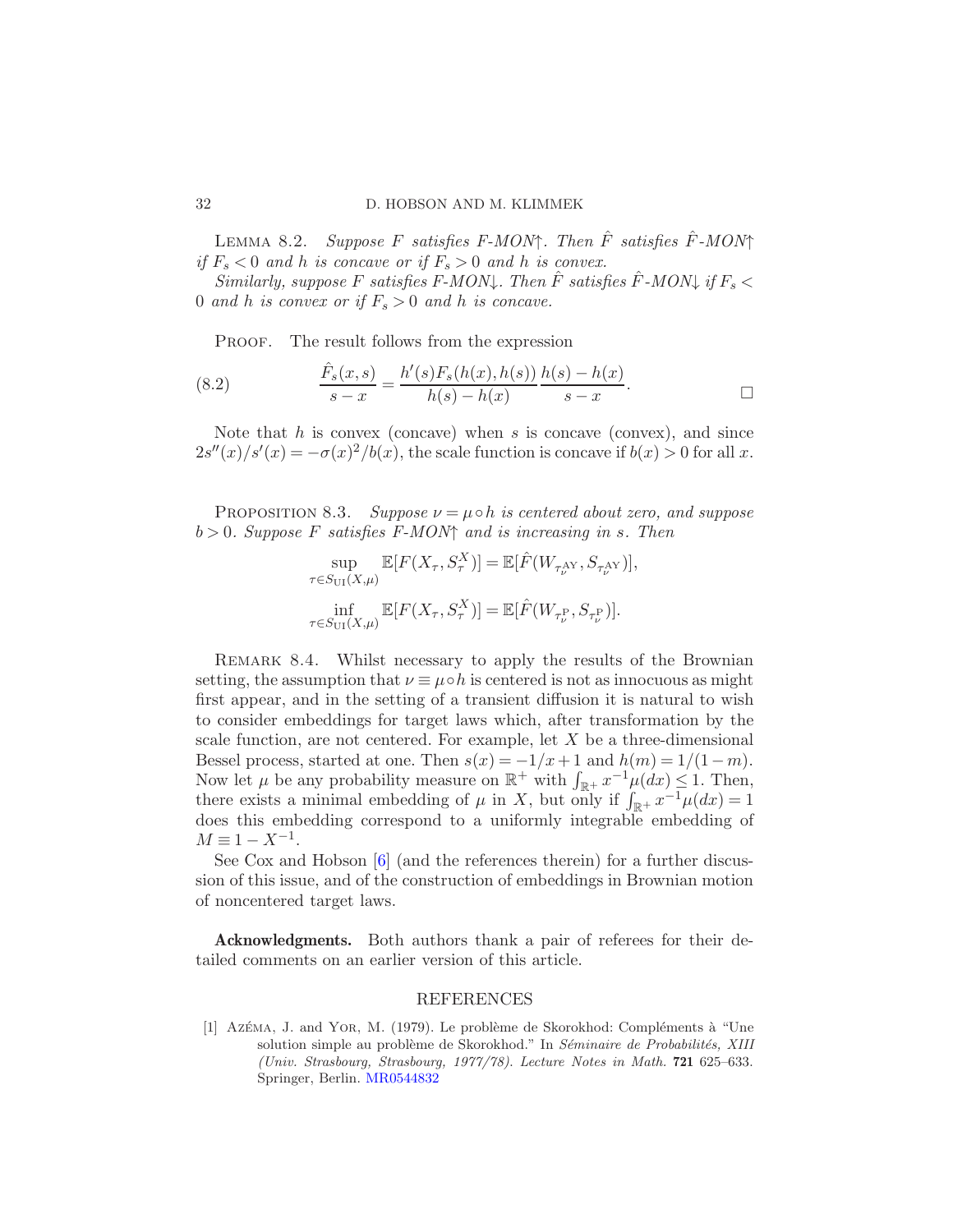- <span id="page-32-4"></span> $[2]$  Az $\acute{E}$ ma, J. and Yor, M. (1979). Une solution simple au problème de Skorokhod. In *S´eminaire de Probabilit´es, XIII (Univ. Strasbourg, Strasbourg, 1977/78)*. *Lecture Notes in Math.* 721 90–115. Springer, Berlin. [MR0544782](http://www.ams.org/mathscinet-getitem?mr=0544782)
- <span id="page-32-10"></span>[3] Breeden, D. T. and Litzenberger, R. H. (1978). Prices of state-contingent claims implicit in option prices. *J. Bus.* 51 621–651.
- <span id="page-32-13"></span>[4] Chacon, R. V. (1977). Potential processes. *Trans. Amer. Math. Soc.* 226 39–58. [MR0501374](http://www.ams.org/mathscinet-getitem?mr=0501374)
- <span id="page-32-18"></span>[5] Chacon, R. V. and Walsh, J. B. (1976). One-dimensional potential embedding. In *Séminaire de Probabilités, X (Prèmiere Partie, Univ. Strasbourg, Strasbourg, Ann´ee Universitaire 1974/1975)*. *Lecture Notes in Math.* 511 19–23. Springer, Berlin. [MR0445598](http://www.ams.org/mathscinet-getitem?mr=0445598)
- <span id="page-32-19"></span>[6] Cox, A. M. G. and Hobson, D. G. (2006). Skorokhod embeddings, minimality and non-centred target distributions. *Probab. Theory Related Fields* 135 395–414. [MR2240692](http://www.ams.org/mathscinet-getitem?mr=2240692)
- <span id="page-32-11"></span>[7] Demeterfi, K., Derman, E., Kamal, M. and Zou, J. (1999). A guide to volatility and variance swaps. *The Journal of Derivatives* 6 9–32.
- <span id="page-32-17"></span>[8] Durrett, R. (1991). *Probability: Theory and Examples*. Wadsworth & Brooks/Cole Advanced Books & Software, Pacific Grove, CA. [MR1068527](http://www.ams.org/mathscinet-getitem?mr=1068527)
- <span id="page-32-2"></span>[9] Hirsch, F., Profeta, C., Roynette, B. and Yor, M. (2011). Constructing selfsimilar martingales via two Skorokhod embeddings. In *Séminaire de Probabilités XLIII*. *Lecture Notes in Math.* 2006 451–503. Springer, Berlin. [MR2790387](http://www.ams.org/mathscinet-getitem?mr=2790387)
- <span id="page-32-3"></span>[10] Hobson, D. (2011). The Skorokhod embedding problem and model-independent bounds for option prices. In *Paris-Princeton Lectures on Mathematical Finance 2010*. *Lecture Notes in Math.* 2003 267–318. Springer, Berlin. [MR2762363](http://www.ams.org/mathscinet-getitem?mr=2762363)
- <span id="page-32-8"></span>[11] Hobson, D. G. and Klimmek, M. (2012). Model-independent hedging strategies for variance swaps. *Finance Stoch.* DOI[:10.1007/s00780-012-0190-3.](http://dx.doi.org/10.1007/s00780-012-0190-3)
- <span id="page-32-15"></span>[12] HOBSON, D. G. and PEDERSEN, J. L. (2002). The minimum maximum of a continuous martingale with given initial and terminal laws. *Ann. Probab.* 30 978–999. [MR1906424](http://www.ams.org/mathscinet-getitem?mr=1906424)
- <span id="page-32-6"></span> $[13]$  KERTZ, R. P. and RÖSLER, U.  $(1990)$ . Martingales with given maxima and terminal distributions. *Israel J. Math.* 69 173–192. [MR1045372](http://www.ams.org/mathscinet-getitem?mr=1045372)
- <span id="page-32-12"></span>[14] Monroe, I. (1972). On embedding right continuous martingales in Brownian motion. *Ann. Math. Statist.* 43 1293–1311. [MR0343354](http://www.ams.org/mathscinet-getitem?mr=0343354)
- <span id="page-32-9"></span>[15] Monroe, I. (1978). Processes that can be embedded in Brownian motion. *Ann. Probab.* 6 42–56. [MR0455113](http://www.ams.org/mathscinet-getitem?mr=0455113)
- <span id="page-32-1"></span>[16] OBŁÓJ, J. (2004). The Skorokhod embedding problem and its offspring. *Probab. Surv.* 1 321–390. [MR2068476](http://www.ams.org/mathscinet-getitem?mr=2068476)
- <span id="page-32-5"></span>[17] PERKINS, E. (1986). The Cereteli-Davis solution to the  $H^1$ -embedding problem and an optimal embedding in Brownian motion. In *Seminar on Stochastic Processes,* 1985 (Gainesville, Fla., 1985). *Progr. Probab. Statist.* **12** 172–223. Birkhäuser, Boston, MA. [MR0896743](http://www.ams.org/mathscinet-getitem?mr=0896743)
- <span id="page-32-16"></span>[18] Revuz, D. and Yor, M. (1999). *Continuous Martingales and Brownian Motion*, 3rd ed. *Grundlehren der Mathematischen Wissenschaften [Fundamental Principles of Mathematical Sciences]* 293. Springer, Berlin. [MR1725357](http://www.ams.org/mathscinet-getitem?mr=1725357)
- <span id="page-32-14"></span>[19] Rogers, L. C. G. (1989). A guided tour through excursions. *Bull. Lond. Math. Soc.* 21 305–341. [MR0998631](http://www.ams.org/mathscinet-getitem?mr=0998631)
- <span id="page-32-7"></span>[20] Rogers, L. C. G. (1993). The joint law of the maximum and terminal value of a martingale. *Probab. Theory Related Fields* 95 451–466. [MR1217446](http://www.ams.org/mathscinet-getitem?mr=1217446)
- <span id="page-32-0"></span>[21] Skorokhod, A. V. (1965). *Studies in the Theory of Random Processes*. Addison-Wesley, Reading, MA. [MR0185620](http://www.ams.org/mathscinet-getitem?mr=0185620)